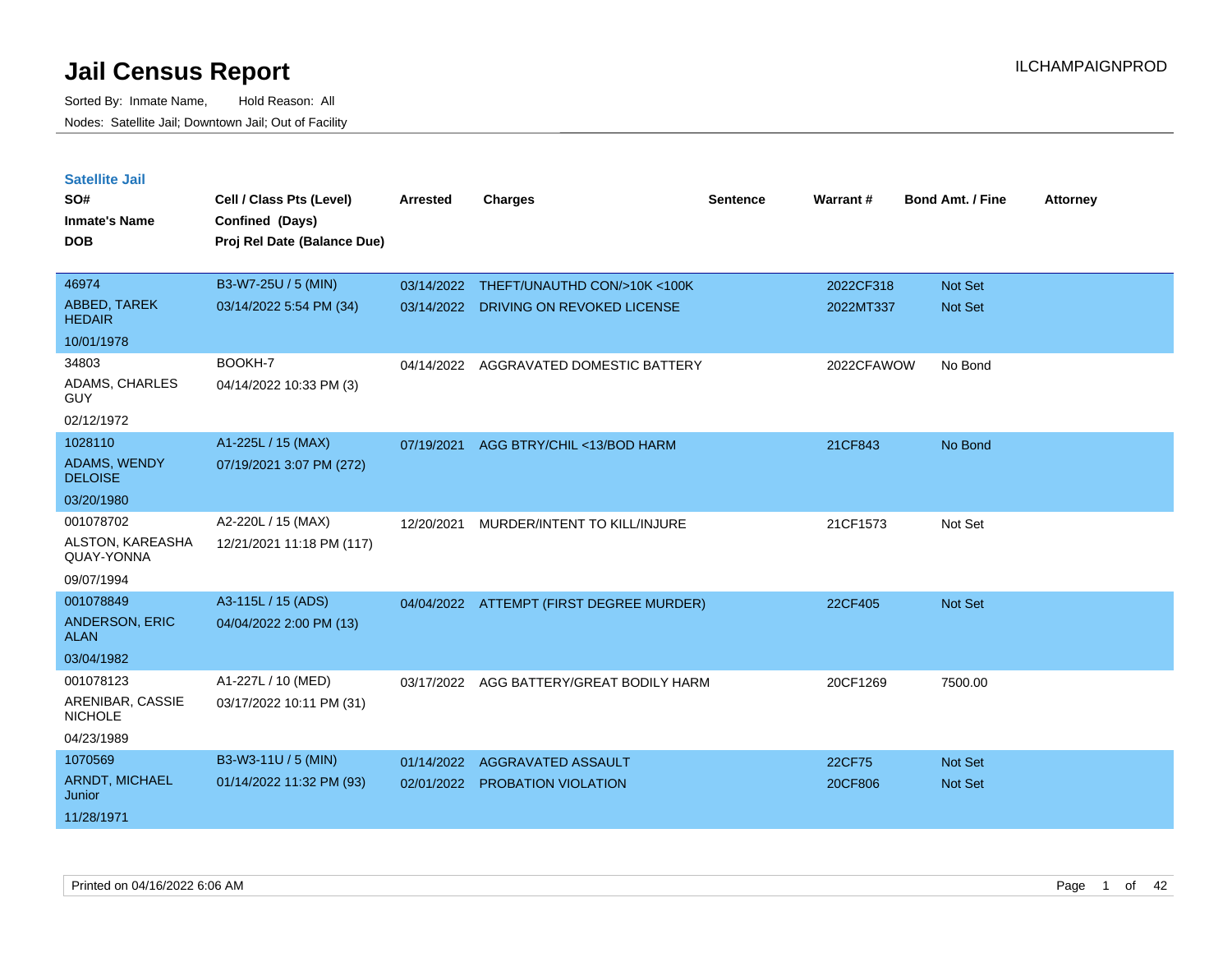Sorted By: Inmate Name, Hold Reason: All

Nodes: Satellite Jail; Downtown Jail; Out of Facility

| SO#                                                          | Cell / Class Pts (Level)    | <b>Arrested</b> | <b>Charges</b>                               | <b>Sentence</b> | <b>Warrant#</b> | <b>Bond Amt. / Fine</b> | <b>Attorney</b> |
|--------------------------------------------------------------|-----------------------------|-----------------|----------------------------------------------|-----------------|-----------------|-------------------------|-----------------|
| <b>Inmate's Name</b>                                         | Confined (Days)             |                 |                                              |                 |                 |                         |                 |
| <b>DOB</b>                                                   | Proj Rel Date (Balance Due) |                 |                                              |                 |                 |                         |                 |
|                                                              |                             |                 |                                              |                 |                 |                         |                 |
| 001078292                                                    | A4-201U / 10 (MED)          |                 | 03/27/2022 ARMED VIOLENCE/CATEGORY I         |                 | 22CF361         | No Bond                 |                 |
| <b>BAILEY, DIVONTAE</b><br><b>ANTONIO JEWELEON</b>           | 03/27/2022 7:43 PM (21)     |                 |                                              |                 |                 |                         |                 |
| 09/28/2001                                                   |                             |                 |                                              |                 |                 |                         |                 |
| 001079027                                                    | B1-105U / 10 (MED)          | 04/07/2022      | AGG UNLAWFUL USE OF WEAPON                   |                 | 2022CF425       | Not Set                 |                 |
| <b>BANKS, GRANZLEE</b>                                       | 04/07/2022 3:10 PM (10)     |                 |                                              |                 |                 |                         |                 |
| 01/13/1993                                                   |                             |                 |                                              |                 |                 |                         |                 |
| 001078565                                                    | B1-104U / 15 (MAX)          | 11/05/2021      | POSSESSION OF STOLEN FIREARM                 |                 | 21CF1366        | Not Set                 |                 |
| <b>BARBER, MARK</b>                                          | 11/05/2021 7:40 AM (163)    | 11/05/2021      | RECEIVE/POSS/SELL STOLEN VEH                 |                 | 2021CF1309      | 25000.00                |                 |
| ANTHONY, Junior                                              |                             | 11/05/2021      | <b>BURGLARY</b>                              |                 | 21CF1369        | Not Set                 |                 |
| 09/24/2003                                                   |                             |                 |                                              |                 |                 |                         |                 |
| 518851                                                       | A4-104L / 10 (MED)          | 01/11/2022      | DRIVING ON REVOKED LICENSE                   |                 | 2020TR16539     | 1500.00                 |                 |
| BARKER, ALEXANDER<br><b>MASSIE</b>                           | 01/11/2022 2:37 PM (96)     |                 | 01/11/2022 OBSTRUCTING IDENTIFICATION        |                 | 2020CM222       | 1500.00                 |                 |
| 09/24/1986                                                   |                             | 01/11/2022      | <b>FELON POSS/USE WEAPON/FIREARM</b>         |                 | 20CF361         | 15000.00                |                 |
|                                                              |                             | 01/11/2022      | POSS AMT CON SUB EXCEPT(A)/(D)               |                 | 2020CF863       | 15000.00                |                 |
|                                                              |                             | 01/11/2022      | BAD CHK/OBTAIN CON PROP/>150                 |                 | 20CF192         | 15000.00                |                 |
|                                                              |                             | 01/11/2022      | BAD CHK/OBTAIN CON PROP/>150                 |                 | 19CF1686        | 15000.00                |                 |
|                                                              |                             | 01/11/2022      | METH DELIVERY/15<100 GRAMS                   | 20y (DOC)       | 20CF1383        | No Bond                 |                 |
| 969121                                                       | A4-206L / 15 (MAX)          | 11/25/2021      | <b>CRIM TRESPASS TO RESIDENCE</b>            |                 | 21CF1444        | Not Set                 |                 |
| <b>BECKLEY, ANTHONY</b><br><b>PATRICK</b>                    | 11/25/2021 7:16 PM (143)    | 11/25/2021      | <b>HOME INVASION/GREAT BOD HARM</b>          | 4y (DOC)        | 2021CF840       | No Bond                 |                 |
| 06/30/1989                                                   |                             |                 |                                              |                 |                 |                         |                 |
| 001077327                                                    | A3-212U / 10 (ADS)          | 04/10/2022      | DOMESTIC BATTERY                             |                 | 21CM826         | 1000.00                 |                 |
| BENJAMIN, CLARENCE 04/10/2022 5:16 AM (7)<br><b>HAFIZ EL</b> |                             |                 | 04/10/2022 RESIST/OBSTRUCTING A PEACE OFFICE |                 | 22CM102         | 100.00                  |                 |
| 11/07/1985                                                   |                             |                 |                                              |                 |                 |                         |                 |
| 001078969                                                    | B1-104L / 10 (MED)          |                 | 03/22/2022 AGG UNLAWFUL USE WEAPON/PERSON    |                 | 22CF345         | Not Set                 |                 |
| <b>BEVERLY, SAYVION</b><br><b>LAMONTE</b>                    | 03/22/2022 10:20 PM (26)    |                 |                                              |                 |                 |                         |                 |
| 11/20/2002                                                   |                             |                 |                                              |                 |                 |                         |                 |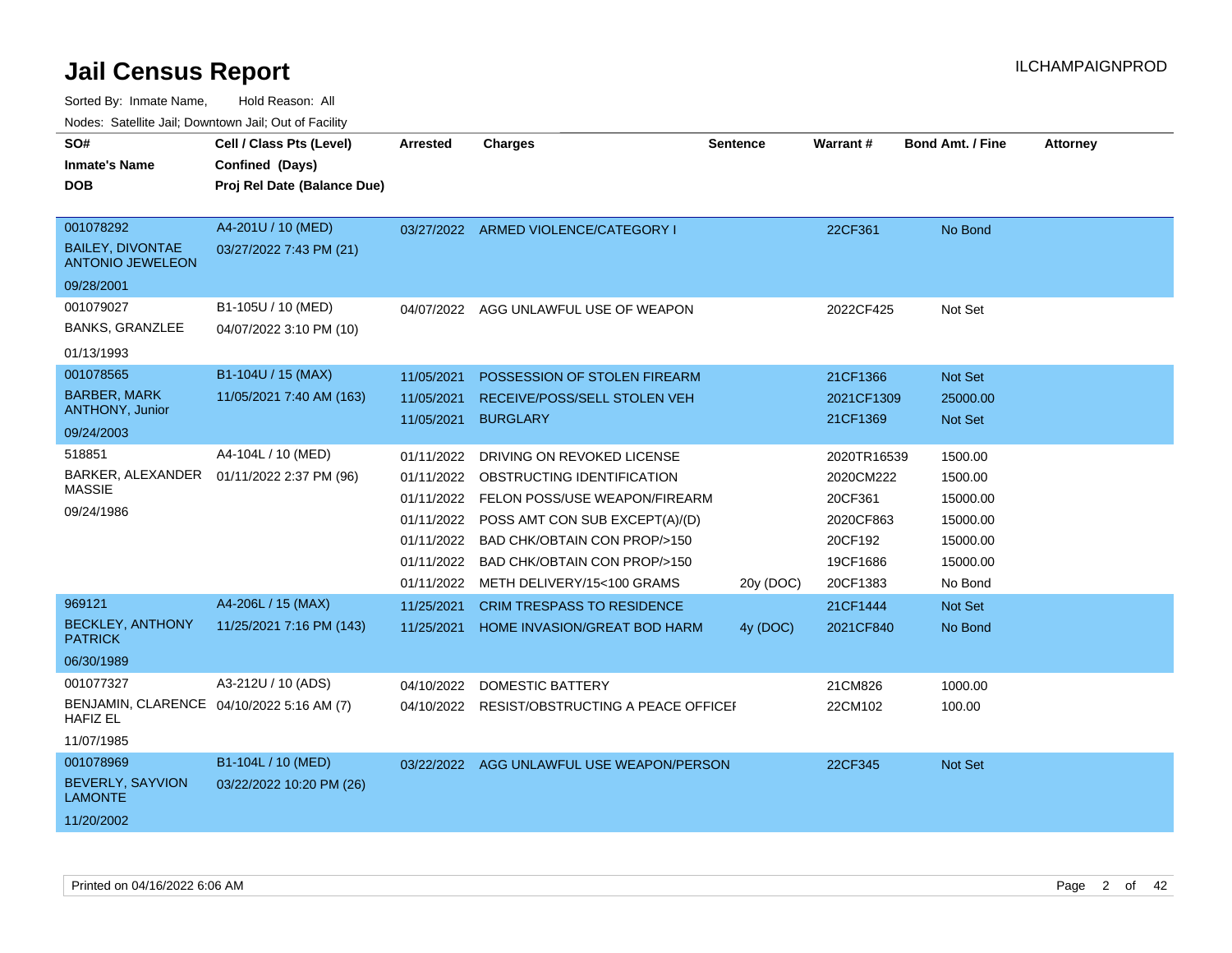| indues. Salenne Jan, Downlown Jan, Out of Facility |                                            |                 |                                           |                 |                 |                         |                 |
|----------------------------------------------------|--------------------------------------------|-----------------|-------------------------------------------|-----------------|-----------------|-------------------------|-----------------|
| SO#                                                | Cell / Class Pts (Level)                   | <b>Arrested</b> | <b>Charges</b>                            | <b>Sentence</b> | <b>Warrant#</b> | <b>Bond Amt. / Fine</b> | <b>Attorney</b> |
| <b>Inmate's Name</b>                               | Confined (Days)                            |                 |                                           |                 |                 |                         |                 |
| <b>DOB</b>                                         | Proj Rel Date (Balance Due)                |                 |                                           |                 |                 |                         |                 |
|                                                    |                                            |                 |                                           |                 |                 |                         |                 |
| 993169                                             | A1-226L / 10 (MED)                         |                 | 03/04/2022 RESIDENTIAL BURGLARY           | 6y (DOC)        | 21CF1059        | No Bond                 |                 |
| <b>BRAATEN, KAYLAN</b><br>AMBER                    | 03/04/2022 9:40 AM (44)                    |                 |                                           |                 |                 |                         |                 |
| 10/29/1990                                         |                                            |                 |                                           |                 |                 |                         |                 |
| 923208                                             | B3-W3-12L / 10 (MED)                       |                 | 01/22/2022 CRIM TRES TO RES/PERS PRESENT  |                 | 22CF92          | Not Set                 |                 |
| BREADY, ANDREW<br><b>NICHOLAS</b>                  | 01/22/2022 7:43 PM (85)                    |                 |                                           |                 |                 |                         |                 |
| 06/08/1988                                         |                                            |                 |                                           |                 |                 |                         |                 |
| 001079000                                          | A4-201L / 15 (MAX)                         |                 | 04/01/2022 MURDER/STRONG PROB KILL/INJURE |                 | 22CF102         | 2000000.00              |                 |
| <b>BROCK, TONY LAMAR</b>                           | 04/01/2022 9:02 AM (16)                    |                 |                                           |                 |                 |                         |                 |
|                                                    |                                            |                 |                                           |                 |                 |                         |                 |
| 04/01/2004                                         |                                            |                 |                                           |                 |                 |                         |                 |
| 61675                                              | B1-202L / 10 (MED)                         |                 | 02/10/2022 AGG DISCHARGE FIREARM/OCC BLDG |                 | 20CF374         | 100000.00               |                 |
| <b>BROWN, ANTONIO</b><br><b>BURNETT</b>            | 02/10/2022 3:28 PM (66)                    |                 |                                           |                 |                 |                         |                 |
| 03/04/1983                                         |                                            |                 |                                           |                 |                 |                         |                 |
| 51247                                              | B1-202U / 10 (MED)                         | 04/15/2021      | <b>FELON POSS/USE WEAPON/FIREARM</b>      |                 | 21CF411         | Not Set                 |                 |
| <b>BROWN, DANTE</b><br><b>MAURICE</b>              | 04/15/2021 6:24 PM (367)                   |                 |                                           |                 |                 |                         |                 |
| 04/19/1979                                         |                                            |                 |                                           |                 |                 |                         |                 |
| 1015739                                            | BOOKH-6                                    |                 | 04/14/2022 CRIMINAL TRESPASS BUILDING     |                 | 2022CMAWOW      | 100.00                  |                 |
|                                                    | BROWN, JERI CHANCY 04/14/2022 10:11 PM (3) |                 |                                           |                 |                 |                         |                 |
|                                                    |                                            |                 |                                           |                 |                 |                         |                 |
| 03/07/1989                                         |                                            |                 |                                           |                 |                 |                         |                 |
| 1028357                                            | A4-107L / 15 (MAX)                         | 03/23/2022      | DOMESTIC BATTERY/OTHER PRIOR              |                 | 22CF348         | <b>Not Set</b>          |                 |
| <b>BROWN, MARCUS</b><br><b>RICKELL</b>             | 03/23/2022 7:13 PM (25)                    |                 | 03/23/2022 FELON POSS/USE WEAPON/FIREARM  |                 | 22CF349         | No Bond                 |                 |
| 01/06/1995                                         |                                            |                 |                                           |                 |                 |                         |                 |
| 990921                                             | B4-121L / 15 (MAX)                         | 01/20/2022      | MFG/DEL 1<15 GR COCAINE/ANLG              |                 | 19CF369         | 25000.00                |                 |
| <b>BROWN, QUINTIN</b><br><b>MARSHAUN</b>           | 01/20/2022 7:19 PM (87)                    |                 | 01/20/2022 ARMED HABITUAL CRIMINAL        |                 | 21CF935         | 750000.00               |                 |
| 09/26/1991                                         |                                            |                 |                                           |                 |                 |                         |                 |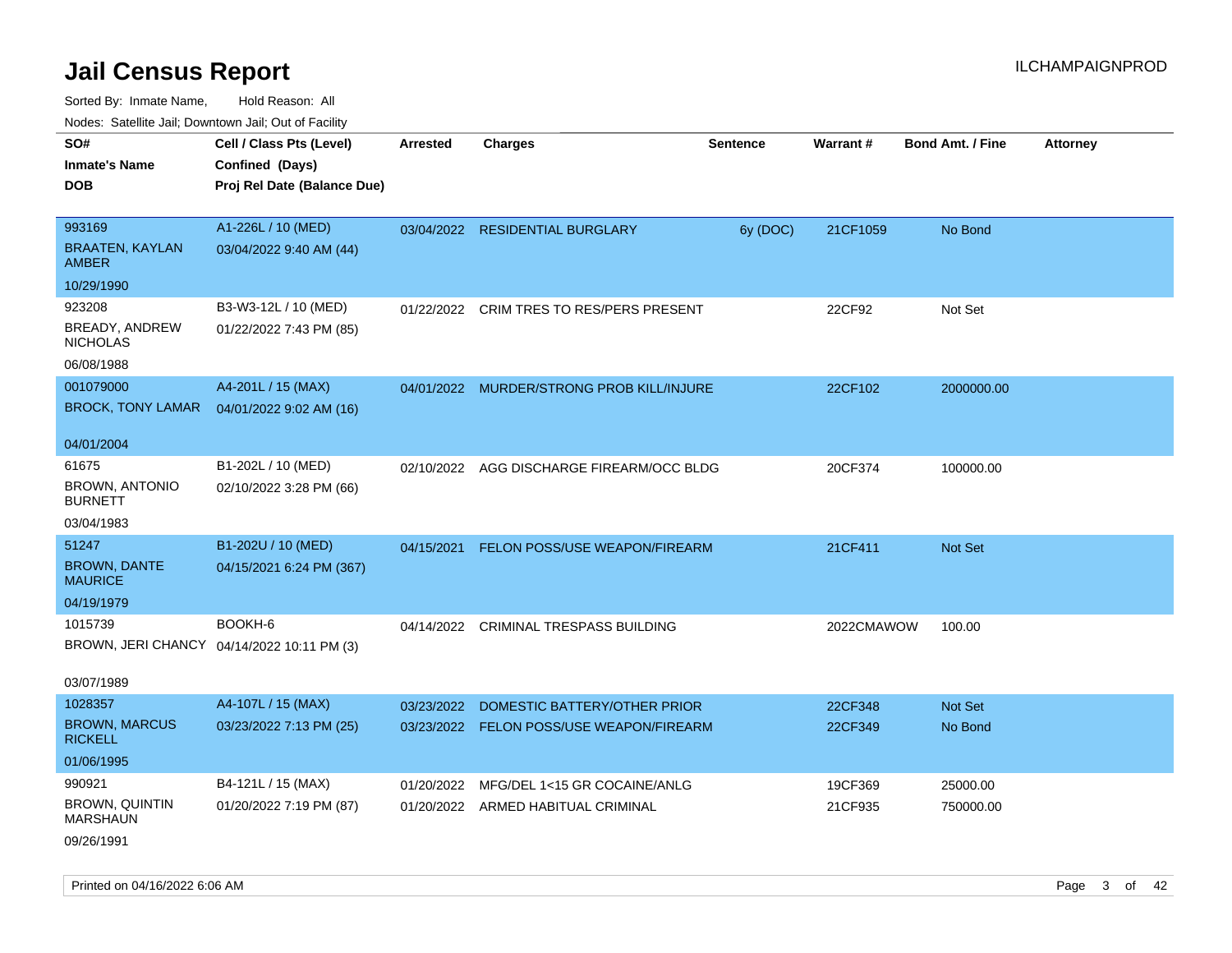Sorted By: Inmate Name, Hold Reason: All Nodes: Satellite Jail; Downtown Jail; Out of Facility

| SO#                                       | Cell / Class Pts (Level)    | <b>Arrested</b>   | <b>Charges</b>                           | Sentence | Warrant#      | <b>Bond Amt. / Fine</b> | <b>Attorney</b> |
|-------------------------------------------|-----------------------------|-------------------|------------------------------------------|----------|---------------|-------------------------|-----------------|
| <b>Inmate's Name</b>                      | Confined (Days)             |                   |                                          |          |               |                         |                 |
| <b>DOB</b>                                | Proj Rel Date (Balance Due) |                   |                                          |          |               |                         |                 |
|                                           |                             |                   |                                          |          |               |                         |                 |
| 29957                                     | B4-222L / 15 (MAX)          | 11/13/2021        | <b>FELON POSS/USE WEAPON/FIREARM</b>     |          | 21CF1390      | Not Set                 |                 |
| <b>BROWN, RODNEY</b><br><b>LOUIS</b>      | 11/13/2021 8:57 PM (155)    | 11/13/2021        | AGG CRIM SX AB/>5 YR OLDER VIC           |          | 2019CF0718    | 250000.00               |                 |
| 01/07/1968                                |                             |                   |                                          |          |               |                         |                 |
| 981645                                    | B4-225L / 15 (MAX)          | 01/27/2022 MURDER |                                          |          | 22CF114       | 1000000.00              |                 |
| BRUMFIELD,<br><b>JONATHAN EZEKEIL</b>     | 01/27/2022 8:15 PM (80)     |                   |                                          |          |               |                         |                 |
| 08/03/1989                                |                             |                   |                                          |          |               |                         |                 |
| 1047579                                   | A1-124L / 10 (MED)          |                   | 02/24/2022 ARMED ROBBERY/NO FIREARM      |          | 22CF232       | Not Set                 |                 |
| <b>BUTLER, TAMYRA</b><br><b>COSHAWN</b>   | 02/24/2022 5:40 AM (52)     |                   |                                          |          |               |                         |                 |
| 07/06/1988                                |                             |                   |                                          |          |               |                         |                 |
| 39474                                     | B1-101U / 10 (ADS)          | 07/06/2021        | MFG/DEL 15<100 GR HEROIN/ANLG            |          | 21CF792       | Not Set                 |                 |
| CAMPBELL, AARON<br><b>JACOB</b>           | 07/06/2021 11:56 PM (285)   |                   |                                          |          |               |                         |                 |
| 07/18/1974                                |                             |                   |                                          |          |               |                         |                 |
| 001078953                                 | A4-202L / 10 (MED)          |                   | 03/15/2022 POSSESSION OF STOLEN FIREARM  |          | 2022CF319     | Not Set                 |                 |
| CAMPBELL.<br><b>MOHAMMED BURNELL</b>      | 03/15/2022 10:50 PM (33)    |                   |                                          |          |               |                         |                 |
| 09/25/1991                                |                             |                   |                                          |          |               |                         |                 |
| 1045467                                   | A4-104U / 10 (ADS)          | 04/01/2022        | MFG/DEL CANNABIS/30-500 GRAMS            |          | 20CF87        | 100000.00 / 34.00       |                 |
| CARPENTER-MOORE,<br>JOSEPH CARL, Junior   | 04/02/2022 5:22 PM (15)     |                   | 04/01/2022 MFG/DEL CANNABIS/30-500 GRAMS |          | 19CF1770      | 100000.00 / 34.00       |                 |
| 04/18/1992                                |                             |                   |                                          |          |               |                         |                 |
| 1060436                                   | B1-106U / 10 (MED)          | 01/06/2022        | AGGRAVATED UNLAWFUL RESTRAINT            |          | 22CF29        | <b>Not Set</b>          |                 |
| <b>CARTER, DERESHEO</b><br><b>DEWAYNE</b> | 01/06/2022 8:43 PM (101)    |                   | 01/06/2022 FELON ESCAPE/PEACE OFFICER    |          | <b>22CF28</b> | <b>Not Set</b>          |                 |
| 09/10/1991                                |                             |                   |                                          |          |               |                         |                 |
| 1064838                                   | BOOKH-7 / 10 (ADS)          | 04/13/2022        | VIOLATE OP/OTHER PRIOR                   |          | 2022CM68      | 5000.00                 |                 |
| CARTER, JAMAL                             | 04/13/2022 6:34 PM (4)      | 04/13/2022        | DRIVING DURING SUSPENSION                |          | 2022MT403     | 5000.00                 |                 |
| <b>ANTONIO</b>                            |                             |                   | 04/13/2022 FELON POSS/USE WEAPON/FIREARM |          | 2022CFAWOW    | Not Set                 |                 |
| 09/25/1997                                |                             |                   |                                          |          |               |                         |                 |

Printed on 04/16/2022 6:06 AM Page 4 of 42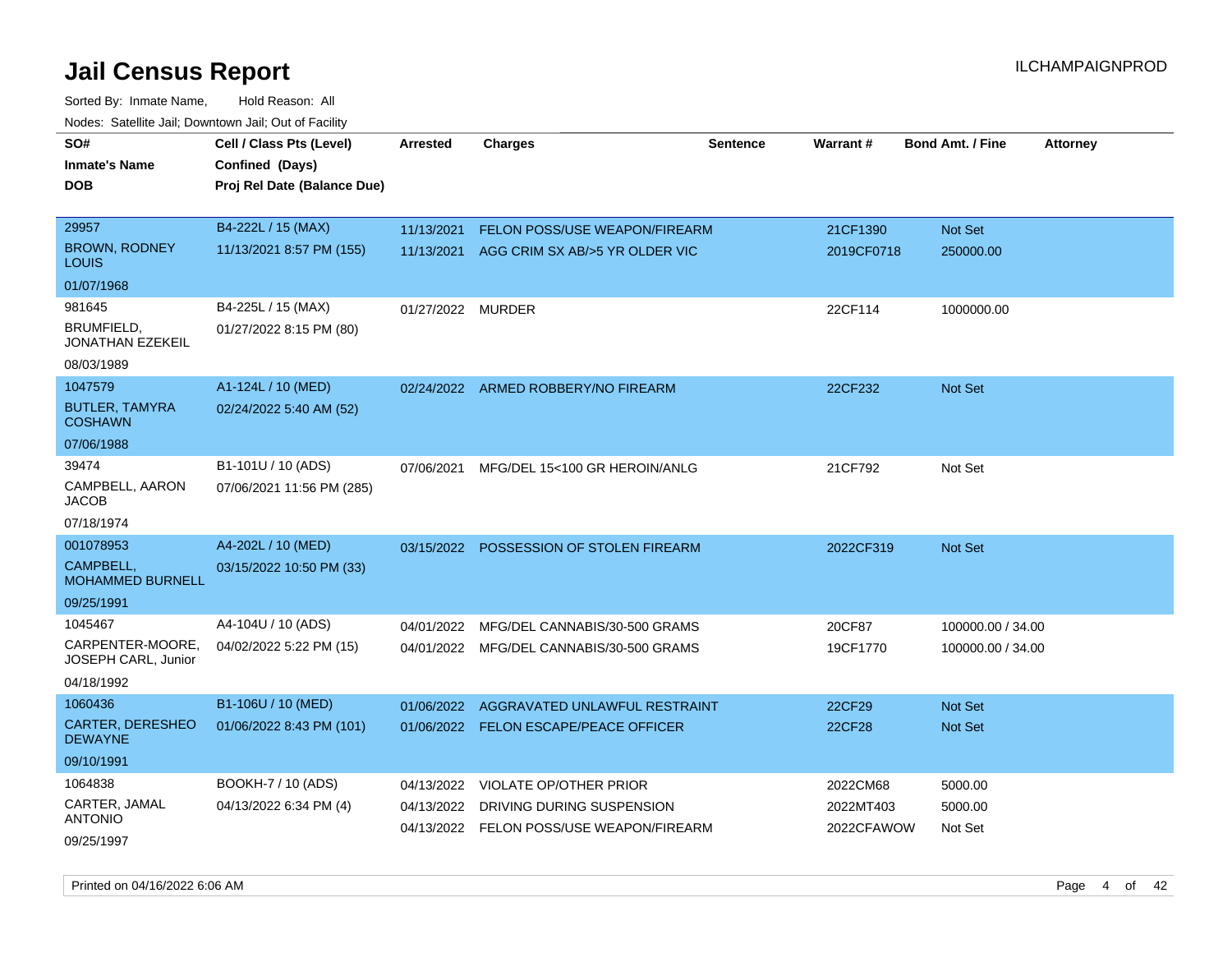| SO#                                    | Cell / Class Pts (Level)    | <b>Arrested</b>     | <b>Charges</b>                           | <b>Sentence</b> | Warrant#   | <b>Bond Amt. / Fine</b> | <b>Attorney</b> |
|----------------------------------------|-----------------------------|---------------------|------------------------------------------|-----------------|------------|-------------------------|-----------------|
| Inmate's Name                          | Confined (Days)             |                     |                                          |                 |            |                         |                 |
| DOB                                    | Proj Rel Date (Balance Due) |                     |                                          |                 |            |                         |                 |
|                                        |                             |                     |                                          |                 |            |                         |                 |
| 001077353                              | B1-106L / 15 (MAX)          |                     | 02/12/2022 FELON POSS/USE WEAPON/FIREARM |                 | 22CF173    | No Bond                 |                 |
| <b>CARTER, JAMES</b><br><b>IVORY</b>   | 02/13/2022 1:19 AM (63)     |                     | 02/12/2022 ALCOHOL SALES - MINOR 19-20   |                 | 2020OV127  | 1000.00                 |                 |
| 08/12/2000                             |                             |                     |                                          |                 |            |                         |                 |
| 979443                                 | B1-205U / 10 (MED)          | 04/05/2022 BURGLARY |                                          |                 | 22CF410    | No Bond                 |                 |
| CASTELO, SHANE<br>ROBERT               | 04/05/2022 1:35 PM (12)     |                     |                                          |                 |            |                         |                 |
| 03/17/1994                             |                             |                     |                                          |                 |            |                         |                 |
| 001077451                              | A3-215L / 10 (ADS)          | 04/10/2022          | <b>DOMESTIC BATTERY</b>                  |                 | 22DV57     | <b>Not Set</b>          |                 |
| <b>CATHEY, THOMAS</b><br>EARL          | 04/11/2022 12:18 AM (6)     |                     | 04/11/2022 DRIVING ON REVOKED LICENSE    |                 | 2020TR3943 | No Bond                 |                 |
| 04/02/1966                             | 4/20/2022 (0.00)            |                     |                                          |                 |            |                         |                 |
| 957936                                 | A4-103U / 15 (MAX)          | 03/10/2022          | DELIVERY OF OR POSSESSION OF W/INT       |                 | 22CF295    | Not Set                 |                 |
| CAVETTE, JUSTIN<br><b>EUGENE</b>       | 03/10/2022 12:10 PM (38)    |                     |                                          |                 |            |                         |                 |
| 08/02/1988                             |                             |                     |                                          |                 |            |                         |                 |
| 1029088                                | B1-107L / 10 (MED)          | 12/21/2021          | FELON POSS/USE FIREARM PRIOR             |                 | 21CF1338   | 250000.00               |                 |
| CHAPPLE, MALIK<br><b>BIANCO</b>        | 12/22/2021 10:02 AM (116)   |                     |                                          |                 |            |                         |                 |
| 10/25/1994                             |                             |                     |                                          |                 |            |                         |                 |
| 001079065                              | BOOKF-2                     | 04/15/2022          | CRIM DAMAGE TO PROPERTY <\$500           |                 |            | No Bond                 |                 |
| CLAY, KORRIE A                         | 04/15/2022 8:15 PM (2)      |                     |                                          |                 |            |                         |                 |
| 03/28/2000                             |                             |                     |                                          |                 |            |                         |                 |
| 001078812                              | B1-207U / 15 (MAX)          |                     | 02/01/2022 ARMED ROBBERY/ARMED W/FIREARM |                 | 22CF145    | Not Set                 |                 |
| <b>COBB, SINTRAE</b><br><b>SANCHEZ</b> | 02/01/2022 8:33 PM (75)     |                     |                                          |                 |            |                         |                 |
| 07/05/2002                             |                             |                     |                                          |                 |            |                         |                 |
| 001077485                              | A1-227U / 15 (MAX)          | 12/21/2021          | MURDER/INTENT TO KILL/INJURE             |                 | 2021CF1282 | 1000000.00              |                 |
| COLBERT, ARIEANA<br><b>FELICIA</b>     | 12/21/2021 2:08 PM (117)    |                     |                                          |                 |            |                         |                 |
| 12/13/2000                             |                             |                     |                                          |                 |            |                         |                 |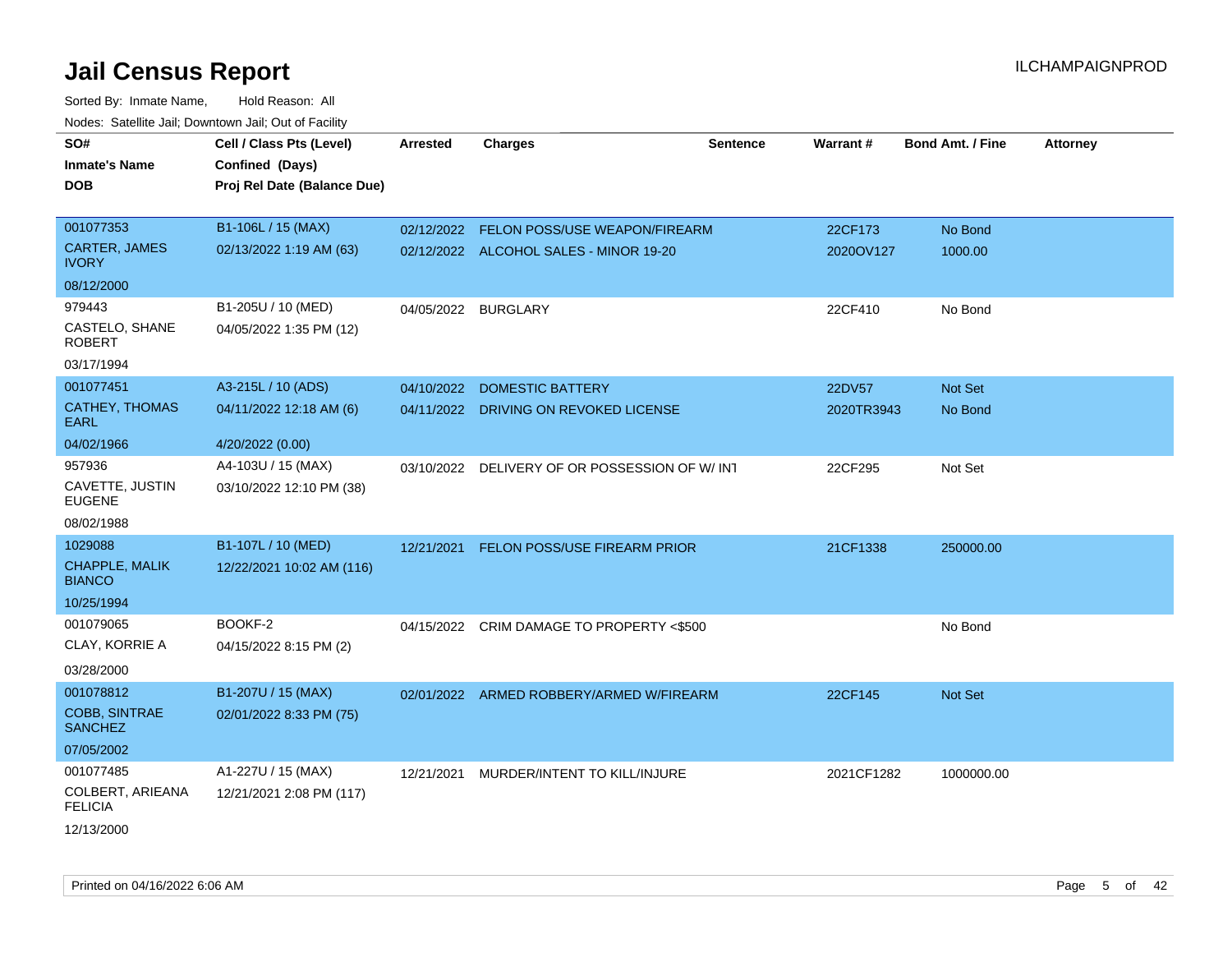Sorted By: Inmate Name, Hold Reason: All Nodes: Satellite Jail; Downtown Jail; Out of Facility

| roaco. Catolino cali, Domntonn cali, Out of Facility |                                              |                 |                                       |                 |            |                         |                 |
|------------------------------------------------------|----------------------------------------------|-----------------|---------------------------------------|-----------------|------------|-------------------------|-----------------|
| SO#                                                  | Cell / Class Pts (Level)                     | <b>Arrested</b> | <b>Charges</b>                        | <b>Sentence</b> | Warrant#   | <b>Bond Amt. / Fine</b> | <b>Attorney</b> |
| <b>Inmate's Name</b>                                 | Confined (Days)                              |                 |                                       |                 |            |                         |                 |
| <b>DOB</b>                                           | Proj Rel Date (Balance Due)                  |                 |                                       |                 |            |                         |                 |
|                                                      |                                              |                 |                                       |                 |            |                         |                 |
| 34805                                                | B4-227U / 15 (MAX)                           | 10/01/2021      | <b>DOMESTIC BATTERY</b>               |                 | 21CF1183   | Not Set                 |                 |
|                                                      | CONERLY, KIN JOSEPH 10/01/2021 1:53 AM (198) | 10/01/2021      | <b>ARMED HABITUAL CRIMINAL</b>        |                 | 21CF1184   | Not Set                 |                 |
|                                                      |                                              | 10/06/2021      | POSS STOLEN VEHICLE > \$25,000        |                 | 19CF1786   | Not Set                 |                 |
| 11/16/1971                                           |                                              |                 |                                       |                 |            |                         |                 |
| 1072673                                              | BOOKH-7                                      |                 | 04/14/2022 VIOLATE ORDER PROTECTION   |                 | 2022CMAWOW | No Bond                 |                 |
| COWART, WILL<br><b>SIMEON</b>                        | 04/14/2022 1:19 PM (3)                       |                 |                                       |                 |            |                         |                 |
| 02/18/1999                                           |                                              |                 |                                       |                 |            |                         |                 |
| 1074319                                              | B2-DR / 15 (SPH)                             | 10/12/2021      | AGGRAVATED CRUELTY TO ANIMALS         |                 | 21CF1238   | Not Set                 |                 |
| <b>CRAIG, DAVUCCI</b><br><b>DAVION</b>               | 10/12/2021 11:36 AM (187)                    | 10/14/2021      | <b>MURDER</b>                         |                 | 21CF1239   | Not Set                 |                 |
| 08/02/2001                                           |                                              |                 |                                       |                 |            |                         |                 |
| 001077549                                            | B2-T3-10L / 10 (SPH)                         | 12/22/2020      | PRED CRIM SEX ASLT/VICTIM <13         |                 | 2020CF1469 | Not Set                 |                 |
| CRISTOBAL-MATEO,<br><b>CRISTOBAL</b>                 | 12/22/2020 1:17 PM (481)                     |                 |                                       |                 |            |                         |                 |
| 12/02/1988                                           |                                              |                 |                                       |                 |            |                         |                 |
| 988538                                               | B3-W7-26L / 10 (MED)                         | 12/21/2021      | AGGRAVATED DOMESTIC BATTERY           |                 | 21CF1564   | Not Set                 |                 |
| DAVIDSON, HARLEY<br><b>KYLE SCOTT</b>                | 12/21/2021 5:45 AM (117)                     |                 |                                       |                 |            |                         |                 |
| 08/05/1990                                           | 4/18/2022 (0.00)                             |                 |                                       |                 |            |                         |                 |
| 998245                                               | A3-214U                                      |                 | 04/14/2022 VIOLATE SEX OFFENDER REGIS | 3y (DOC)        | 21CF1317   | No Bond                 |                 |
| DAVIS, JEREMY<br>EDWARD                              | 04/14/2022 1:15 PM (3)                       |                 |                                       |                 |            |                         |                 |
| 12/20/1990                                           |                                              |                 |                                       |                 |            |                         |                 |
| 1023587                                              | A4-102L / 15 (MAX)                           | 09/24/2021      | MFG/DEL CANNABIS/2.5-10 GRAMS         |                 | 21CF1155   | Not Set                 |                 |
| <b>DAVIS, MARTIN</b><br><b>DENNIS</b>                | 09/24/2021 9:38 PM (205)                     | 09/24/2021      | ARMED HABITUAL CRIMINAL               |                 | 2021-CF681 | 500000.00               |                 |
| 12/02/1994                                           |                                              |                 |                                       |                 |            |                         |                 |
| 56972                                                | B3-W8-32L / 10 (MED)                         | 08/30/2021      | POSS STOLEN VEHICLE > \$25,000        |                 | 21CF1044   | Not Set                 |                 |
| DAY, DANIEL JOSEPH                                   | 08/30/2021 3:07 PM (230)                     | 09/04/2021      | <b>BURGLARY</b>                       |                 | 21CF1054   | Not Set                 |                 |

10/16/1982

Printed on 04/16/2022 6:06 AM Page 6 of 42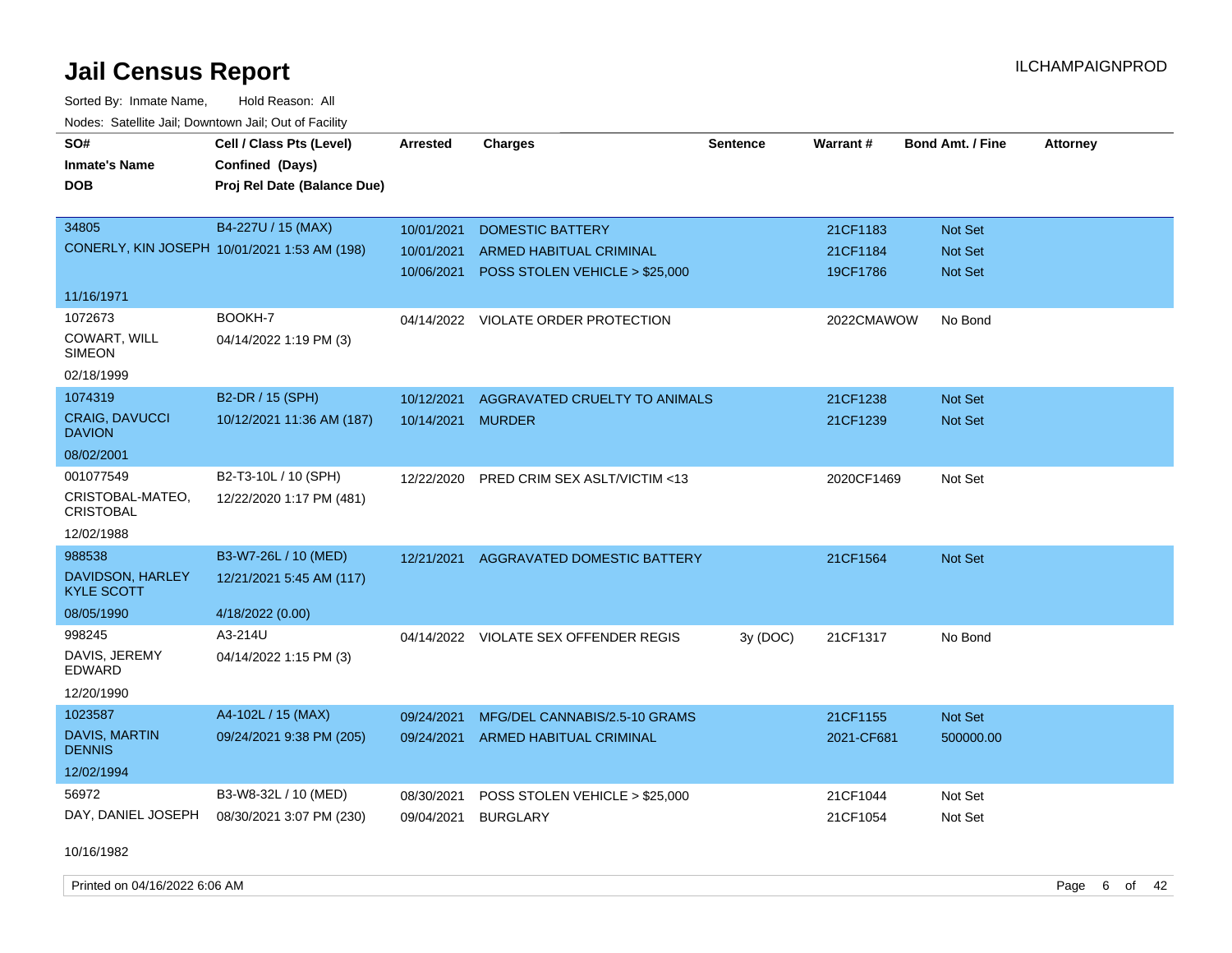| Noues. Sateme Jan, Downtown Jan, Out or Facility |                             |                      |                                           |                 |                 |                         |                 |
|--------------------------------------------------|-----------------------------|----------------------|-------------------------------------------|-----------------|-----------------|-------------------------|-----------------|
| SO#                                              | Cell / Class Pts (Level)    | <b>Arrested</b>      | <b>Charges</b>                            | <b>Sentence</b> | <b>Warrant#</b> | <b>Bond Amt. / Fine</b> | <b>Attorney</b> |
| <b>Inmate's Name</b>                             | Confined (Days)             |                      |                                           |                 |                 |                         |                 |
| DOB                                              | Proj Rel Date (Balance Due) |                      |                                           |                 |                 |                         |                 |
|                                                  |                             |                      |                                           |                 |                 |                         |                 |
| 64070                                            | A4-203U / 10 (MED)          | 02/18/2022 BURGLARY  |                                           |                 | 21CF1176        | 20000.00                |                 |
| DECKER, ANTHONY V                                | 02/18/2022 6:52 PM (58)     |                      |                                           |                 |                 |                         |                 |
| 11/27/1982                                       |                             |                      |                                           |                 |                 |                         |                 |
| 62982                                            | A3-217L / 5 (ADS)           | 04/07/2022           | DRIVING ON REVOKED LICENSE                | 60d (CJ)        |                 | No Bond                 |                 |
| DEGARMO, ARTHUR<br><b>JOSEPH</b>                 | 04/07/2022 12:36 PM (10)    | 04/07/2022           | DRIVING ON REVOKED LICENSE                |                 |                 | No Bond                 |                 |
| 03/27/1978                                       | 5/6/2022 (0.00)             |                      |                                           |                 |                 |                         |                 |
| 001079067                                        | BOOKF-2                     | 04/15/2022           | AGG BATTERY/PEACE OFFICER                 |                 | 2022CFAWOW      | Not Set                 |                 |
| DILLARD, ALAYNA                                  | 04/16/2022 2:32 AM (1)      | 04/15/2022           | CAUSE CHILD TO BE ENDANGERED              |                 | 2022CMAWOW      | <b>Not Set</b>          |                 |
| <b>GRACE</b>                                     |                             | 04/15/2022           | <b>RESIST/OBSTRUCTING A PEACE OFFICEL</b> |                 | 2022CMAWOW      | <b>Not Set</b>          |                 |
| 12/06/1995                                       |                             | 04/15/2022           | DRVG UNDER INFLU OF ALCOHOL               |                 | 2022DTAWOW      | <b>Not Set</b>          |                 |
|                                                  |                             | 04/15/2022           | DRVG UNDER INFLU/BAC 0.08                 |                 | 2022DTAWOW      | Not Set                 |                 |
|                                                  |                             | 04/15/2022           | <b>IMPROPER TRAFFIC LANE USAGE</b>        |                 | 2022TRAWOW      | <b>Not Set</b>          |                 |
| 001079047                                        | A3-212L / 10 (ADS)          | 04/10/2022           | HOME INVASION/CAUSE INJURY                |                 | 22CF432         | Not Set                 |                 |
| DILLARD, WILDON<br><b>JEROME</b>                 | 04/11/2022 1:54 AM (6)      |                      |                                           |                 |                 |                         |                 |
| 03/27/1971                                       |                             |                      |                                           |                 |                 |                         |                 |
| 36298                                            | BOOKH-5 / 5 (SPH)           | 03/11/2022 AGG DUI/3 |                                           |                 | 21CF380         | <b>Not Set</b>          |                 |
| <b>DUCEY, SCOTT</b><br><b>ROBERT</b>             | 03/11/2022 12:49 PM (37)    |                      |                                           |                 |                 |                         |                 |
| 04/02/1969                                       |                             |                      |                                           |                 |                 |                         |                 |
| 1024895                                          | B1-103L / 10 (MED)          | 12/15/2021           | MFG/DEL 100<400 GR COCA/ANLG              |                 | 21CF1535        | Not Set                 |                 |
| EDWARDS, GEORGE<br><b>CORTEZ</b>                 | 12/15/2021 12:26 PM (123)   | 12/15/2021           | <b>AGGRAVATED BATTERY</b>                 |                 | 21CF1536        | Not Set                 |                 |
| 06/19/1994                                       |                             |                      |                                           |                 |                 |                         |                 |
| 1074720                                          | B2-T4-13U / 15 (SPH)        |                      | 01/19/2022 PRED CRIM SEX ASLT/VICTIM <13  |                 | 21CF1414        | 500000.00               |                 |
| ELVIR-REYES, JORGE<br><b>LEONARDO</b>            | 01/19/2022 1:43 PM (88)     |                      |                                           |                 |                 |                         |                 |
| 06/03/1988                                       |                             |                      |                                           |                 |                 |                         |                 |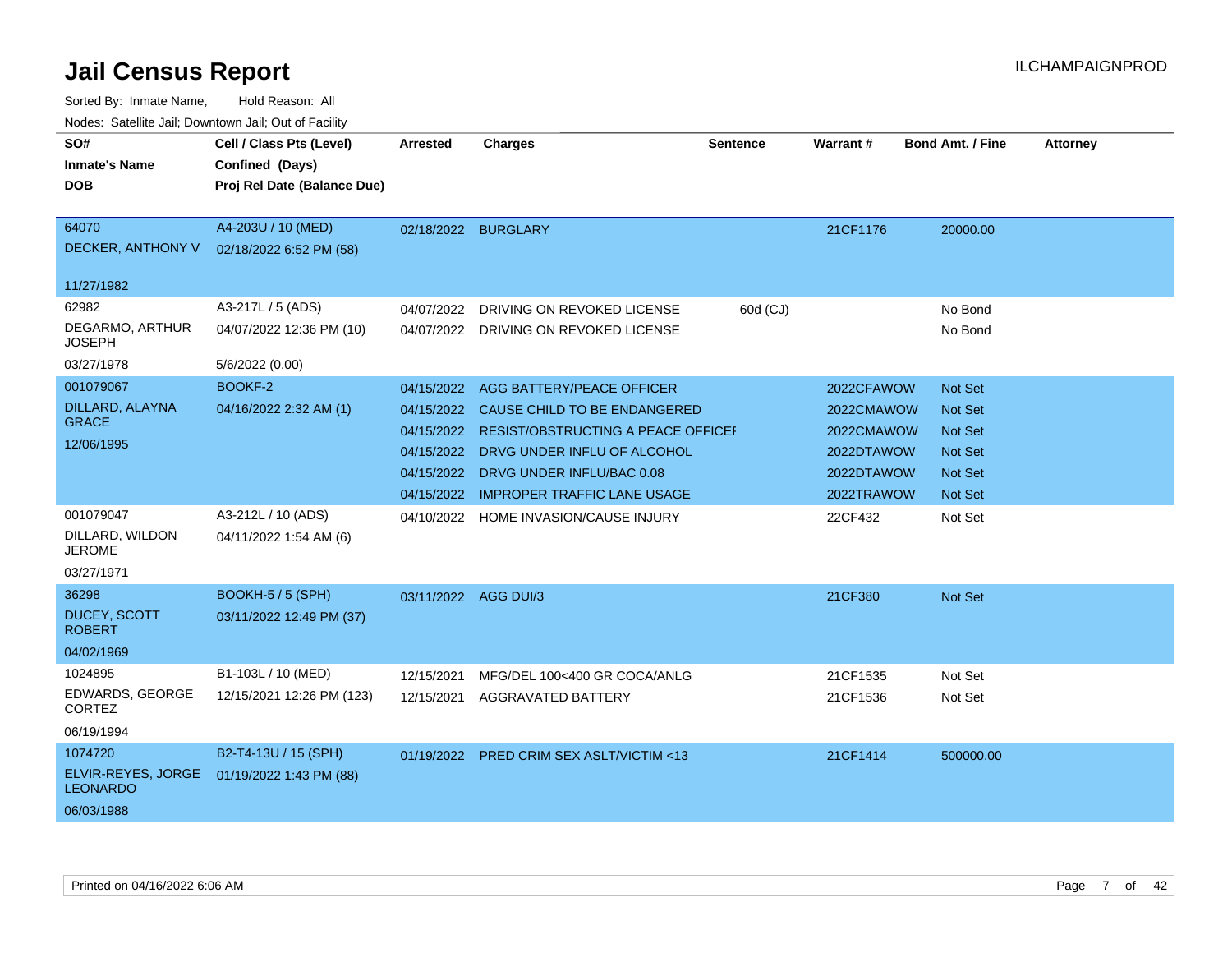| roaco. Catolino cali, Downtown cali, Out of Fability |                                              |                   |                                          |                 |            |                         |                 |
|------------------------------------------------------|----------------------------------------------|-------------------|------------------------------------------|-----------------|------------|-------------------------|-----------------|
| SO#                                                  | Cell / Class Pts (Level)                     | <b>Arrested</b>   | <b>Charges</b>                           | <b>Sentence</b> | Warrant#   | <b>Bond Amt. / Fine</b> | <b>Attorney</b> |
| Inmate's Name                                        | Confined (Days)                              |                   |                                          |                 |            |                         |                 |
| DOB                                                  | Proj Rel Date (Balance Due)                  |                   |                                          |                 |            |                         |                 |
|                                                      |                                              |                   |                                          |                 |            |                         |                 |
| 43977                                                | B2-T1-02L / 5 (SPH)                          | 12/20/2021        | AGG FLEEING POLICE/21 MPH OVER           |                 | 21CF1566   | Not Set                 |                 |
| <b>EMKES, DOUGLAS</b><br><b>ALAN</b>                 | 12/20/2021 9:59 AM (118)                     | 12/20/2021        | <b>PAROLE REVOCATION</b>                 |                 |            | No Bond                 |                 |
| 06/08/1959                                           |                                              |                   |                                          |                 |            |                         |                 |
| 987328                                               | A2-123L / 10 (MED)                           | 12/11/2021        | AGG ASLT PEACE OFF/FIRE/ER WRK           |                 | 21CF1515   | Not Set                 |                 |
| ERVIN, DEIDRA ANN<br>RUTH                            | 12/11/2021 8:48 PM (127)                     |                   |                                          |                 |            |                         |                 |
| 04/15/1991                                           |                                              |                   |                                          |                 |            |                         |                 |
| 1026175                                              | B3-W4-14L / 10 (MED)                         | 02/06/2022        | FELON FAIL/RETURN FRM FURLOUGH           |                 | 21CF1554   | No Bond                 |                 |
| <b>FALCONER, AVERY</b>                               | 02/06/2022 4:49 AM (70)                      |                   | 02/06/2022 CITY OV ARREST                |                 | 2021-OV-65 | 1000.00                 |                 |
| FOX                                                  |                                              |                   | 02/07/2022 MFG/DEL 1<15 GR COCAINE/ANLG  | 6y (DOC)        | 2019CF1617 | No Bond                 |                 |
| 04/07/1989                                           |                                              |                   |                                          |                 |            |                         |                 |
| 001078978                                            | BOOKH-3                                      |                   | 04/15/2022 VIO BAIL BOND/CLASS 1 OFFENSE |                 | 22CFAWOW   | Not Set                 |                 |
| FARIAS, JORGE<br><b>ANTONIO</b>                      | 04/15/2022 3:08 PM (2)                       |                   |                                          |                 |            |                         |                 |
| 05/31/1994                                           |                                              |                   |                                          |                 |            |                         |                 |
| 66468                                                | A4-106L / 15 (MAX)                           | 03/06/2022 MURDER |                                          |                 | 22CF273    | 1000000.00              |                 |
| <b>FERRELL, BRIAN</b><br>JAMAL                       | 03/06/2022 9:04 PM (42)                      |                   |                                          |                 |            |                         |                 |
| 11/15/1985                                           |                                              |                   |                                          |                 |            |                         |                 |
| 962759                                               | B2-DR / 15 (SPH)                             | 07/16/2021        | <b>METH DELIVERY&lt;5 GRAMS</b>          |                 | 21CF833    | Not Set                 |                 |
|                                                      | FINLEY, KEVIN DANTE 07/16/2021 9:44 PM (275) | 07/29/2021        | AGG CRIM SEX ASSAULT/FELONY              |                 | 21CF891    | No Bond                 |                 |
|                                                      |                                              |                   |                                          |                 |            |                         |                 |
| 12/28/1988                                           |                                              |                   |                                          |                 |            |                         |                 |
| 001078961                                            | B1-201L / 10 (MED)                           |                   | 03/21/2022 AGG BATTERY/DISCHARGE FIREARM |                 | 22CF39     | 750000.00               |                 |
| <b>FISCHER, KYRE</b><br><b>ORLANDO</b>               | 03/21/2022 1:21 PM (27)                      |                   |                                          |                 |            |                         |                 |
| 04/14/2002                                           |                                              |                   |                                          |                 |            |                         |                 |
| 1039744                                              | B4-225U / 15 (MAX)                           | 12/06/2021 MURDER |                                          |                 | 20CF959    | 1000000.00              |                 |
| FONVILLE, TREVOY<br>JERMAINE                         | 12/06/2021 10:52 AM (132)                    |                   |                                          |                 |            |                         |                 |
| 01/13/1996                                           |                                              |                   |                                          |                 |            |                         |                 |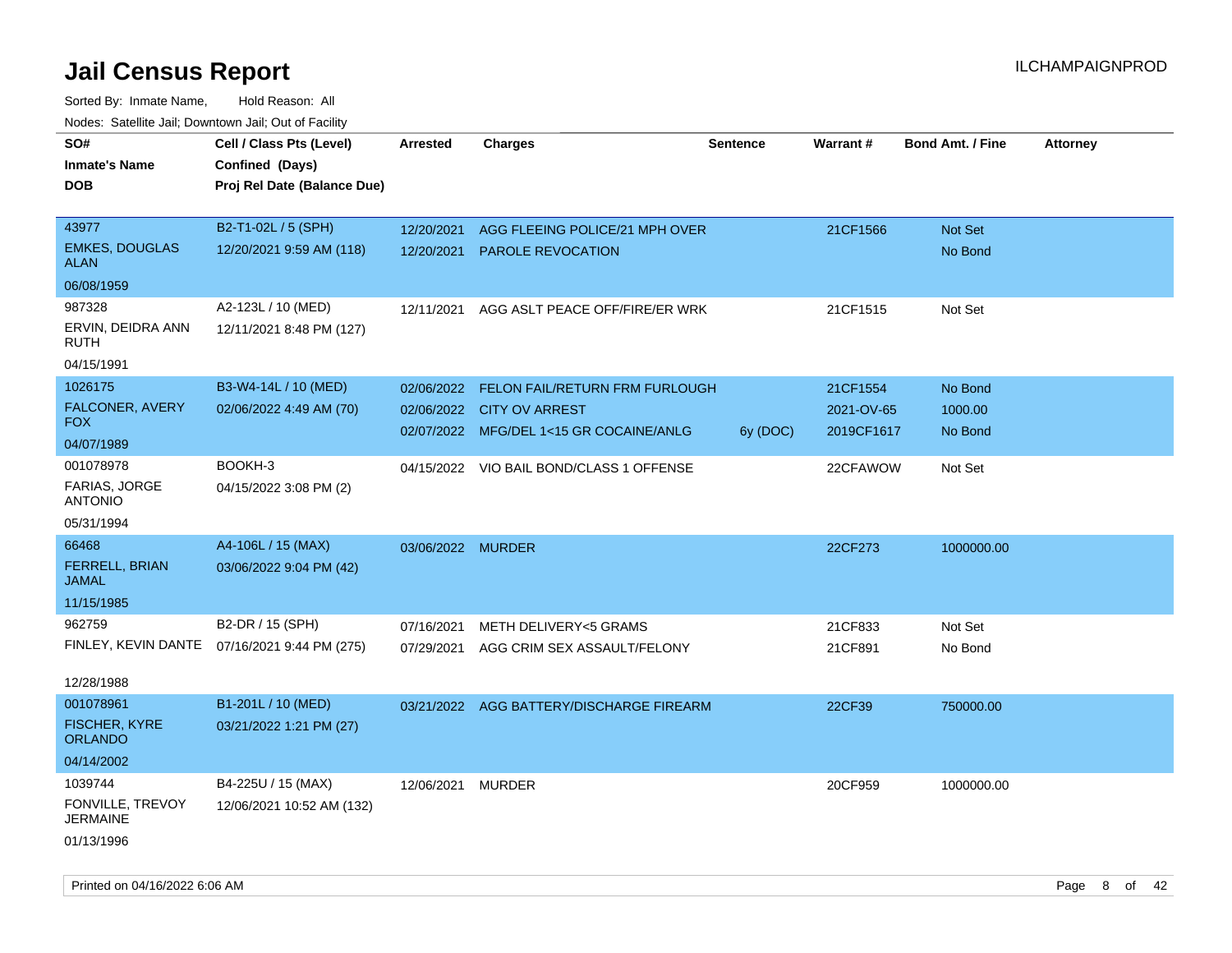Sorted By: Inmate Name, Hold Reason: All Nodes: Satellite Jail; Downtown Jail; Out of Facility

| roaco. Oatomto dan, Downtown dan, Oat or Fability |                                             |                 |                                           |                 |            |                         |                 |
|---------------------------------------------------|---------------------------------------------|-----------------|-------------------------------------------|-----------------|------------|-------------------------|-----------------|
| SO#                                               | Cell / Class Pts (Level)                    | <b>Arrested</b> | <b>Charges</b>                            | <b>Sentence</b> | Warrant#   | <b>Bond Amt. / Fine</b> | <b>Attorney</b> |
| <b>Inmate's Name</b>                              | Confined (Days)                             |                 |                                           |                 |            |                         |                 |
| <b>DOB</b>                                        | Proj Rel Date (Balance Due)                 |                 |                                           |                 |            |                         |                 |
|                                                   |                                             |                 |                                           |                 |            |                         |                 |
| 001077819                                         | A3-113U / 15 (ADS)                          |                 | 04/06/2022 MURDER/INTENT TO KILL/INJURE   |                 | 22CF416    | Not Set                 |                 |
| FORTUNE, DOMINIC<br><b>AUGUSTUS</b>               | 04/06/2022 7:15 AM (11)                     |                 |                                           |                 |            |                         |                 |
| 02/16/1999                                        |                                             |                 |                                           |                 |            |                         |                 |
| 001078863                                         | B4-122L / 15 (MAX)                          |                 | 02/19/2022 POSSESSION OF STOLEN FIREARM   |                 | 22CF203    | Not Set                 |                 |
| FOSTER, JOHN<br>CARELL                            | 02/19/2022 6:01 AM (57)                     |                 |                                           |                 |            |                         |                 |
| 03/13/1981                                        |                                             |                 |                                           |                 |            |                         |                 |
| 518395                                            | B2-T3-12L / 15 (SPH)                        | 07/07/2020      | <b>CRIMINAL SEXUAL ASSAULT</b>            |                 | 2020-CF735 | 250000.00               |                 |
|                                                   | FRANDLE, MARK RYAN 07/07/2020 3:42 PM (649) |                 |                                           |                 |            |                         |                 |
|                                                   |                                             |                 |                                           |                 |            |                         |                 |
| 09/10/1985                                        |                                             |                 |                                           |                 |            |                         |                 |
| 001079034                                         | A3-213U / 10 (ADS)                          |                 | 04/08/2022 POSS FIR FOID EXPIRED/NOT ELIG |                 | 22CF434    | No Bond                 |                 |
| FRANKLIN, MICHAEL<br>ANDRAE                       | 04/08/2022 1:53 PM (9)                      |                 |                                           |                 |            |                         |                 |
| 12/18/1997                                        |                                             |                 |                                           |                 |            |                         |                 |
| 001077934                                         | A1-125L / 10 (MED)                          | 08/22/2021      | AGG DUI/ACCIDENT/DEATH                    |                 | 21CF1024   | Not Set                 |                 |
| FREED, LOGAN<br><b>SUZANNE</b>                    | 08/22/2021 11:45 PM (238)                   | 08/22/2021      | <b>DOMESTIC BATTERY</b>                   |                 | 21 CM 172  | 10000.00                |                 |
| 08/18/1996                                        |                                             |                 |                                           |                 |            |                         |                 |
| 001078290                                         | A1-224L / 10 (ADS)                          | 08/19/2021      | MACHINE GUN/AUTO WEAPON/VEH               |                 | 21CF1012   | Not Set                 |                 |
| FREEMAN, ANGEL<br><b>JANILA KAY</b>               | 08/19/2021 1:26 AM (241)                    |                 |                                           |                 |            |                         |                 |
| 12/25/1995                                        |                                             |                 |                                           |                 |            |                         |                 |
| 591514                                            | B2-T2-07U / 10 (SPH)                        |                 | 02/25/2022 AGG CRIM SEX ABUSE/VIC 13-17   |                 | 22CF230    | 100000.00               |                 |
|                                                   | GAMBLE, SCOTT PAUL 02/25/2022 6:08 PM (51)  |                 |                                           |                 |            |                         |                 |
|                                                   |                                             |                 |                                           |                 |            |                         |                 |
| 09/06/1968                                        |                                             |                 |                                           |                 |            |                         |                 |
| 1075614                                           | A4-105L / 15 (MAX)                          | 03/19/2022      | AGGRAVATED DOMESTIC BATTERY               |                 | 22CF333    | Not Set                 |                 |
| <b>GANT, TEVIN</b><br><b>ODELROW</b>              | 03/19/2022 5:29 PM (29)                     |                 | 03/19/2022 PAROLE REVOCATION              |                 | CM2201590  | No Bond                 |                 |
| 03/03/1991                                        |                                             |                 |                                           |                 |            |                         |                 |

Printed on 04/16/2022 6:06 AM Page 9 of 42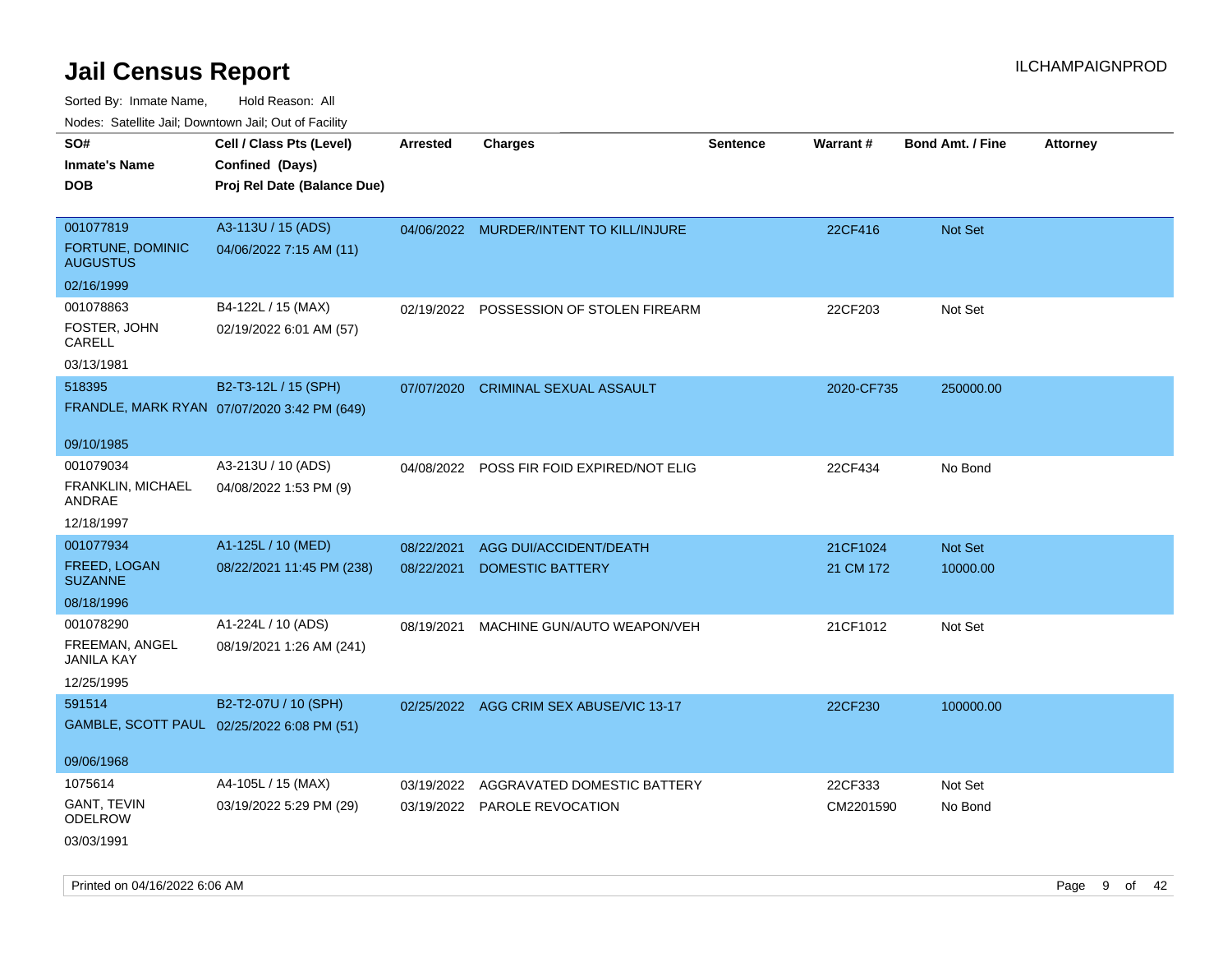| SO#                                   | Cell / Class Pts (Level)    | Arrested   | <b>Charges</b>                                | <b>Sentence</b> | <b>Warrant#</b> | <b>Bond Amt. / Fine</b> | <b>Attorney</b> |
|---------------------------------------|-----------------------------|------------|-----------------------------------------------|-----------------|-----------------|-------------------------|-----------------|
| <b>Inmate's Name</b>                  | Confined (Days)             |            |                                               |                 |                 |                         |                 |
| <b>DOB</b>                            | Proj Rel Date (Balance Due) |            |                                               |                 |                 |                         |                 |
|                                       |                             |            |                                               |                 |                 |                         |                 |
| 001078154                             | B4-223L / 10 (MED)          |            | 01/09/2022 DRVG UNDER INFLU OF ALCOHOL        |                 | 2021 DT 182     | 5000.00                 |                 |
| <b>GENTRY, DAMON</b><br><b>LIONEL</b> | 01/09/2022 4:41 PM (98)     |            | 01/09/2022 AGG DOMESTIC BATTERY/STRANGLE      |                 | 2021 CF 1396    | 50000.00                |                 |
| 12/25/1971                            |                             |            |                                               |                 |                 |                         |                 |
| 1075681                               | A3-216L / 10 (ADS)          | 04/09/2022 | <b>DOMESTIC BATTERY</b>                       |                 | 22DV58          | No Bond                 |                 |
| GONZALEZ, CARLOS<br><b>GERARDO</b>    | 04/09/2022 2:55 PM (8)      |            |                                               |                 |                 |                         |                 |
| 11/14/1996                            |                             |            |                                               |                 |                 |                         |                 |
| 001078633                             | B2-T4-15U / 25 (SPH)        | 12/01/2021 | <b>PRED CRIM SEX ASLT/VICTIM &lt;13</b>       |                 | 21CF1416        | 250000.00               |                 |
| GONZALEZ-GUILLEN,<br><b>EDWARD</b>    | 12/01/2021 12:08 PM (137)   |            |                                               |                 |                 |                         |                 |
| 08/25/2002                            |                             |            |                                               |                 |                 |                         |                 |
| 001078607                             | B4-221L / 15 (MAX)          | 11/22/2021 | FELON POSS/USE FIREARM/PAROLE                 |                 | 21CF1437        | Not Set                 |                 |
| GRAY, WILLIAM<br>DA'VON               | 11/22/2021 2:57 PM (146)    |            | 11/22/2021 ATTEMPT (FIRST DEGREE MURDER)      |                 | 21CF1435        | Not Set                 |                 |
| 04/18/1984                            |                             |            |                                               |                 |                 |                         |                 |
| 56342                                 | B1-206L / 10 (MED)          | 10/21/2021 | THEFT CONTROL INTENT <\$500                   |                 | 17CF1451        | 10000.00                |                 |
| <b>GRIFFIN, NATHAN</b>                | 10/21/2021 4:20 PM (178)    | 10/21/2021 | DRIVING ON REVOKED LICENSE                    |                 | 20TR1979        | 3000.00                 |                 |
| <b>EUGENE</b>                         |                             | 10/21/2021 | <b>ARMED HABITUAL CRIMINAL</b>                |                 | 21CF1279        | Not Set                 |                 |
| 02/24/1969                            |                             |            |                                               |                 |                 |                         |                 |
| 001079062                             | BOOKH-3                     | 04/15/2022 | POSSESSING A CONTROLLED SUBSTANC              |                 | 2022CFAWOW      | Not Set                 |                 |
| GUERRERO.<br><b>SILVESTRE GERMAN</b>  | 04/15/2022 11:59 AM (2)     | 04/15/2022 | POSSESS LOOK-ALIKE SUB/SUBQ                   |                 | 2022CMAWOW      | Not Set                 |                 |
| 11/12/2000                            |                             |            | 04/15/2022 POSS ADULT USE CANN IN MOTOR VEHIC |                 | 2022TRAWOW      | Not Set                 |                 |
|                                       |                             | 04/15/2022 | ELECTRONIC COMMU DEVICE                       |                 | 2022TRAWOW      | Not Set                 |                 |
| 975293                                | B2-T4-14L / 15 (SPH)        | 07/21/2021 | VIO ORDER/PRIOR VIO OF ORDER                  |                 | 21CF914         | No Bond                 |                 |
| <b>HILL, JACOB MILES</b>              | 07/21/2021 8:43 PM (270)    | 07/21/2021 | <b>STALKING</b>                               |                 | 2021CF863       | Not Set                 |                 |
| 02/06/1988                            |                             | 07/25/2021 | PAROLE REVOCATION                             |                 | CH2104646       | Not Set                 |                 |
|                                       |                             | 08/18/2021 | <b>HARASS WITNESS/FAMILY MBR/REP</b>          |                 | 21CF992         | Not Set                 |                 |
|                                       |                             | 09/09/2021 | AGG STALKING/BODILY HARM                      |                 | 21CF1073        | Not Set                 |                 |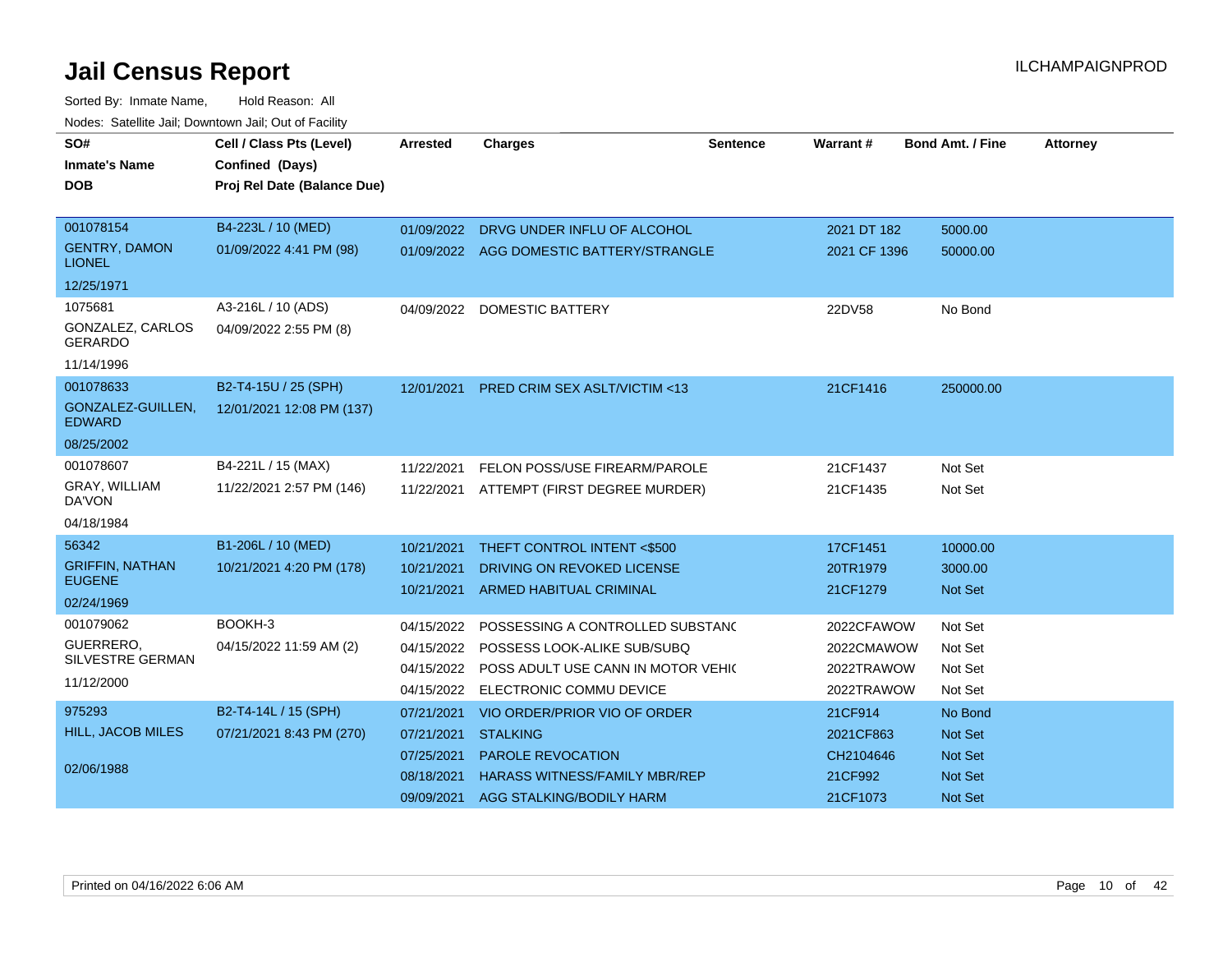| Noues. Sateme Jan, Downtown Jan, Out or Facility               |                             |                 |                                           |                 |            |                         |                 |
|----------------------------------------------------------------|-----------------------------|-----------------|-------------------------------------------|-----------------|------------|-------------------------|-----------------|
| SO#                                                            | Cell / Class Pts (Level)    | <b>Arrested</b> | <b>Charges</b>                            | <b>Sentence</b> | Warrant#   | <b>Bond Amt. / Fine</b> | <b>Attorney</b> |
| <b>Inmate's Name</b>                                           | Confined (Days)             |                 |                                           |                 |            |                         |                 |
| <b>DOB</b>                                                     | Proj Rel Date (Balance Due) |                 |                                           |                 |            |                         |                 |
|                                                                |                             |                 |                                           |                 |            |                         |                 |
| 980939                                                         | B3-W6-23U / 10 (MED)        |                 | 03/25/2022 RECEIVE/POSS/SELL STOLEN VEH   |                 | 22CF357    | Not Set                 |                 |
| <b>HILL, XAVIER</b><br><b>LENSHAUN</b>                         | 03/25/2022 11:15 AM (23)    |                 |                                           |                 |            |                         |                 |
| 06/18/1988                                                     |                             |                 |                                           |                 |            |                         |                 |
| 001079060                                                      | BOOKF-2 / 15 (ADS)          |                 | 04/13/2022 AGG UNLAWFUL USE WEAPON/PERSON |                 | 2022CFAWOW | Not Set                 |                 |
| HOPE, HEAVEN MARIA 04/13/2022 7:46 PM (4)<br><b>ANTOINETTE</b> |                             |                 |                                           |                 |            |                         |                 |
| 08/20/2003                                                     |                             |                 |                                           |                 |            |                         |                 |
| 1072876                                                        | A1-226U / 5 (MIN)           |                 | 02/10/2022 METH DELIVERY/5<15 GRAMS       | 4y (DOC)        | 21CF143    | No Bond                 |                 |
| HOUTCHINS, SAVANNA 02/10/2022 5:10 PM (66)<br><b>BELL</b>      |                             |                 |                                           |                 |            |                         |                 |
| 07/10/1996                                                     | 2/17/2022 (0.00)            |                 |                                           |                 |            |                         |                 |
| 975483                                                         | A3-217U / 15 (MAX)          |                 | 04/14/2022 PRED CRIM SEX ASLT/VICTIM <13  | 13y (DOC)       | 20CF1330   | No Bond                 |                 |
| HUDDLE, ANDREW<br>David                                        | 04/14/2022 12:15 PM (3)     |                 |                                           |                 |            |                         |                 |
| 12/08/1985                                                     |                             |                 |                                           |                 |            |                         |                 |
| 51028                                                          | B3-W5-17U / 10 (MED)        | 02/23/2022      | AGG FLEEING/2+ CON DEVICES                |                 | 19CF1839   | 50000.00                |                 |
| <b>HUFFMAN, MICHAEL</b><br><b>LEONARD</b>                      | 02/23/2022 3:14 AM (53)     | 02/23/2022      | <b>POSS STOLEN VEHICLE</b>                |                 | 20-CF-377  | No Bond                 |                 |
| 07/24/1980                                                     |                             |                 |                                           |                 |            |                         |                 |
| 1061186                                                        | A1-224U / 15 (MAX)          | 03/16/2022      | MURDER/STRONG PROB KILL/INJURE            |                 | 22CF329    | No Bond                 |                 |
| INGRAM, CHERELL<br>LETRISE                                     | 03/16/2022 10:17 PM (32)    |                 |                                           |                 |            |                         |                 |
| 10/01/1986                                                     |                             |                 |                                           |                 |            |                         |                 |
| 38993                                                          | A4-101L / 15 (MAX)          | 02/13/2021      | ATTEMPT (FIRST DEGREE MURDER)             |                 | 21CF181    | Not Set                 |                 |
| JACKSON, LAMONT<br><b>JEREMIE</b>                              | 02/13/2021 7:45 AM (428)    |                 |                                           |                 |            |                         |                 |
| 07/31/1973                                                     |                             |                 |                                           |                 |            |                         |                 |
| 001078703                                                      | A1-225U / 15 (ADS)          | 12/20/2021      | MURDER/INTENT TO KILL/INJURE              |                 | 21CF1574   | Not Set                 |                 |
| JOHNS, SHANIQUH<br><b>THERESA</b>                              | 12/22/2021 6:41 AM (116)    |                 |                                           |                 |            |                         |                 |
| 04/03/1992                                                     |                             |                 |                                           |                 |            |                         |                 |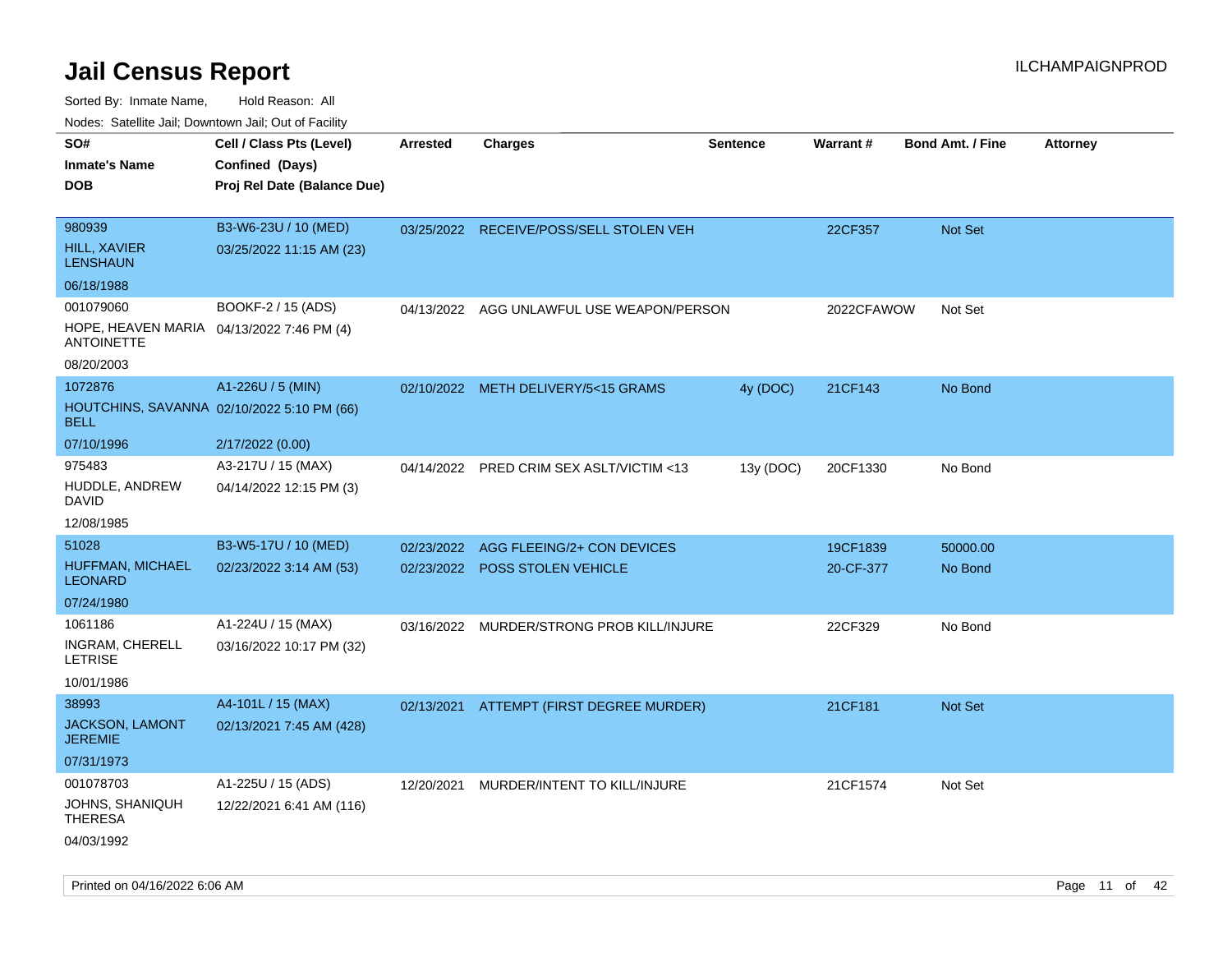| rougs. Calcinic Jan, Downtown Jan, Out of Facility |                             |                 |                                         |                 |            |                         |                 |
|----------------------------------------------------|-----------------------------|-----------------|-----------------------------------------|-----------------|------------|-------------------------|-----------------|
| SO#                                                | Cell / Class Pts (Level)    | <b>Arrested</b> | <b>Charges</b>                          | <b>Sentence</b> | Warrant#   | <b>Bond Amt. / Fine</b> | <b>Attorney</b> |
| <b>Inmate's Name</b>                               | Confined (Days)             |                 |                                         |                 |            |                         |                 |
| <b>DOB</b>                                         | Proj Rel Date (Balance Due) |                 |                                         |                 |            |                         |                 |
|                                                    |                             |                 |                                         |                 |            |                         |                 |
| 1042582                                            | B1-107U / 15 (MAX)          |                 | 03/10/2022 VIOLATE ORDER PROTECTION     |                 | 22CM61     | Not Set                 |                 |
| JONES, DEONTA<br><b>DANTRAL</b>                    | 03/10/2022 4:50 AM (38)     |                 |                                         |                 |            |                         |                 |
| 02/01/1993                                         |                             |                 |                                         |                 |            |                         |                 |
| 001078645                                          | B3-W1-01U / 10 (MED)        | 12/02/2021      | AGG DISCHARGE FIREARM                   |                 | 21CF1478   | No Bond                 |                 |
| JONES, KELVIN<br><b>KHYRIC</b>                     | 12/02/2021 6:56 PM (136)    |                 |                                         |                 |            |                         |                 |
| 02/27/2001                                         |                             |                 |                                         |                 |            |                         |                 |
| 956822                                             | A4-101U / 15 (MAX)          | 11/25/2021      | AGGRAVATED DOMESTIC BATTERY             |                 | 21CF1442   | Not Set                 |                 |
| <b>JONES, MARIO</b>                                | 11/25/2021 10:37 AM (143)   | 11/25/2021      | <b>PAROLE REVOCATION</b>                |                 | CH2106361  | No Bond                 |                 |
| <b>NATHANIEL</b>                                   |                             | 11/25/2021      | UNLAWFUL RESTRAINT                      |                 | 21CF1443   | Not Set                 |                 |
| 10/27/1987                                         |                             |                 |                                         |                 |            |                         |                 |
| 59668                                              | B2-T1-04L / 10 (SPH)        | 02/11/2022      | FAIL TO RPT CHNG ADDRESS/EMPL           |                 | 20 CF 1241 | 75000.00                |                 |
| <b>JONES, MARTELL</b><br><b>DEANGELO</b>           | 02/11/2022 3:19 PM (65)     |                 | 02/11/2022 AGGRAVATED ARSON/BODILY HARM |                 | 22 CF 169  | 75000.00                |                 |
| 07/11/1983                                         |                             |                 |                                         |                 |            |                         |                 |
| 1008468                                            | B4-125L / 10 (MED)          | 12/01/2021      | <b>FELON POSS/USE WEAPON/FIREARM</b>    |                 | 21CF1472   | Not Set                 |                 |
| JONES, MARTEZ<br><b>LAMONTE</b>                    | 12/01/2021 1:28 PM (137)    | 12/02/2021      | <b>PROBATION VIOLATION</b>              |                 | 20CF1151   | Not Set                 |                 |
| 06/22/1993                                         |                             |                 |                                         |                 |            |                         |                 |
| 1068786                                            | B3-W2-06L / 10 (MED)        | 03/04/2022      | DOMESTIC BATTERY/OTHER PRIOR            |                 | 22CF270    | Not Set                 |                 |
| LACY, MALIK SHAKUR                                 | 03/04/2022 7:25 PM (44)     | 03/04/2022      | DOMESTIC BATTERY/HARM/VIO O/P           |                 | 18CM478    | 2500.00                 |                 |
|                                                    |                             |                 | 03/04/2022 WARRANT OUT OF COUNTY        |                 | 20TR4604   | 3000.00                 |                 |
| 12/01/1996                                         |                             |                 |                                         |                 |            |                         |                 |
| 1041648                                            | A4-103L / 15 (MAX)          | 01/11/2022      | ARMED HABITUAL CRIMINAL                 | 6y (DOC)        | 22CF41     | Not Set                 |                 |
| LANE, DEMETRIUS<br><b>LAQUAN</b>                   | 01/11/2022 5:27 AM (96)     |                 | 01/11/2022 PAROLE REVOCATION            |                 | CH2200221  | Not Set                 |                 |
| 07/04/1996                                         |                             |                 |                                         |                 |            |                         |                 |
| 1070011                                            | B4-124U / 10 (MED)          | 08/03/2021      | AGG DISCH FIREARM/1ST AID PERS          | 10y (DOC)       | 21CF929    | Not Set                 |                 |
| LAWS, WILLIAM<br>ZARAK, Third                      | 08/03/2021 3:53 PM (257)    |                 |                                         |                 |            |                         |                 |
| 07/06/1999                                         |                             |                 |                                         |                 |            |                         |                 |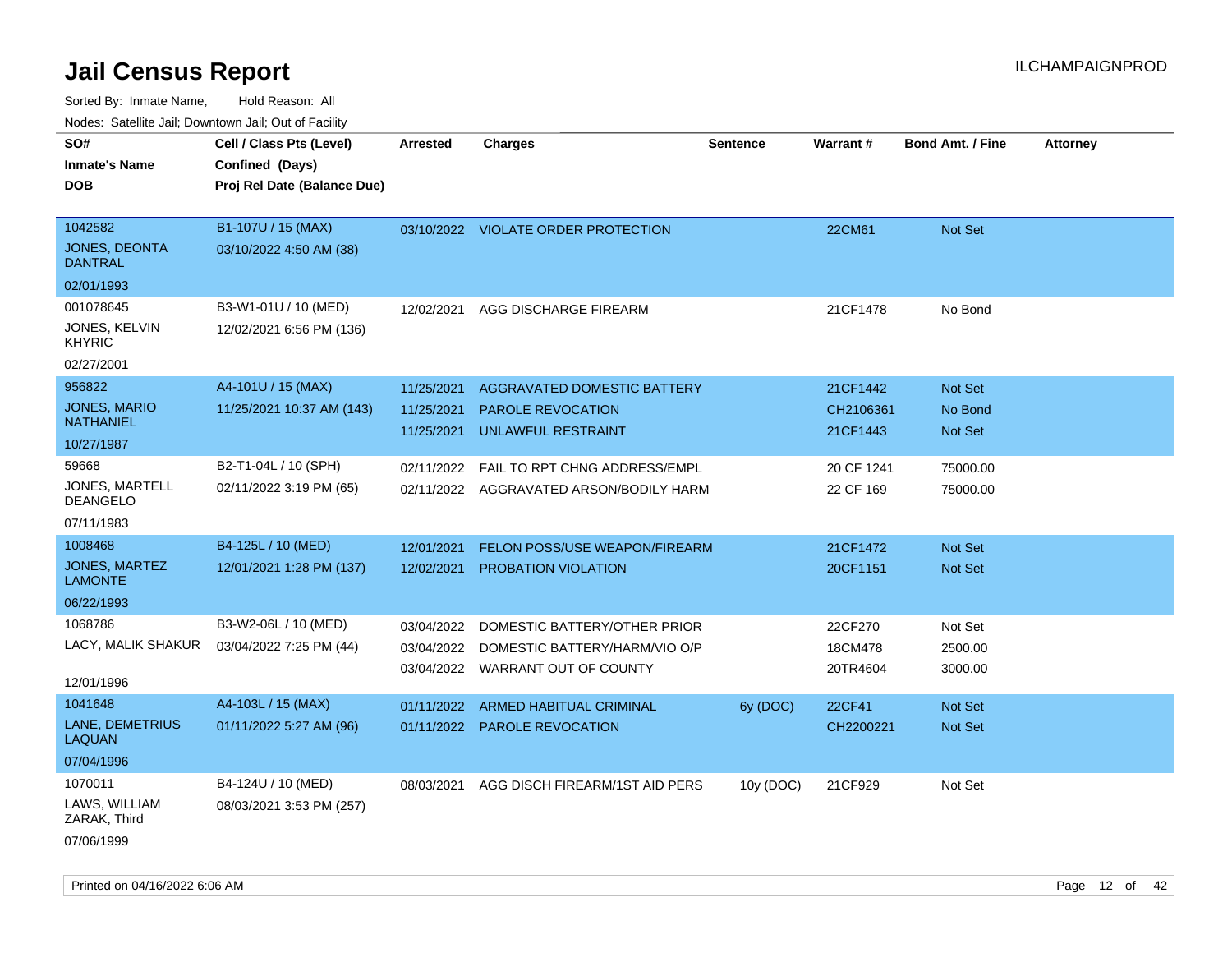Sorted By: Inmate Name, Hold Reason: All Nodes: Satellite Jail; Downtown Jail; Out of Facility

| ivoues. Salellite Jali, Downtown Jali, Out of Facility |                             |                 |                                   |                 |                 |                         |                 |
|--------------------------------------------------------|-----------------------------|-----------------|-----------------------------------|-----------------|-----------------|-------------------------|-----------------|
| SO#                                                    | Cell / Class Pts (Level)    | <b>Arrested</b> | <b>Charges</b>                    | <b>Sentence</b> | <b>Warrant#</b> | <b>Bond Amt. / Fine</b> | <b>Attorney</b> |
| <b>Inmate's Name</b>                                   | Confined (Days)             |                 |                                   |                 |                 |                         |                 |
| <b>DOB</b>                                             | Proj Rel Date (Balance Due) |                 |                                   |                 |                 |                         |                 |
|                                                        |                             |                 |                                   |                 |                 |                         |                 |
| 548089                                                 | B1-204U / 15 (MAX)          | 12/04/2020      | ATTEMPT (FIRST DEGREE MURDER)     |                 | 20CF1378        | <b>Not Set</b>          |                 |
| LEWIS, LAWRENCE<br>PAUL, Third                         | 12/04/2020 4:42 AM (499)    |                 |                                   |                 |                 |                         |                 |
| 02/08/1993                                             |                             |                 |                                   |                 |                 |                         |                 |
| 001078924                                              | A4-205L / 10 (MED)          | 03/09/2022      | DOMESTIC BATTERY/OTHER PRIOR      |                 | 22CF289         | Not Set                 |                 |
| LIVINGSTON, MASON<br>RICHARD                           | 03/09/2022 4:13 AM (39)     |                 | 03/09/2022 WARRANT OUT OF COUNTY  |                 | 2019 CM 230     | 5000.00                 |                 |
| 08/23/1988                                             |                             |                 |                                   |                 |                 |                         |                 |
| 31560                                                  | <b>BOOKH-2</b>              | 04/15/2022      | <b>VIOLATE SEX OFFENDER REGIS</b> |                 | 21CF922         | No Bond                 |                 |
| <b>MARION, DERRICK</b><br><b>SHAWN</b>                 | 04/15/2022 8:54 AM (2)      |                 |                                   |                 |                 |                         |                 |
| 10/21/1969                                             | 4/17/2022 (0.00)            |                 |                                   |                 |                 |                         |                 |
| 001078782                                              | BOOKF-2                     | 04/14/2022      | AGG ASLT/USE DDLY WEAPON          |                 | 22CM15          | 2500.00                 |                 |
| MARTIN, CYNTHIA<br>JEAN                                | 04/14/2022 9:33 PM (3)      | 04/14/2022      | GIVE FALSE FIRE ALARM             |                 | 22CF83          | 5000.00                 |                 |
| 03/10/1962                                             |                             |                 |                                   |                 |                 |                         |                 |
| 981066                                                 | BOOKH-3                     | 04/16/2022      | DRVG UNDER INFLU OF ALCOHOL       |                 | 2022DTAWOW      | No Bond                 |                 |
| MATA, RAUL                                             | 04/16/2022 3:32 AM (1)      | 04/16/2022      | OPERATE UNINSURED MTR VEHICLE     |                 | 2022TRAWOW      | <b>Not Set</b>          |                 |
| 12/19/1983                                             |                             | 04/16/2022      | DRIVING ON SUSPENDED LICENSE      |                 | 2022TRAWOW      | <b>Not Set</b>          |                 |
|                                                        |                             | 04/16/2022      | AGG DUI/LIC SUSP OR REVOKED       |                 | 2022CFAWOW      | No Bond                 |                 |
| 1038892                                                | B2-DR / 10 (MED)            | 02/16/2022      | PRED CRIM SEX ASLT/BODILY HARM    |                 | 22CF199         | No Bond                 |                 |
| MCCAULEY, TIMOTHY<br>WILLIAM                           | 02/16/2022 8:49 PM (60)     |                 |                                   |                 |                 |                         |                 |
| 03/05/1989                                             |                             |                 |                                   |                 |                 |                         |                 |
| 48792                                                  | B4-126L / 10 (MED)          | 11/19/2021      | AGG BATTERY/DISCHARGE FIREARM     |                 | 21CF1425        | <b>Not Set</b>          |                 |
| <b>MCCLAIN, HURCHEL</b><br>JOSEPH                      | 11/20/2021 4:11 AM (148)    |                 |                                   |                 |                 |                         |                 |
| 05/01/1979                                             |                             |                 |                                   |                 |                 |                         |                 |
| 001077938                                              | BOOKH-4 / 15 (ADS)          | 05/10/2021      | AGG KIDNAPING DISCH FIR/HARM      |                 | 21CF532         | Not Set                 |                 |
| MCGAHA.<br>CHRISTOPHER D                               | 05/10/2021 7:02 PM (342)    | 05/11/2021      | MURDER                            |                 | 2021-CF-215     | No Bond                 |                 |
| 07/27/1991                                             |                             | 05/27/2021      | ESCAPE FROM DEPT OF CORRECTION    |                 | 21CF600         | Not Set                 |                 |

Printed on 04/16/2022 6:06 AM Page 13 of 42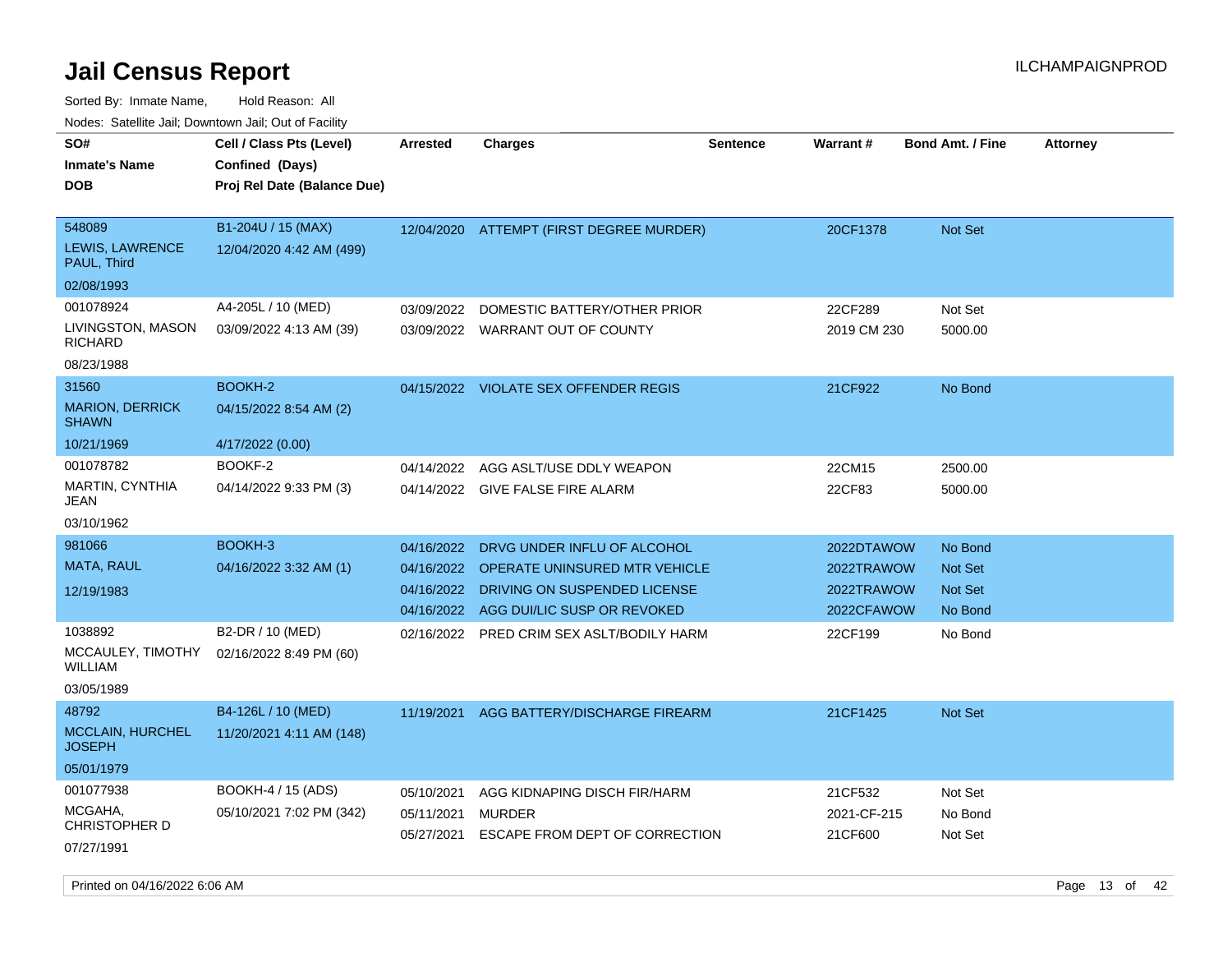Sorted By: Inmate Name, Hold Reason: All

Nodes: Satellite Jail; Downtown Jail; Out of Facility

| SO#                                           | Cell / Class Pts (Level)                     | <b>Arrested</b> | <b>Charges</b>                           | <b>Sentence</b> | Warrant#  | <b>Bond Amt. / Fine</b> | <b>Attorney</b> |
|-----------------------------------------------|----------------------------------------------|-----------------|------------------------------------------|-----------------|-----------|-------------------------|-----------------|
| <b>Inmate's Name</b>                          | Confined (Days)                              |                 |                                          |                 |           |                         |                 |
| <b>DOB</b>                                    | Proj Rel Date (Balance Due)                  |                 |                                          |                 |           |                         |                 |
|                                               |                                              |                 |                                          |                 |           |                         |                 |
| 66710                                         | A4-207U / 15 (ADS)                           |                 | 01/19/2022 ARMED VIOLENCE/CATEGORY I     |                 | 22CF88    | Not Set                 |                 |
| <b>MEEKS, CASSARIOUS</b><br><b>MONTE</b>      | 01/20/2022 11:40 AM (87)                     |                 |                                          |                 |           |                         |                 |
| 06/22/1984                                    |                                              |                 |                                          |                 |           |                         |                 |
| 1043071                                       | A2-120L / 10 (MED)                           | 11/08/2021      | CRIM DMG/GOVT PROP/<\$500                |                 | 21CF1378  | Not Set                 |                 |
| MERRELL-<br>SUTHERLAND, ALICIA                | 11/08/2021 2:22 AM (160)                     |                 |                                          |                 |           |                         |                 |
| 11/26/1972                                    |                                              |                 |                                          |                 |           |                         |                 |
| 968679                                        | A3-117U / 15 (ADS)                           |                 | 04/10/2022 ARMED VIOLENCE/CATEGORY I     |                 | 21CF911   | 750000.00               |                 |
| <b>MILES, ANTHONY</b><br><b>MARCUS JERALE</b> | 04/10/2022 9:29 PM (7)                       |                 |                                          |                 |           |                         |                 |
| 10/21/1985                                    |                                              |                 |                                          |                 |           |                         |                 |
| 41584                                         | B4-227L / 15 (MAX)                           |                 | 12/01/2021 ARMED HABITUAL CRIMINAL       |                 | 21CF1467  | Not Set                 |                 |
|                                               | MILLER, JOSE LOVELL 12/02/2021 1:04 AM (136) |                 |                                          |                 |           |                         |                 |
|                                               |                                              |                 |                                          |                 |           |                         |                 |
| 10/07/1975                                    |                                              |                 |                                          |                 |           |                         |                 |
| 1052889                                       | B3-W2-05U / 10 (MED)                         | 03/31/2022      | AGGRAVATED DOMESTIC BATTERY              |                 | 22CF375   | No Bond                 |                 |
| MOORE, JEREMIAH<br><b>THOMAS</b>              | 03/31/2022 2:39 AM (17)                      | 03/31/2022      | DRIVING ON SUSPENDED LICENSE             |                 | 22MT388   | Not Set                 |                 |
| 07/21/1996                                    |                                              |                 |                                          |                 |           |                         |                 |
| 539294                                        | B1-205L / 10 (MED)                           | 01/11/2022      | AGG DUI/NO VALID DL                      |                 | 22CF49    | Not Set                 |                 |
| MOSLEY, JAMES                                 | 01/11/2022 9:43 PM (96)                      |                 | 01/11/2022 PAROLE REVOCATION             |                 | CH2200227 | No Bond                 |                 |
| <b>CALVIN</b>                                 |                                              |                 |                                          |                 |           |                         |                 |
| 12/11/1985                                    |                                              |                 |                                          |                 |           |                         |                 |
| 1012617                                       | A4-207L / 10 (MED)                           |                 | 04/01/2022 FELON POSS/USE WEAPON/FIREARM | $2y$ (CJ)       | 21CF889   | No Bond                 |                 |
| <b>NEAL, ANDRE</b><br><b>LORENZO</b>          | 04/01/2022 11:56 AM (16)                     |                 |                                          |                 |           |                         |                 |
| 10/11/1993                                    |                                              |                 |                                          |                 |           |                         |                 |
| 001078517                                     | B1-102L / 15 (MAX)                           |                 | 10/19/2021 ATTEMPT (FIRST DEGREE MURDER) |                 | 21CF1267  | Not Set                 |                 |
| NELSON, RORY<br><b>DEMOND</b>                 | 10/19/2021 3:55 AM (180)                     |                 |                                          |                 |           |                         |                 |
| 08/14/1984                                    |                                              |                 |                                          |                 |           |                         |                 |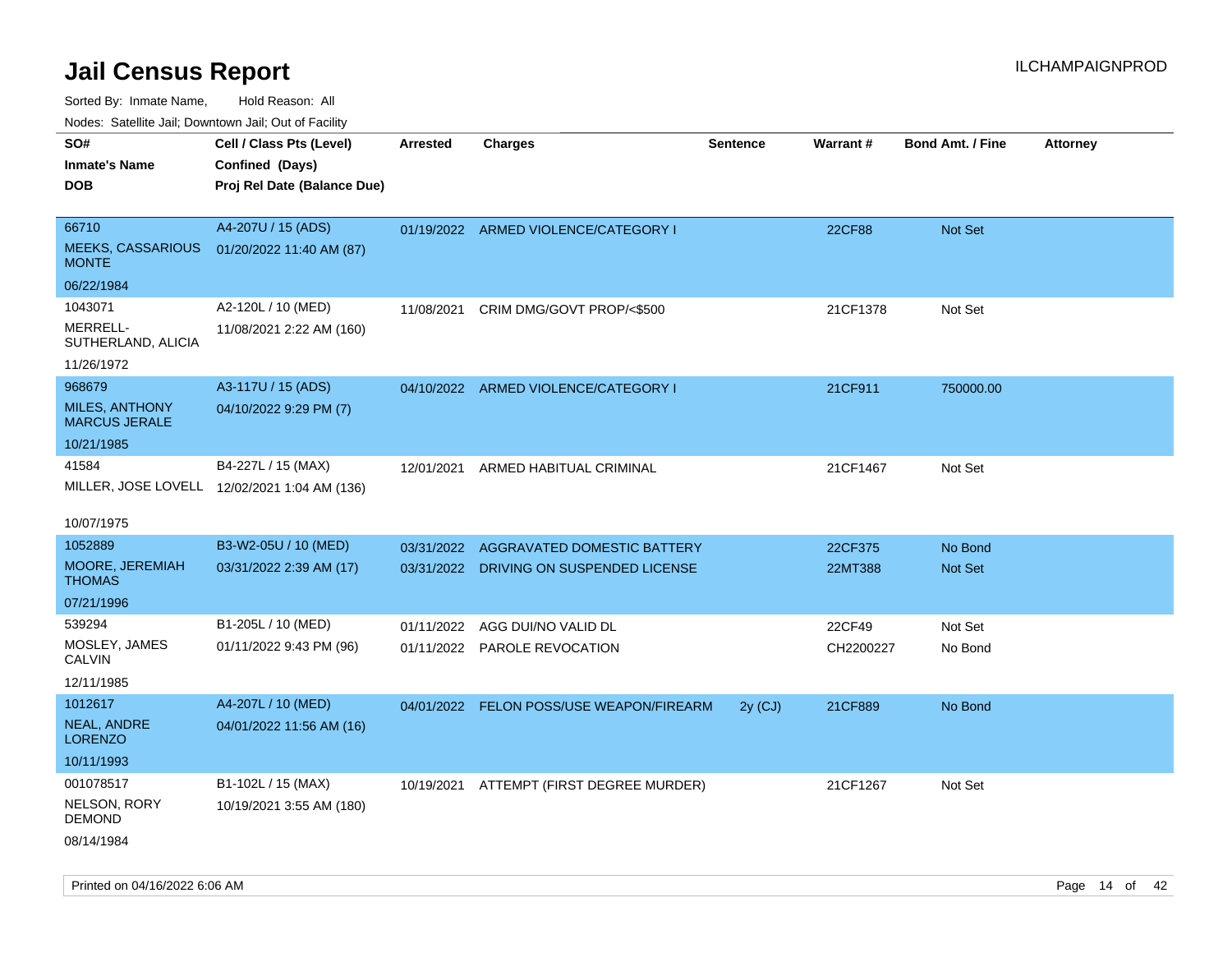Sorted By: Inmate Name, Hold Reason: All Nodes: Satellite Jail; Downtown Jail; Out of Facility

| SO#                                | Cell / Class Pts (Level)    | <b>Arrested</b> | <b>Charges</b>                            | <b>Sentence</b> | Warrant#      | <b>Bond Amt. / Fine</b> | <b>Attorney</b> |
|------------------------------------|-----------------------------|-----------------|-------------------------------------------|-----------------|---------------|-------------------------|-----------------|
| <b>Inmate's Name</b>               | Confined (Days)             |                 |                                           |                 |               |                         |                 |
| <b>DOB</b>                         | Proj Rel Date (Balance Due) |                 |                                           |                 |               |                         |                 |
|                                    |                             |                 |                                           |                 |               |                         |                 |
| 001078854                          | B2-T2-05U / 15 (MAX)        |                 | 02/15/2022 ARMED VIOLENCE/CATEGORY I      |                 | 22CF190       | Not Set                 |                 |
| PATNAUDE, MARTY<br><b>WW</b>       | 02/15/2022 5:12 PM (61)     |                 | 02/15/2022 AGG BATTERY/DISCHARGE FIREARM  |                 | 2019JD22      | No Bond                 |                 |
| 08/26/2003                         |                             |                 |                                           |                 |               |                         |                 |
| 969532                             | A3-116L / 10 (ADS)          | 04/12/2022      | BATTERY/MAKES PHYSICAL CONTACT            |                 | 22CM103       | Not Set                 |                 |
| PAYNE, LUTHER                      | 04/12/2022 2:56 AM (5)      |                 |                                           |                 |               |                         |                 |
| 01/30/1989                         |                             |                 |                                           |                 |               |                         |                 |
| 61251                              | BOOKF-1 / 15 (ADS)          | 12/27/2021      | PRED CRIM SEX ASLT/VICTIM <13             |                 | 21CF651       | No Bond                 |                 |
| PETMECKY, JOHN<br><b>ROBERT</b>    | 12/27/2021 1:52 PM (111)    |                 |                                           |                 |               |                         |                 |
| 03/09/1983                         |                             |                 |                                           |                 |               |                         |                 |
| 1030954                            | B3-W4-16L / 10 (MED)        | 01/14/2022      | ARMED VIOLENCE/CATEGORY I                 |                 | 22CF76        | Not Set                 |                 |
| PETTIGREW,<br>MALCOME JAMIESON     | 01/15/2022 4:35 AM (92)     |                 | 01/14/2022 MFG/DEL CANNABIS/10-30 GRAMS   |                 | 2020CF9       | 15000.00                |                 |
| 02/20/1995                         |                             |                 |                                           |                 |               |                         |                 |
| 1059394                            | B3-W1-04L / 5 (MIN)         |                 | 02/16/2022 AGG DUI/NO VALID DL            |                 | 2020CF1396    | No Bond                 |                 |
| PHILLIPS, ISAAC<br><b>TERRELL</b>  | 02/16/2022 9:00 AM (60)     |                 |                                           |                 |               |                         |                 |
| 12/27/1996                         | 5/15/2022 (0.00)            |                 |                                           |                 |               |                         |                 |
| 1059512                            | A3-214L / 10 (ADS)          | 04/12/2022      | <b>DOMESTIC BATTERY</b>                   | 2y (DOC)        | 2019-CF-589   | Not Set                 |                 |
| PHILLIPS, LAMAR<br><b>DESHAWN</b>  | 04/12/2022 5:15 PM (5)      |                 | 04/12/2022 RESIST/OBSTRUCT WITH INJURY    |                 | 22CF451       | Not Set                 |                 |
| 04/02/1996                         |                             |                 |                                           |                 |               |                         |                 |
| 1069766                            | A2-220U / 5 (ADS)           | 04/05/2022      | DUI ANY AMOUNT OF DRUG                    |                 | 17-DT-00267-1 | No Bond                 |                 |
| PHILLIPS, REBEKAH<br><b>LOUISE</b> | 04/05/2022 2:44 PM (12)     | 04/05/2022      | POSS HYPO/SYRINGE/NEEDLES/2ND+            |                 | 20CF460       | 940.00                  |                 |
| 09/06/1985                         |                             |                 |                                           |                 |               |                         |                 |
| 1015033                            | A3-112L / 10 (MED)          | 03/05/2022      | POSSESSION OF STOLEN FIREARM              |                 | 21CF1172      | 500000.00               |                 |
| PICKENS, DANTE<br><b>DEVON</b>     | 03/05/2022 4:01 AM (43)     |                 | 03/05/2022 POSS AMT CON SUB EXCEPT(A)/(D) |                 | 20CF109       | 20000.00                |                 |

01/05/1993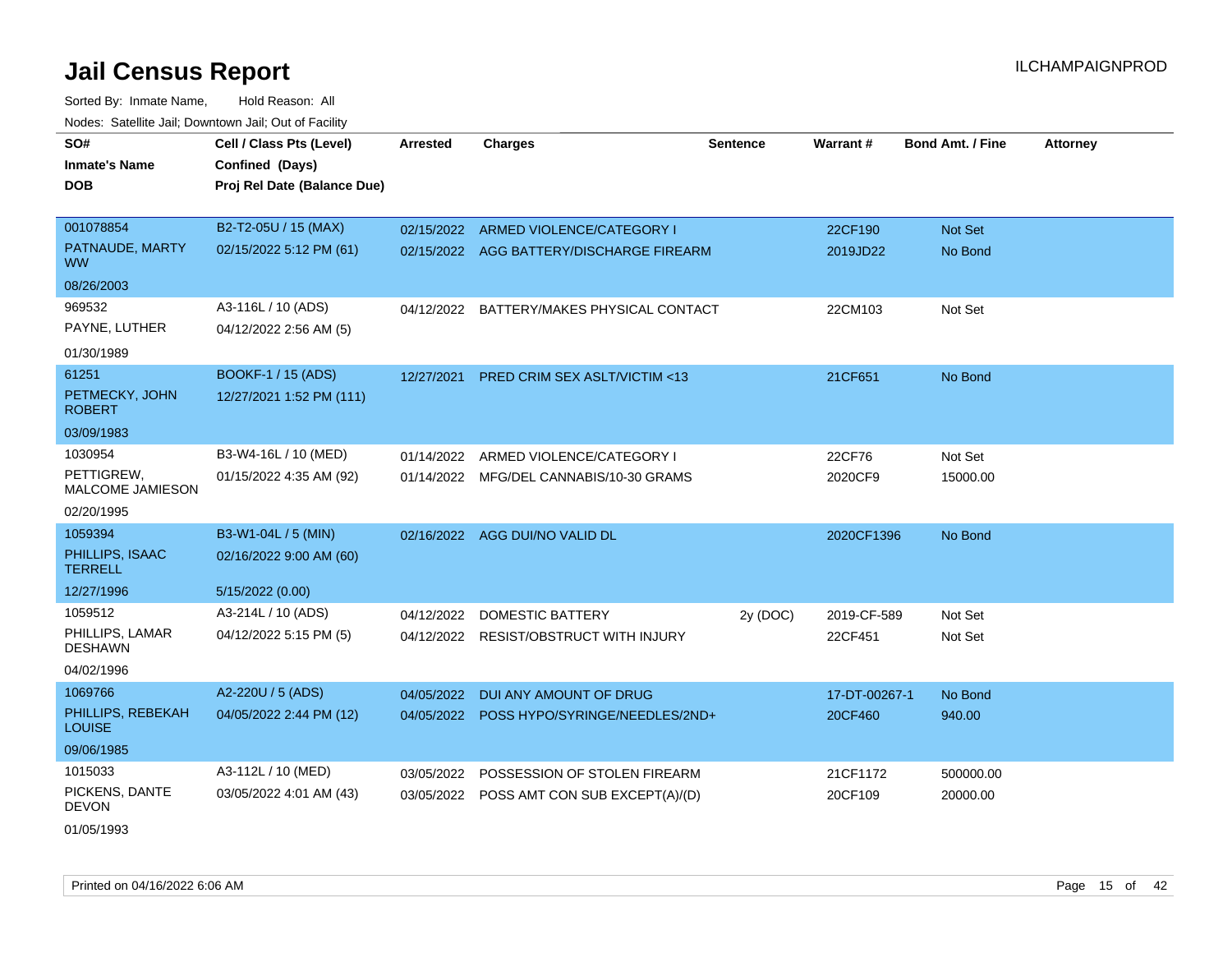| SO#<br><b>Inmate's Name</b><br><b>DOB</b>                          | Cell / Class Pts (Level)<br>Confined (Days)<br>Proj Rel Date (Balance Due) | Arrested                                             | <b>Charges</b>                                                                                  | <b>Sentence</b> | Warrant#                                           | <b>Bond Amt. / Fine</b>                     | <b>Attorney</b> |
|--------------------------------------------------------------------|----------------------------------------------------------------------------|------------------------------------------------------|-------------------------------------------------------------------------------------------------|-----------------|----------------------------------------------------|---------------------------------------------|-----------------|
| 1022441<br>PICKENS, DONTRELL<br><b>DEMAR</b>                       | B2-T1-03U / 10 (SPH)<br>10/27/2021 1:39 PM (172)                           | 10/27/2021                                           | AGG BATTERY/PEACE OFFICER<br>10/27/2021 AGG BATTERY/PEACE OFFICER                               |                 | 2021 CF 12<br>2020 CF 1488                         | No Bond<br>No Bond                          |                 |
| 12/10/1993<br>1069524<br>RAY-DAVIS, KAMARI<br>DAYVON<br>03/30/2000 | B3-W5-18L / 10 (MED)<br>08/09/2021 2:44 AM (251)                           | 08/08/2021                                           | MFG/DEL CANNABIS/30-500 GRAMS                                                                   | 5y (DOC)        | 21CF953                                            | Not Set                                     |                 |
| 001078482<br><b>REED, MONTRES</b><br><b>ANTRON</b><br>02/26/2004   | B1-204L / 10 (MED)<br>03/14/2022 12:06 PM (34)                             |                                                      | 03/14/2022 AGG DISCHARGE FIREARM/VEH/SCH                                                        |                 |                                                    | 250000.00                                   |                 |
| 45473<br>REXROAD, CALVIN<br>ALLEN<br>10/04/1970                    | BOOKH-3<br>04/14/2022 5:04 PM (3)                                          |                                                      | 04/14/2022 CHILD SEX OFFEN/EMP DAY CARE                                                         |                 | 21CF1275                                           | No Bond                                     |                 |
| 982660<br>REYNOLDS, DAVID<br><b>ALLEN</b><br>03/27/2002            | A4-202U / 10 (MED)<br>03/22/2022 4:11 AM (26)                              | 03/22/2022 BURGLARY                                  |                                                                                                 |                 | 22CF339                                            | No Bond                                     |                 |
| 001079048<br>ROBINSON, AMARI<br>MICHELLE TAMIRA<br>04/10/2004      | A2-222U / 15 (ADS)<br>04/10/2022 9:44 AM (7)                               | 04/10/2022<br>04/10/2022<br>04/10/2022<br>04/10/2022 | <b>MURDER</b><br>AGGRAVATED BATTERY<br><b>CRIMINAL DAMAGE</b><br>AGG UNLAWFUL USE WEAPON/PERSON |                 | 21CF649<br>2022-JD-014<br>2022-JD-014<br>21-JD-079 | 1000000.00<br>Not Set<br>Not Set<br>Not Set |                 |
| 979485<br>RODRIGUEZ, JOSHUA<br><b>ANTHONY</b><br>04/06/1990        | B2-T4-16L / 15 (SPH)<br>03/12/2021 1:57 PM (401)                           | 03/12/2021                                           | PRED CRIM SEX ASLT/VICTIM <13                                                                   |                 | 21CF282                                            | <b>Not Set</b>                              |                 |
| 001078446<br>ROGERS, BERNARD<br>LAROS<br>05/04/1988                | BOOKH-3<br>04/16/2022 1:28 AM (1)                                          | 04/16/2022                                           | MFG/DEL CANNABIS/10-30 GRAMS<br>04/16/2022 FELON POSS/USE WEAPON/FIREARM                        |                 | 2022CFAWOW<br>2022CF0384                           | No Bond<br>10000.00                         |                 |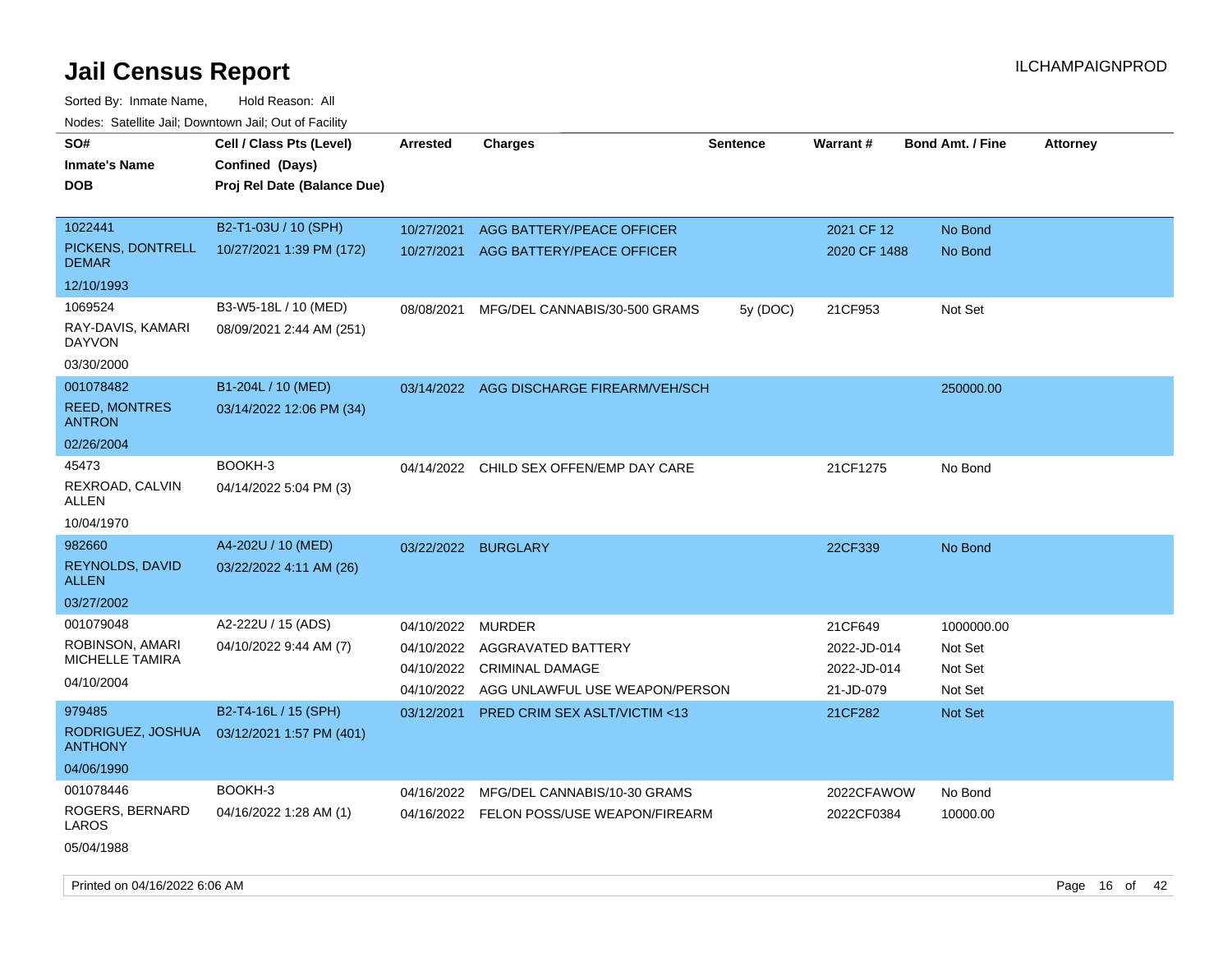Sorted By: Inmate Name, Hold Reason: All Nodes: Satellite Jail; Downtown Jail; Out of Facility

| SO#<br><b>Inmate's Name</b><br><b>DOB</b>  | Cell / Class Pts (Level)<br>Confined (Days)<br>Proj Rel Date (Balance Due) | <b>Arrested</b>          | <b>Charges</b>                                             | <b>Sentence</b> | <b>Warrant#</b>       | <b>Bond Amt. / Fine</b> | <b>Attorney</b> |
|--------------------------------------------|----------------------------------------------------------------------------|--------------------------|------------------------------------------------------------|-----------------|-----------------------|-------------------------|-----------------|
| 61330<br>RUFFIN, JONATHON                  | B4-224L / 15 (MAX)<br>12/01/2021 5:34 AM (137)                             | 12/01/2021<br>12/01/2021 | <b>ARMED HABITUAL CRIMINAL</b><br><b>PAROLE REVOCATION</b> |                 | 21CF1473<br>CH2107545 | Not Set<br>No Bond      |                 |
| <b>CECIL</b>                               |                                                                            |                          |                                                            |                 |                       |                         |                 |
| 05/10/1984                                 |                                                                            |                          |                                                            |                 |                       |                         |                 |
| 001077681                                  | A3-211U / 5 (ADS)                                                          |                          | 04/08/2022 CRIM DMG/GOVT PROP/<\$500                       |                 | 22CM101               | Not Set                 |                 |
| SALES, ANDREW<br>KEVIN                     | 04/08/2022 6:03 PM (9)                                                     | 04/11/2022               | ELEC HRSMT/OBSCENE/FORC FEL                                |                 | 21CF406               | Not Set                 |                 |
| 02/25/1979                                 |                                                                            |                          | 04/11/2022 AGGRAVATED DOMESTIC BATTERY                     |                 | 21CF247               | Not Set                 |                 |
| 977151                                     | <b>BOOKH-1</b>                                                             | 04/14/2022               | CHILD SEX OFFENDER/SCHOOL ZONE                             |                 | 22CFAWOW              | <b>Not Set</b>          |                 |
| SAMPLE, TEDDY GENE 04/14/2022 11:27 AM (3) |                                                                            | 04/14/2022               | DRIVING ON SUSPENDED LICENSE                               |                 | 22TRAWOW              | <b>Not Set</b>          |                 |
| 07/05/1989                                 |                                                                            |                          | 04/14/2022 OPERATE WITHOUT INSURANCE                       |                 | 22TRAWOW              | <b>Not Set</b>          |                 |
| 001079056                                  | A3-114L / 15 (MAX)                                                         |                          | 04/12/2022 AGG UNLAWFUL USE OF WEAPON/VEH                  |                 | 22CF450               | Not Set                 |                 |
| SANDERS, JAZONTAE<br>XR                    | 04/12/2022 8:34 PM (5)                                                     |                          |                                                            |                 |                       |                         |                 |
| 03/13/2002                                 |                                                                            |                          |                                                            |                 |                       |                         |                 |
| 1071161                                    | B4-124L / 15 (MAX)                                                         | 08/18/2021               | DELIVERY OF OR POSSESSION OF W/INT                         |                 | 21CF1008              | No Bond                 |                 |
| SANDERS, MARKELL<br><b>LAMAR</b>           | 08/18/2021 6:18 PM (242)                                                   |                          |                                                            |                 |                       |                         |                 |
| 02/02/2000                                 |                                                                            |                          |                                                            |                 |                       |                         |                 |
| 1075386                                    | BOOKH-7 / 15 (ADS)                                                         | 04/13/2022               | AGG UNLAWFUL USE OF WEAPON/VEH                             |                 | 2022CFAWOW            | No Bond                 |                 |
| SANDERS, MARQUIS<br><b>JOVON</b>           | 04/13/2022 7:18 PM (4)                                                     |                          | 04/13/2022 RESIST/OBSTRUCTING A PEACE OFFICEF              |                 | 20 CM 66              | 1000.00                 |                 |
| 01/19/2002                                 |                                                                            |                          |                                                            |                 |                       |                         |                 |
| 001078898                                  | A4-205U / 15 (MAX)                                                         |                          | 03/02/2022 AGG DISCHARGE FIREARM                           |                 | 22CF254               | Not Set                 |                 |
| SAROLAS, JONATHAN<br>E.                    | 03/02/2022 9:20 AM (46)                                                    |                          |                                                            |                 |                       |                         |                 |
| 07/16/1988                                 |                                                                            |                          |                                                            |                 |                       |                         |                 |
| 001078441                                  | BOOKF-3 / 15 (ADS)                                                         | 10/01/2021               | ARMED HABITUAL CRIMINAL                                    |                 | 21CF1182              | Not Set                 |                 |
| SINGLETON, CORRIE<br><b>DERRELL</b>        | 10/01/2021 12:36 PM (198)                                                  | 12/20/2021               | SPEEDING 26-34 MPH OVER LIMIT                              |                 | 2021TR2701            | 1000.00                 |                 |

05/07/1983

Printed on 04/16/2022 6:06 AM Page 17 of 42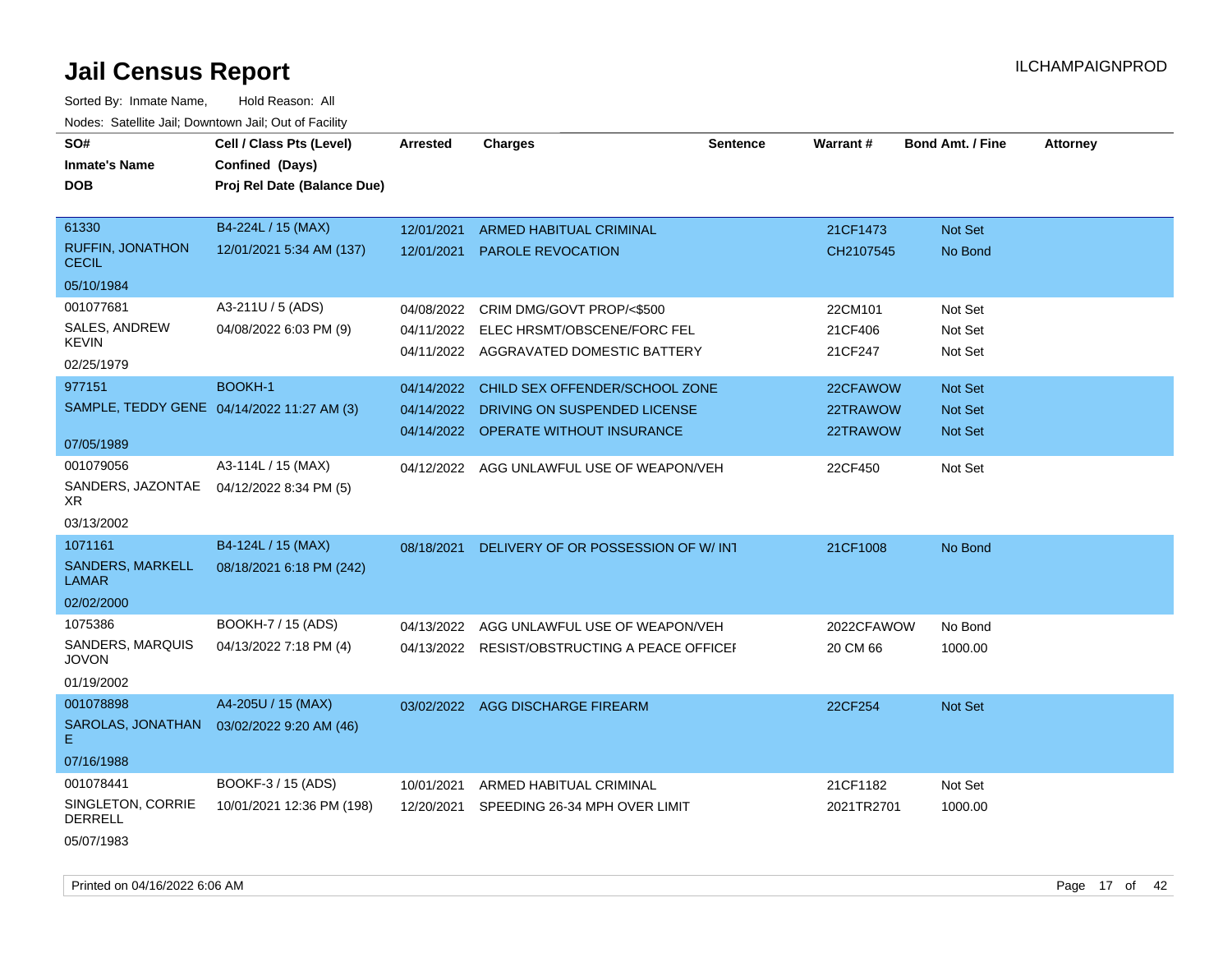| SO#                                      | Cell / Class Pts (Level)                     | <b>Arrested</b>     | <b>Charges</b>                           | <b>Sentence</b> | Warrant#   | <b>Bond Amt. / Fine</b> | <b>Attorney</b> |
|------------------------------------------|----------------------------------------------|---------------------|------------------------------------------|-----------------|------------|-------------------------|-----------------|
| <b>Inmate's Name</b>                     | Confined (Days)                              |                     |                                          |                 |            |                         |                 |
| <b>DOB</b>                               | Proj Rel Date (Balance Due)                  |                     |                                          |                 |            |                         |                 |
|                                          |                                              |                     |                                          |                 |            |                         |                 |
| 62924                                    | B4-226L / 10 (MED)                           | 03/11/2022          | <b>FELON POSS/USE WEAPON/FIREARM</b>     |                 | 22CF294    | <b>Not Set</b>          |                 |
| <b>STARKS, JUSTIN</b><br><b>COURTNEY</b> | 03/11/2022 2:29 AM (37)                      |                     | 03/11/2022 CRIM DMG TO PROP \$500-10K    |                 | 19CF63     | 3000.00                 |                 |
| 08/12/1984                               |                                              |                     |                                          |                 |            |                         |                 |
| 001077770                                | A1-124U / 5 (MIN)                            |                     | 01/06/2022 RESIDENTIAL BURGLARY          |                 | 21CF319    | Not Set                 |                 |
|                                          | STOFFLE, KELLY ANNE 01/06/2022 3:14 PM (101) |                     |                                          |                 |            |                         |                 |
|                                          |                                              |                     |                                          |                 |            |                         |                 |
| 04/12/1989                               |                                              |                     |                                          |                 |            |                         |                 |
| 38305                                    | B2-T2-06L / 10 (SPH)                         | 03/18/2020          | <b>CRIMINAL SEXUAL ABUSE</b>             |                 | 20CF-343   | 500000.00               |                 |
| STOVER, JOSH<br><b>ANDREW</b>            | 03/18/2020 10:24 AM (760)                    |                     |                                          |                 |            |                         |                 |
| 08/18/1973                               |                                              |                     |                                          |                 |            |                         |                 |
| 001078742                                | A2-121U / 5 (ADS)                            | 04/01/2022 BURGLARY |                                          |                 | 22CF33     | 10000.00                |                 |
| TAYLOR, ERIKA LYNN                       | 04/01/2022 10:15 AM (16)                     |                     |                                          |                 |            |                         |                 |
|                                          |                                              |                     |                                          |                 |            |                         |                 |
| 04/09/1996                               |                                              |                     |                                          |                 |            |                         |                 |
| 1066794                                  | BOOKH-3                                      |                     | 04/15/2022 VIO ORDER/PRIOR VIO OF ORDER  |                 | 2021CF1061 | 150000.00               |                 |
| <b>TAYLOR, STANLEY</b><br><b>JAMES</b>   | 04/15/2022 9:27 AM (2)                       |                     |                                          |                 |            |                         |                 |
| 01/05/1994                               |                                              |                     |                                          |                 |            |                         |                 |
| 001079066                                | BOOKH-3                                      | 04/15/2022          | DRVG UNDER INFLU OF ALCOHOL              |                 | 2022DTAWOW | 3000.00                 |                 |
|                                          | TEODORO GONZALEZ, 04/16/2022 12:43 AM (1)    | 04/15/2022          | DRVG UNDER INFLU/BAC 0.08                |                 | 2022DTAWOW | Not Set                 |                 |
| <b>MATEO</b>                             |                                              |                     | 04/15/2022 OPERATE UNINSURED MTR VEHICLE |                 | 2022TRAWOW | Not Set                 |                 |
| 09/20/2000                               |                                              |                     | 04/15/2022 TRANSP/CARRY ALC LIQ/DRIVER   |                 | 2022TRAWOW | Not Set                 |                 |
|                                          |                                              | 04/15/2022          | DRIVING/NEVER ISSUED LICENSE             |                 | 2022TRAWOW | Not Set                 |                 |
| 32058                                    | B4-123U / 15 (MAX)                           |                     | 06/14/2021 AGG DISCH FIREARM             |                 | 21CF690    | Not Set                 |                 |
| THOMPSON, STEVEN<br><b>ONEAL</b>         | 06/14/2021 6:44 AM (307)                     |                     |                                          |                 |            |                         |                 |
| 03/14/1969                               |                                              |                     |                                          |                 |            |                         |                 |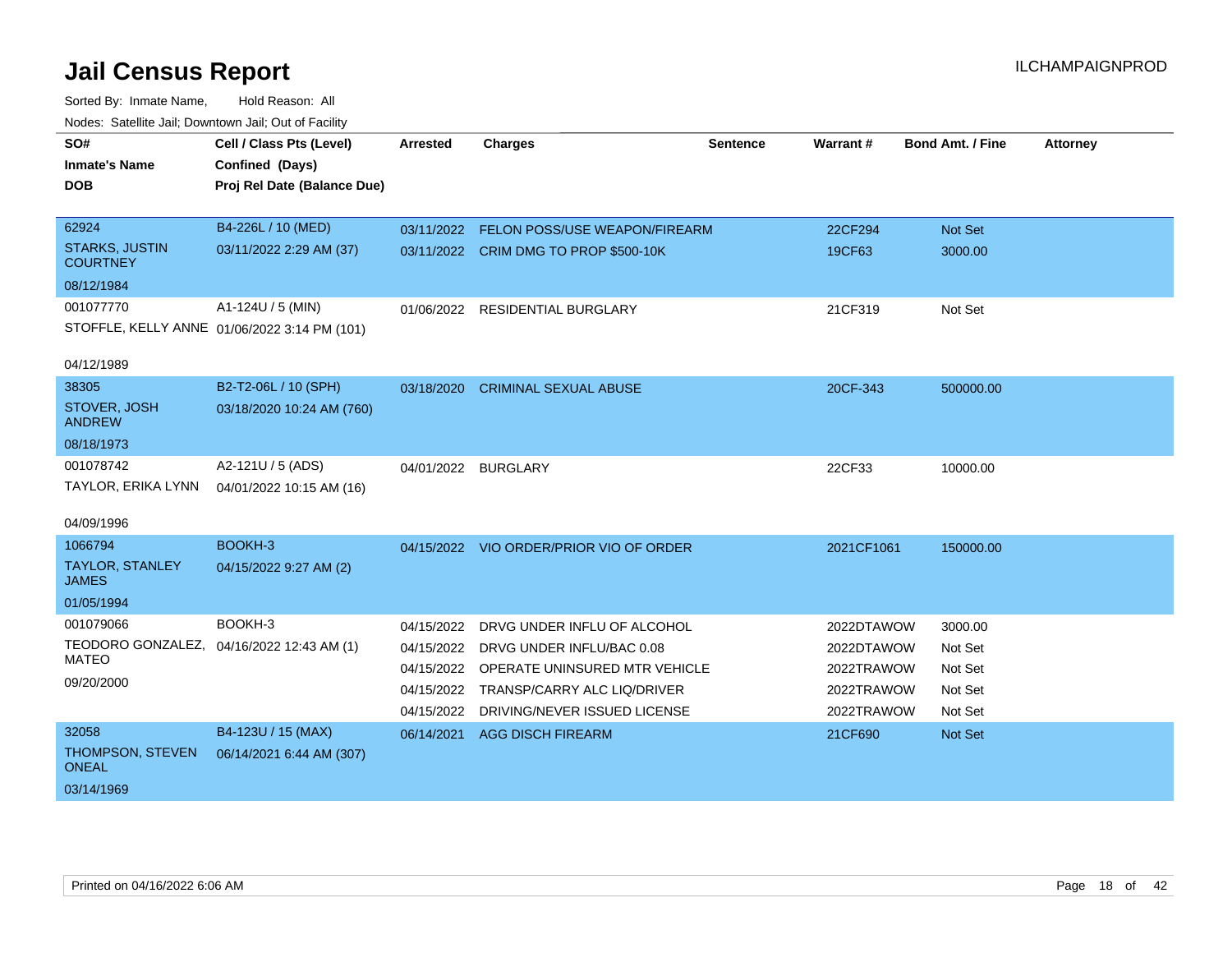| SO#                                     | Cell / Class Pts (Level)                       | Arrested          | <b>Charges</b>                                | <b>Sentence</b> | Warrant#     | <b>Bond Amt. / Fine</b> | <b>Attorney</b> |
|-----------------------------------------|------------------------------------------------|-------------------|-----------------------------------------------|-----------------|--------------|-------------------------|-----------------|
| <b>Inmate's Name</b><br><b>DOB</b>      | Confined (Days)<br>Proj Rel Date (Balance Due) |                   |                                               |                 |              |                         |                 |
|                                         |                                                |                   |                                               |                 |              |                         |                 |
| 001079064                               | BOOKH-3                                        |                   | 04/15/2022 AGG UUW/VEHICLE/NO FOID            |                 | 2022CFAWOW   | Not Set                 |                 |
| <b>TOLBERT, ERIC</b><br><b>LAMONT</b>   | 04/15/2022 6:29 PM (2)                         |                   |                                               |                 |              |                         |                 |
| 05/27/1997                              |                                                |                   |                                               |                 |              |                         |                 |
| 001078792                               | B4-122U / 15 (MAX)                             | 01/24/2022        | <b>FUGITIVE FROM JUSTICE</b>                  |                 | 22CF99       | Not Set                 |                 |
| TRAMBLE, TOM                            | 01/24/2022 10:24 AM (83)                       |                   | 01/24/2022 FUGITIVE FROM JUSTICE              |                 | 22CF100      | Not Set                 |                 |
| <b>MARCUS</b>                           |                                                |                   | 01/24/2022 ARMED VIOLENCE/CATEGORY I          |                 | 22CF101      | Not Set                 |                 |
| 02/28/1985                              |                                                |                   |                                               |                 |              |                         |                 |
| 1076325<br><b>TURNER, PRINTISS</b>      | B1-201U / 15 (MAX)                             | 03/25/2022        | AGG UUW/LOADED/NO FCCA/FOID                   |                 | 2020CF742    | 25000.00                |                 |
| VASHAWN-DEMAN,                          | 03/25/2022 3:15 PM (23)                        | 03/25/2022 MURDER |                                               |                 | 2021CF1071   | 1500000.00              |                 |
| 11/10/2001                              |                                                | 03/25/2022        | <b>DOMESTIC BATTERY</b>                       |                 | 20CM468      | 1000.00                 |                 |
|                                         |                                                | 03/25/2022        | AGG UUW/LOADED/NO FCCA/FOID                   |                 | 21CF1520     | 50000.00                |                 |
|                                         |                                                |                   | 03/28/2022 FUGITIVE FROM JUSTICE              |                 | 22CF360      | 50000.00                |                 |
| 50548<br><b>VINEYARD, SHORNOR</b>       | B3-W4-13U / 10 (MED)                           |                   | 03/29/2022 AGG UNLAWFUL USE OF WEAPON/VEH     |                 | 21CF1067     | No Bond                 |                 |
| <b>JAMAL</b>                            | 03/29/2022 8:51 AM (19)                        |                   |                                               |                 |              |                         |                 |
| 12/14/1979                              | 5/19/2022 (0.00)                               |                   |                                               |                 |              |                         |                 |
| 39204                                   | BOOKH-3                                        | 04/14/2022        | PUBLIC INDECENCY/LEWD EXPOSURE                |                 | 22CM000072   | 1000.00                 |                 |
| <b>VOGEL, ALLEN RENO</b>                | 04/14/2022 1:56 PM (3)                         |                   | 04/14/2022 RESIST/OBSTRUCTING A PEACE OFFICEF |                 | 2019CM000638 | 1000.00                 |                 |
|                                         |                                                |                   |                                               |                 |              |                         |                 |
| 07/18/1974                              |                                                |                   |                                               |                 |              |                         |                 |
| 001077992                               | B4-127L / 15 (MAX)                             | 03/31/2022        | ARMED ROBBERY/NO FIREARM                      |                 | 21CF590      | 100000.00               |                 |
| WADE, DONTE<br><b>LAMONT</b>            | 03/31/2022 1:25 PM (17)                        |                   |                                               |                 |              |                         |                 |
| 09/05/1986                              |                                                |                   |                                               |                 |              |                         |                 |
| 001079004                               | A4-107U / 15 (MED)                             |                   | 04/02/2022 FELON POSS/USE WEAPON/FIREARM      |                 | 22CF391      | No Bond                 |                 |
| <b>WALLS, MICHAEL</b><br><b>DIANSIO</b> | 04/02/2022 4:16 AM (15)                        |                   |                                               |                 |              |                         |                 |
| 06/21/1991                              |                                                |                   |                                               |                 |              |                         |                 |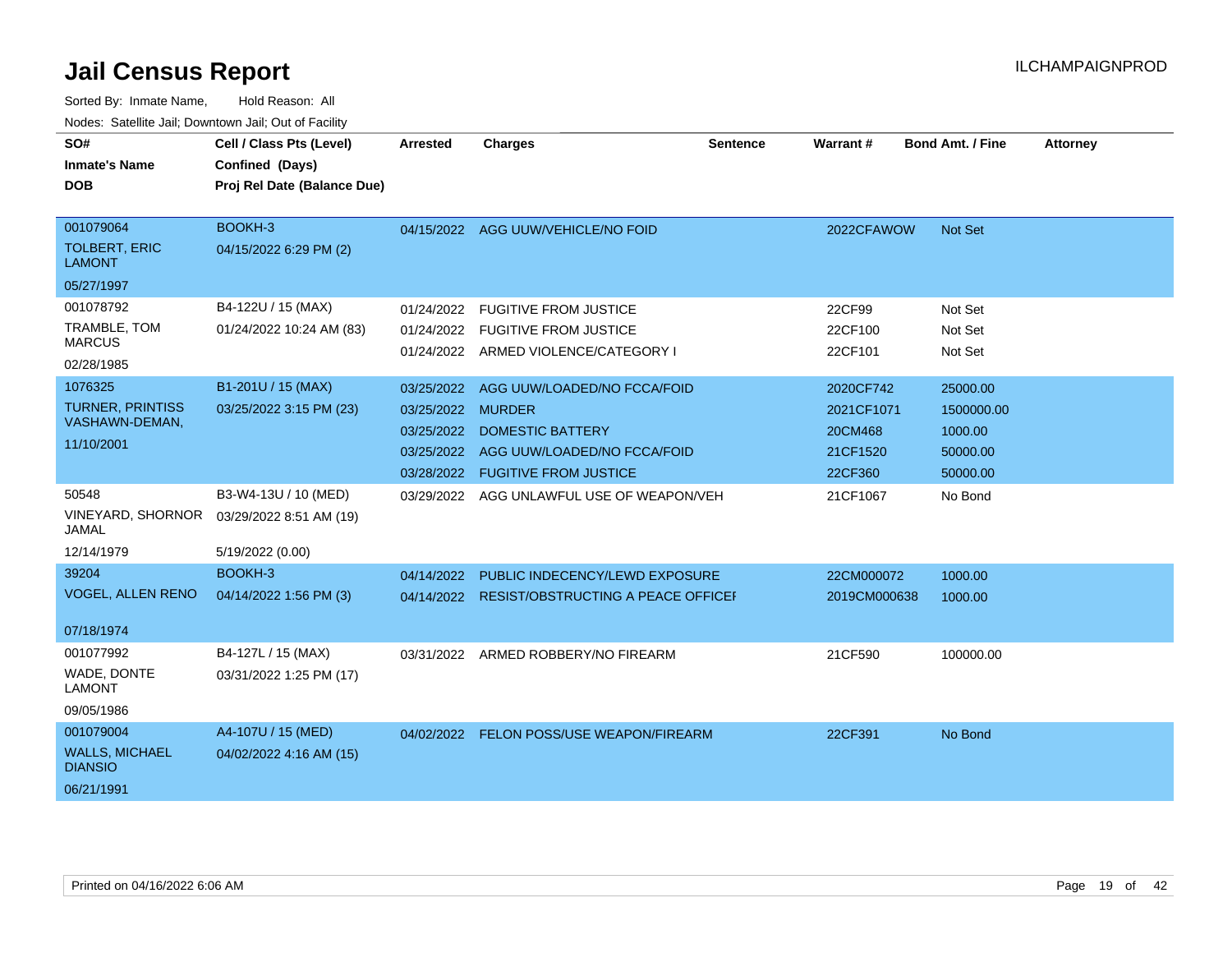| rouco. Calcinic Jan, Downtown Jan, Out of Facility |                             |                 |                                                  |                 |             |                         |                 |
|----------------------------------------------------|-----------------------------|-----------------|--------------------------------------------------|-----------------|-------------|-------------------------|-----------------|
| SO#                                                | Cell / Class Pts (Level)    | <b>Arrested</b> | <b>Charges</b>                                   | <b>Sentence</b> | Warrant#    | <b>Bond Amt. / Fine</b> | <b>Attorney</b> |
| Inmate's Name                                      | Confined (Days)             |                 |                                                  |                 |             |                         |                 |
| DOB                                                | Proj Rel Date (Balance Due) |                 |                                                  |                 |             |                         |                 |
|                                                    |                             |                 |                                                  |                 |             |                         |                 |
| 996098                                             | B3-W6-21U / 10 (MED)        |                 | 03/25/2022 AGG UUW/PERSON/NO FOID                |                 | 21CF1007    | No Bond                 |                 |
| <b>WASHINGTON,</b><br><b>DANTAEVIOUS</b>           | 03/25/2022 10:18 AM (23)    |                 |                                                  |                 |             |                         |                 |
| 11/14/1991                                         | 4/23/2022 (0.00)            |                 |                                                  |                 |             |                         |                 |
| 1070737                                            | A1-125U / 15 (MAX)          | 10/14/2021      | AGG KIDNAPG/<13/INTEL DISABL                     | (DHS)           | 2020CF418   | 250000.00               |                 |
| WASHINGTON,<br>JASTINA VIRGINIA                    | 10/14/2021 12:02 PM (185)   |                 |                                                  |                 |             |                         |                 |
| 04/11/2000                                         |                             |                 |                                                  |                 |             |                         |                 |
| 1067610                                            | A3-213L / 15 (ADS)          |                 | 04/12/2022 HOME INVASION/DANGEROUS WEAPON 9y/60d |                 | 21CF591     | <b>Not Set</b>          |                 |
| WASHINGTON,<br><b>MARCEDELL PIERRE</b>             | 04/12/2022 5:06 PM (5)      |                 |                                                  |                 |             |                         |                 |
| 09/13/1996                                         |                             |                 |                                                  |                 |             |                         |                 |
| 977140                                             | B1-203L / 10 (MED)          | 10/24/2021      | ARMED HABITUAL CRIMINAL                          |                 | 21CF1289    | Not Set                 |                 |
| WEBSTER, DERRIAL<br>DEVON                          | 10/24/2021 2:46 AM (175)    |                 |                                                  |                 |             |                         |                 |
| 01/14/1990                                         |                             |                 |                                                  |                 |             |                         |                 |
| 001078328                                          | B1-105L / 15 (MAX)          | 08/30/2021      | FELON POSS/USE WEAPON/FIREARM                    |                 | 21CF1045    | <b>Not Set</b>          |                 |
| WHITE, JUSTIN<br>STEVEN                            | 08/30/2021 10:48 AM (230)   |                 |                                                  |                 |             |                         |                 |
| 10/25/1995                                         |                             |                 |                                                  |                 |             |                         |                 |
| 638552                                             | B2-T2-08L / 5 (SPH)         | 10/07/2021      | CHILD PORNOGRAPHY/PHOTOGRAPH                     |                 | 2021CF1207  | No Bond                 |                 |
| WILLIAMS, MICHAEL<br>JAMES                         | 10/07/2021 12:20 PM (192)   |                 |                                                  |                 |             |                         |                 |
| 03/29/1964                                         |                             |                 |                                                  |                 |             |                         |                 |
| 1066370                                            | B1-101L / 15 (MAX)          | 07/28/2021      | ARMED VIOLENCE/CATEGORY III                      |                 | 2021 CF 882 | <b>Not Set</b>          |                 |
| <b>WILLIAMS, REONTE</b><br><b>REMIR</b>            | 07/28/2021 5:40 AM (263)    |                 |                                                  |                 |             |                         |                 |
| 05/14/1999                                         |                             |                 |                                                  |                 |             |                         |                 |
| 001079013                                          | BOOK-OPEN / 10 (ADS)        |                 | 04/03/2022 DOMESTIC BATTERY                      |                 | 22DV50      | Not Set                 |                 |
| WILLIAMS, TRAVIS<br>CENTRELL                       | 04/03/2022 7:49 AM (14)     |                 |                                                  |                 |             |                         |                 |
| 07/23/1984                                         |                             |                 |                                                  |                 |             |                         |                 |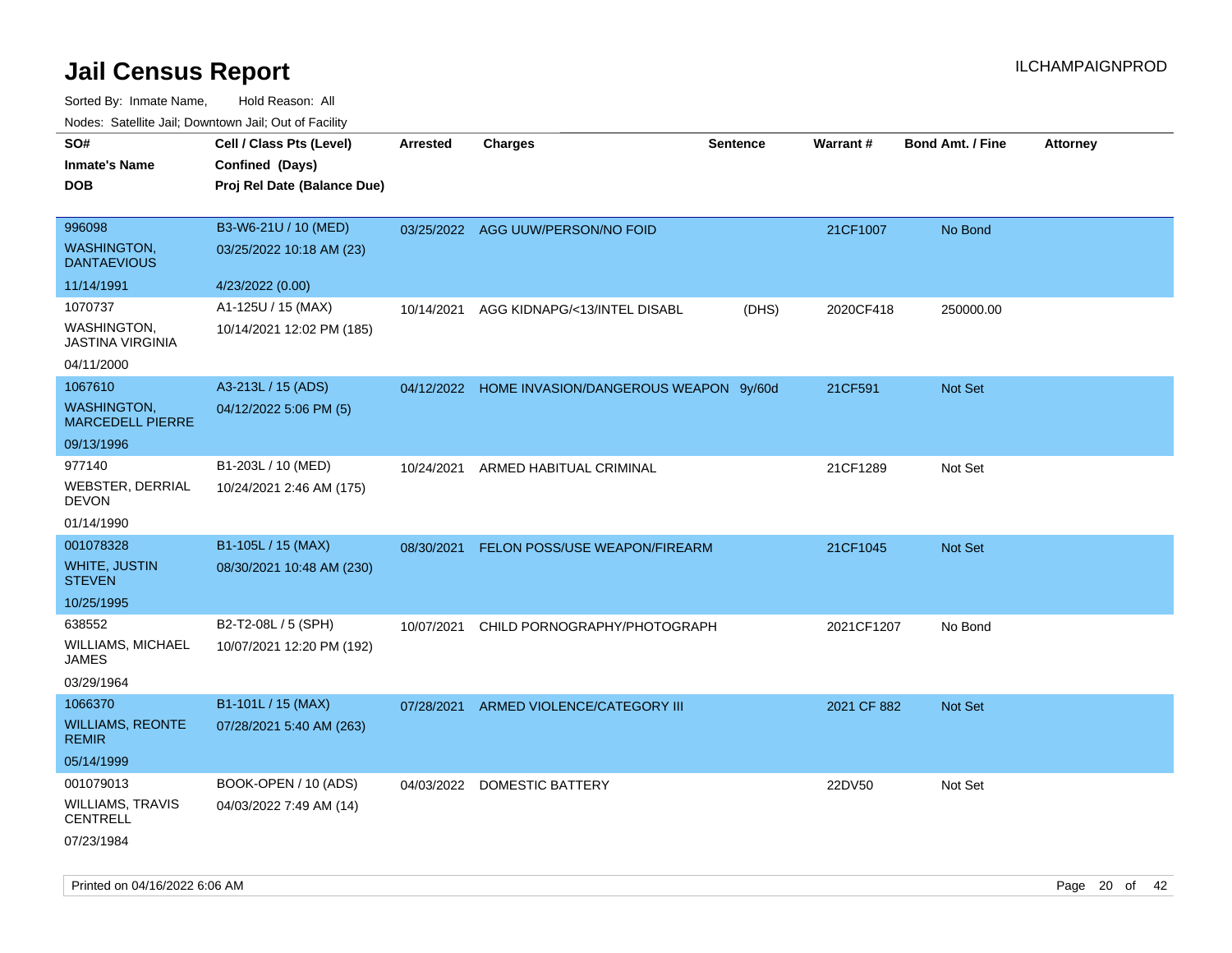| SO#<br><b>Inmate's Name</b><br><b>DOB</b> | Cell / Class Pts (Level)<br>Confined (Days)<br>Proj Rel Date (Balance Due) | Arrested   | <b>Charges</b>                           | <b>Sentence</b> | Warrant# | <b>Bond Amt. / Fine</b> | <b>Attorney</b> |
|-------------------------------------------|----------------------------------------------------------------------------|------------|------------------------------------------|-----------------|----------|-------------------------|-----------------|
| 1051953                                   | A1-126L / 10 (ADS)                                                         | 02/02/2022 | DOMESTIC BATTERY/OTHER PRIOR             |                 | 22CF144  | Not Set                 |                 |
| <b>WINSTON, ALYSSIA</b><br><b>LETEECE</b> | 02/02/2022 4:29 AM (74)                                                    | 03/28/2022 | AGG ROBBERY/INDICATE ARM W/FIR           |                 | 22CF353  | Not Set                 |                 |
| 03/17/1996                                |                                                                            |            |                                          |                 |          |                         |                 |
| 001077731                                 | A3-114U / 15 (ADS)                                                         |            | 04/12/2022 ATTEMPT (FIRST DEGREE MURDER) |                 | 22CF428  | 1500000.00              |                 |
| YOUNG, AARON<br>BLAKE                     | 04/12/2022 12:53 PM (5)                                                    |            |                                          |                 |          |                         |                 |
| 03/04/2000                                |                                                                            |            |                                          |                 |          |                         |                 |
| <b>Total Satellite Jail: 156</b>          |                                                                            | Males: 132 | Females: 24<br>Unknown: 0                |                 |          |                         |                 |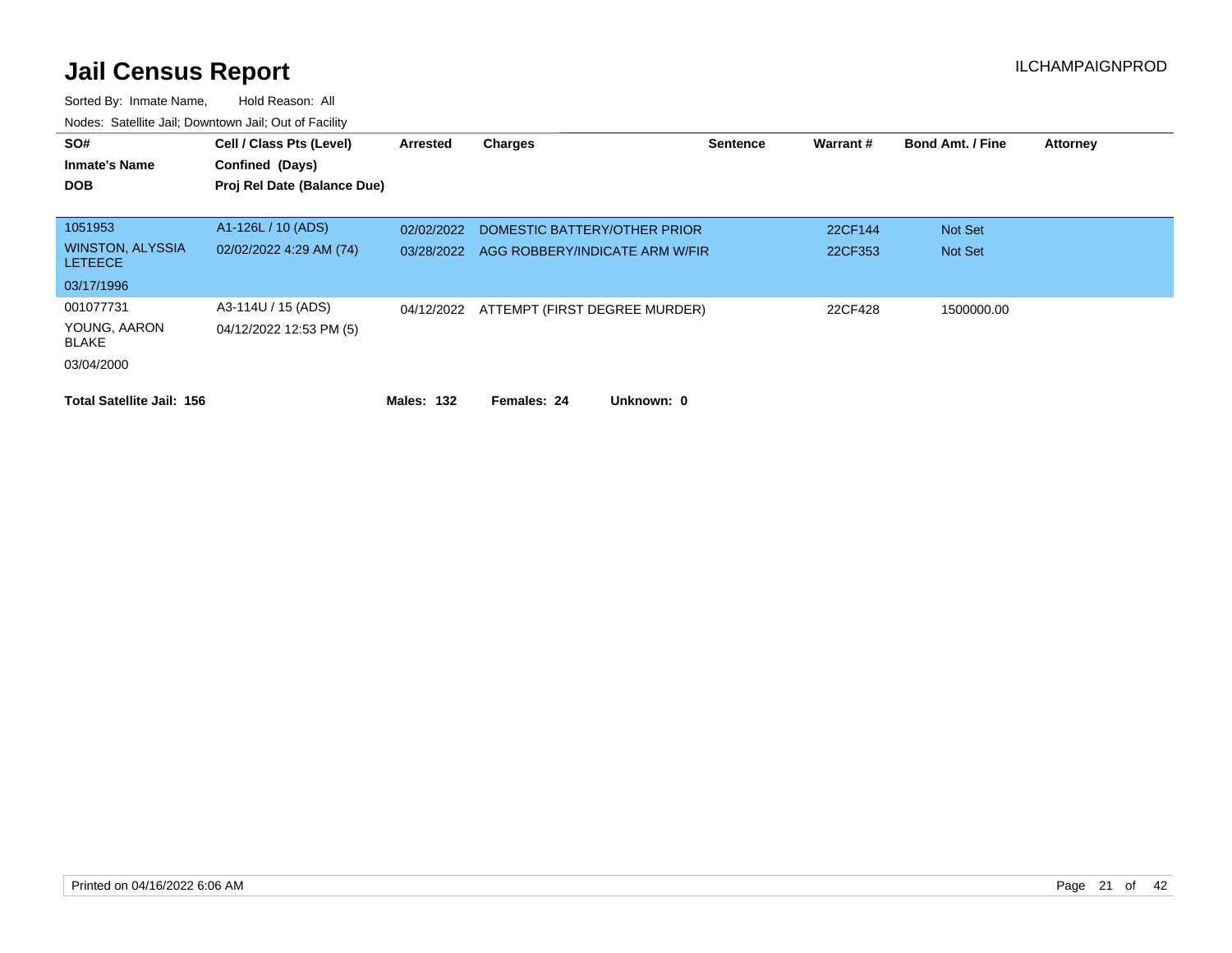| <b>Downtown Jail</b>                               |                             |            |                                       |          |                 |                         |                 |
|----------------------------------------------------|-----------------------------|------------|---------------------------------------|----------|-----------------|-------------------------|-----------------|
| SO#                                                | Cell / Class Pts (Level)    | Arrested   | <b>Charges</b>                        | Sentence | <b>Warrant#</b> | <b>Bond Amt. / Fine</b> | <b>Attorney</b> |
| <b>Inmate's Name</b>                               | Confined (Days)             |            |                                       |          |                 |                         |                 |
| <b>DOB</b>                                         | Proj Rel Date (Balance Due) |            |                                       |          |                 |                         |                 |
|                                                    |                             |            |                                       |          |                 |                         |                 |
| 983810                                             | F5U / 15 (MAX)              | 12/14/2021 | <b>ARMED HABITUAL CRIMINAL</b>        |          | 21CF1526        | Not Set                 |                 |
| AKINS, KEVIN IVAN                                  | 12/14/2021 5:34 PM (124)    |            |                                       |          |                 |                         |                 |
| 09/23/1990                                         |                             |            |                                       |          |                 |                         |                 |
| 952871                                             | G3U / 5 (MIN)               |            | 03/13/2022 METH DELIVERY/5<15 GRAMS   |          | 22CF300         | No Bond                 |                 |
| AUTEBERRY, JOSHUA 03/13/2022 7:24 PM (35)<br>DAVID |                             |            |                                       |          |                 |                         |                 |
| 12/28/1984                                         |                             |            |                                       |          |                 |                         |                 |
| 001078218                                          | D1 / 5 (ADS)                | 03/23/2022 | <b>CRIMINAL TRESPASS TO LAND</b>      |          | 21CM340         | 1000.00                 |                 |
| <b>BAKER, REED ALLEN</b>                           | 03/23/2022 6:55 PM (25)     | 03/23/2022 | <b>DISORDERLY CONDUCT</b>             |          | 20OV0267        | 1000.00                 |                 |
|                                                    |                             | 03/24/2022 | <b>RETAIL THEFT</b>                   |          | 20CM658         | 5000.00                 |                 |
| 07/28/1981                                         |                             |            |                                       |          |                 |                         |                 |
| 001077899                                          | G7U / 5 (MIN)               | 03/20/2022 | <b>BURGLARY</b>                       |          | 21CF593         | 20000.00                |                 |
| BARKSDALE, RAY<br><b>SHAWN</b>                     | 03/20/2022 2:40 PM (28)     | 03/20/2022 | POSSESSION OF METH/5<15 GRAMS         |          | 21CF655         | 20000.00                |                 |
| 10/31/1990                                         |                             | 03/20/2022 | POSS STOLEN VEHICLE                   |          | 21CF505         | 20000.00                |                 |
| 517915                                             | C2L / 5 (MIN)               |            |                                       |          |                 |                         |                 |
| <b>BOXLEY, CHARLES</b>                             |                             | 08/03/2021 | <b>BURGLARY</b>                       |          | 21CF289         | 20000.00                |                 |
| <b>OMAR</b>                                        | 08/03/2021 2:18 PM (257)    | 08/03/2021 | <b>BURGLARY</b>                       |          | 21CF679         | 20000.00                |                 |
| 01/10/1985                                         |                             | 08/03/2021 | FORGERY/ISSUE/DELIVER DOCUMENT        |          |                 | No Bond                 |                 |
| 47897                                              | J5L / 15 (ADS)              | 01/19/2022 | PAROLE REVOCATION                     |          | VA2201139       | No Bond                 |                 |
| BRANAMAN,                                          | 01/19/2022 9:21 PM (88)     | 01/19/2022 | VIOLATE ORDER PROTECTION              |          | 22CF85          | Not Set                 |                 |
| <b>CLIFFORD EARL</b>                               |                             | 01/19/2022 | DRVG REVOKED/2+/PERS INJ/DEATH        |          | 22CF84          | Not Set                 |                 |
| 03/09/1975                                         |                             |            | 02/08/2022 DRIVE REVOKED/RECK HOMIC/3 |          | 21CF1280        | Not Set                 |                 |
|                                                    |                             | 02/08/2022 | DRIVING ON REVOKED LICENSE            |          | 21TR8305        | Not Set                 |                 |
| 1027929                                            | F6L / 15 (MAX)              | 12/18/2021 | <b>HOME INVASION/CAUSE INJURY</b>     |          | 21CF1560        | No Bond                 |                 |
| <b>BROUGHTON, MARK</b><br><b>ANTHONY, Junior</b>   | 12/18/2021 2:55 AM (120)    |            |                                       |          |                 |                         |                 |
| 02/15/1990                                         |                             |            |                                       |          |                 |                         |                 |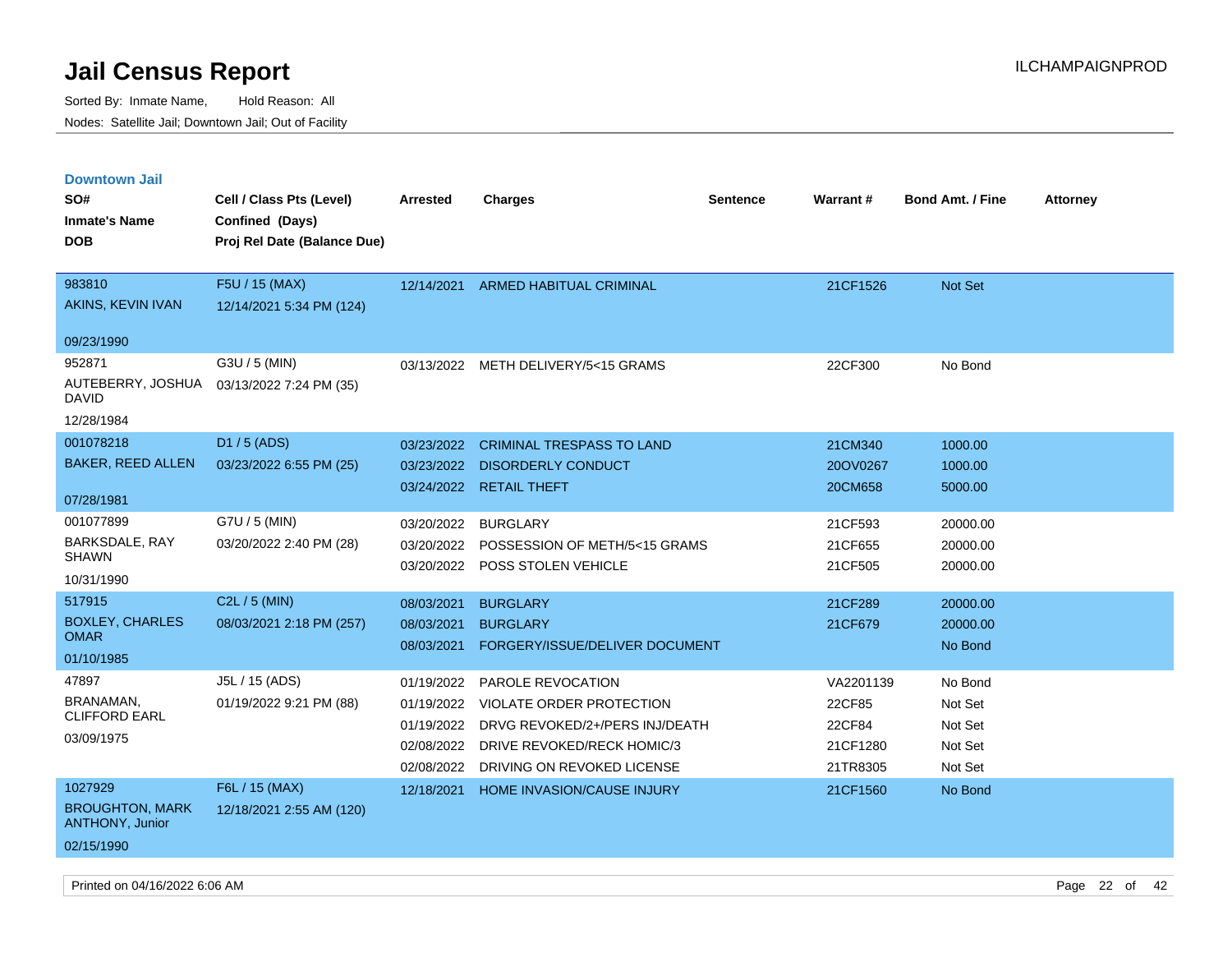| roaco. Catolino dall, Downtown dall, Out of Fability |                                              |                 |                                           |                 |                 |                         |                 |
|------------------------------------------------------|----------------------------------------------|-----------------|-------------------------------------------|-----------------|-----------------|-------------------------|-----------------|
| SO#                                                  | Cell / Class Pts (Level)                     | <b>Arrested</b> | <b>Charges</b>                            | <b>Sentence</b> | <b>Warrant#</b> | <b>Bond Amt. / Fine</b> | <b>Attorney</b> |
| <b>Inmate's Name</b>                                 | Confined (Days)                              |                 |                                           |                 |                 |                         |                 |
| <b>DOB</b>                                           | Proj Rel Date (Balance Due)                  |                 |                                           |                 |                 |                         |                 |
|                                                      |                                              |                 |                                           |                 |                 |                         |                 |
| 1067476                                              | F7U / 10 (MED)                               | 11/13/2021      | AGG DOMESTIC BATTERY/STRANGLE             |                 | 20CF575         | 5000.00                 |                 |
| <b>BROWN, JAMES</b><br><b>BRONELL</b>                | 11/13/2021 2:35 AM (155)                     | 11/13/2021      | <b>RESIDENTIAL BURGLARY</b>               |                 | 21CF385         | 25000.00                |                 |
| 01/08/1996                                           |                                              |                 |                                           |                 |                 |                         |                 |
| 995432                                               | H5L / 10 (ADS)                               | 12/20/2021      | FAIL TO RPT WKLY/NO FIXED ADDR            |                 | 21CF1559        | Not Set                 |                 |
| BROWN, JAVON<br><b>SHANTEZ</b>                       | 12/20/2021 2:06 AM (118)                     |                 |                                           |                 |                 |                         |                 |
| 10/14/1991                                           |                                              |                 |                                           |                 |                 |                         |                 |
| 001078900                                            | J7L / 15 (ADS)                               |                 | 03/02/2022 MURDER/INTENT TO KILL/INJURE   |                 | 22CF252         | Not Set                 |                 |
| <b>BYRD, ANDREW</b><br><b>DARNELL</b>                | 03/02/2022 11:59 PM (46)                     |                 |                                           |                 |                 |                         |                 |
| 12/30/2003                                           |                                              |                 |                                           |                 |                 |                         |                 |
| 001077954                                            | F9L / 10 (MED)                               | 12/21/2021      | RESIDENTIAL BURGLARY                      |                 | 21CF1570        | Not Set                 |                 |
|                                                      | CALKINS, STEVEN RAY 12/21/2021 6:35 AM (117) |                 |                                           |                 |                 |                         |                 |
|                                                      |                                              |                 |                                           |                 |                 |                         |                 |
| 01/01/1992                                           |                                              |                 |                                           |                 |                 |                         |                 |
| 001078092                                            | H2U / 10 (ADS)                               | 12/27/2021      | AGG BATTERY/PUBLIC PLACE                  |                 | 2021CF1042      | 5000.00                 |                 |
| WILLIAM                                              | CHOUNARD, STANLEY 12/27/2021 10:47 PM (111)  |                 |                                           |                 |                 |                         |                 |
| 06/25/1986                                           |                                              |                 |                                           |                 |                 |                         |                 |
| 56241                                                | E6L / 5 (MIN)                                | 01/13/2022      | VIOLATE ORDER/PRIOR DOM BTRY              |                 | 22CF59          | Not Set                 |                 |
| CLARK, DAMON<br><b>GILLMORE</b>                      | 01/13/2022 4:36 AM (94)                      |                 | 04/04/2022 CIVIL FTA WARRANT              |                 | 2007D200        | 100000.00               |                 |
| 12/21/1976                                           |                                              |                 |                                           |                 |                 |                         |                 |
| 001078838                                            | D <sub>2</sub> / 15 (ADS)                    |                 | 02/12/2022 PRED CRIM SEX ASLT/BODILY HARM |                 | 21CF30          | 150000.00               |                 |
| <b>CLAYTON, KAREEM</b><br>JAMAL                      | 02/12/2022 8:55 AM (64)                      |                 |                                           |                 |                 |                         |                 |
| 02/03/1974                                           |                                              |                 |                                           |                 |                 |                         |                 |
| 1075361                                              | $15/5$ (ADS)                                 | 04/16/2021      | <b>BURGLARY</b>                           |                 | 21CF414         | Not Set                 |                 |
| <b>COWART, TORREY</b><br>BENJAMEN, Junior            | 04/16/2021 9:17 PM (366)                     |                 |                                           |                 |                 |                         |                 |
| 11/22/1987                                           |                                              |                 |                                           |                 |                 |                         |                 |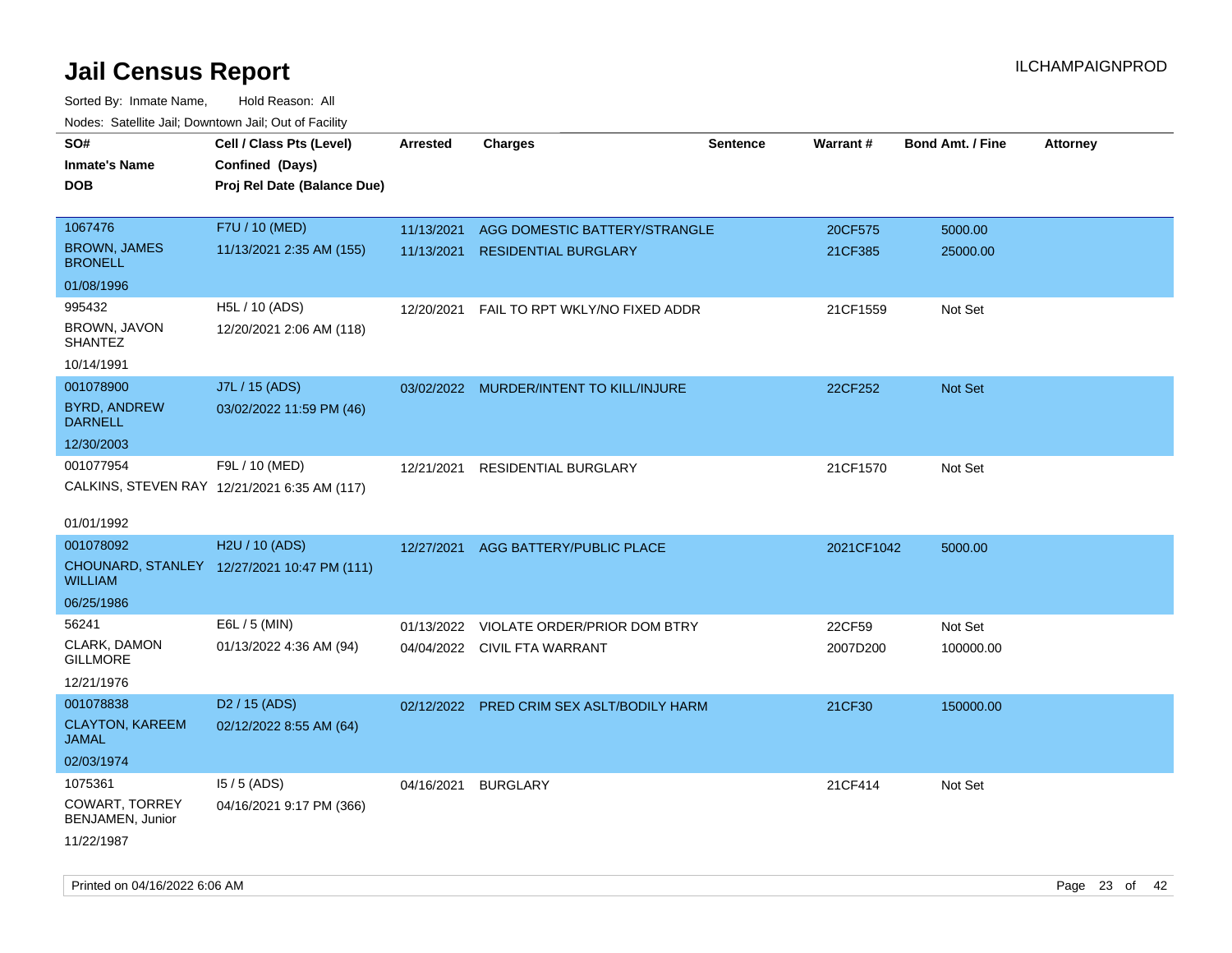| roaco. Odichile Jan, Downtown Jan, Out of Facility |                             |                   |                                         |                 |             |                         |                 |
|----------------------------------------------------|-----------------------------|-------------------|-----------------------------------------|-----------------|-------------|-------------------------|-----------------|
| SO#                                                | Cell / Class Pts (Level)    | <b>Arrested</b>   | <b>Charges</b>                          | <b>Sentence</b> | Warrant#    | <b>Bond Amt. / Fine</b> | <b>Attorney</b> |
| <b>Inmate's Name</b>                               | Confined (Days)             |                   |                                         |                 |             |                         |                 |
| <b>DOB</b>                                         | Proj Rel Date (Balance Due) |                   |                                         |                 |             |                         |                 |
| 001077214                                          | F8L / 15 (MAX)              | 12/20/2021 MURDER |                                         |                 | 21CF1572    | Not Set                 |                 |
| DAVIS-MURDOCK,<br><b>ERION VASSHAD</b>             | 12/21/2021 10:13 AM (117)   |                   |                                         |                 |             |                         |                 |
| 06/22/1998                                         |                             |                   |                                         |                 |             |                         |                 |
| 001078223                                          | G6L / 5 (MIN)               | 11/09/2021        | AGG DUI/NO VALID DL                     |                 | 21CF1382    | Not Set                 |                 |
| DIEGO-MATEO,<br><b>JOAQUIN</b>                     | 11/09/2021 10:52 PM (159)   |                   |                                         |                 |             |                         |                 |
| 01/23/2002                                         |                             |                   |                                         |                 |             |                         |                 |
| 571307                                             | J3L / 15 (ADS)              | 09/14/2020        | CRIM SEXUAL ABUSE/CONSENT               |                 | 2020CF1026  | Not Set                 |                 |
| DOMINGO-<br>CASTANEDA,                             | 09/14/2020 11:19 PM (580)   | 09/14/2020        | <b>PRED CRIM SEX ASLT/VICTIM &lt;13</b> |                 | 2020CF1025  | Not Set                 |                 |
| 09/29/1989                                         |                             |                   |                                         |                 |             |                         |                 |
| 527379                                             | D6 / 15 (ADS)               | 10/25/2021        | ARMED HABITUAL CRIMINAL                 |                 | 21CF1297    | Not Set                 |                 |
| DRAKE, MARCELL<br><b>DEON</b>                      | 10/25/2021 5:05 PM (174)    | 10/27/2021        | AGG DOMESTIC BATTERY/STRANGLE           |                 | 21CF1245    | Not Set                 |                 |
| 04/20/1987                                         |                             |                   |                                         |                 |             |                         |                 |
| 959292                                             | K1 / 15 (ADS)               | 04/01/2021        | ATTEMPT (FIRST DEGREE MURDER)           |                 | 2020CF565   | 2000000.00              |                 |
| DUNCAN, COREYON<br><b>ANTHONY</b>                  | 04/01/2021 8:46 PM (381)    | 12/17/2021 MURDER |                                         |                 | 21CF1542    | <b>Not Set</b>          |                 |
| 01/17/1989                                         |                             |                   |                                         |                 |             |                         |                 |
| 1053207                                            | K3 / 15 (SPH)               | 06/06/2019        | MURDER/INTENT TO KILL/INJURE            |                 | 2019-CF849  | 2000000.00              |                 |
| FAUST, JAQUAVEON<br>LAVELL                         | 06/06/2019 2:24 PM (1,046)  |                   |                                         |                 |             |                         |                 |
| 07/25/1996                                         |                             |                   |                                         |                 |             |                         |                 |
| 527081                                             | F9U / 10 (MED)              | 09/06/2021        | ARSON/REAL/PERSONAL PROP>\$150          |                 | 2021 CF 797 | 25000.00                |                 |
| <b>FERGUSON,</b><br><b>CHRISTOPHER</b>             | 09/06/2021 1:18 PM (223)    |                   |                                         |                 |             |                         |                 |
| 12/21/1981                                         |                             |                   |                                         |                 |             |                         |                 |
| 524764                                             | G3L / 5 (MIN)               | 09/18/2021        | METH DELIVERY/15<100 GRAMS              |                 | 21CF627     | 50000.00                |                 |
| FISCUS, ROBERT<br>LOWELL                           | 09/18/2021 10:50 AM (211)   |                   |                                         |                 |             |                         |                 |
| 02/17/1986                                         |                             |                   |                                         |                 |             |                         |                 |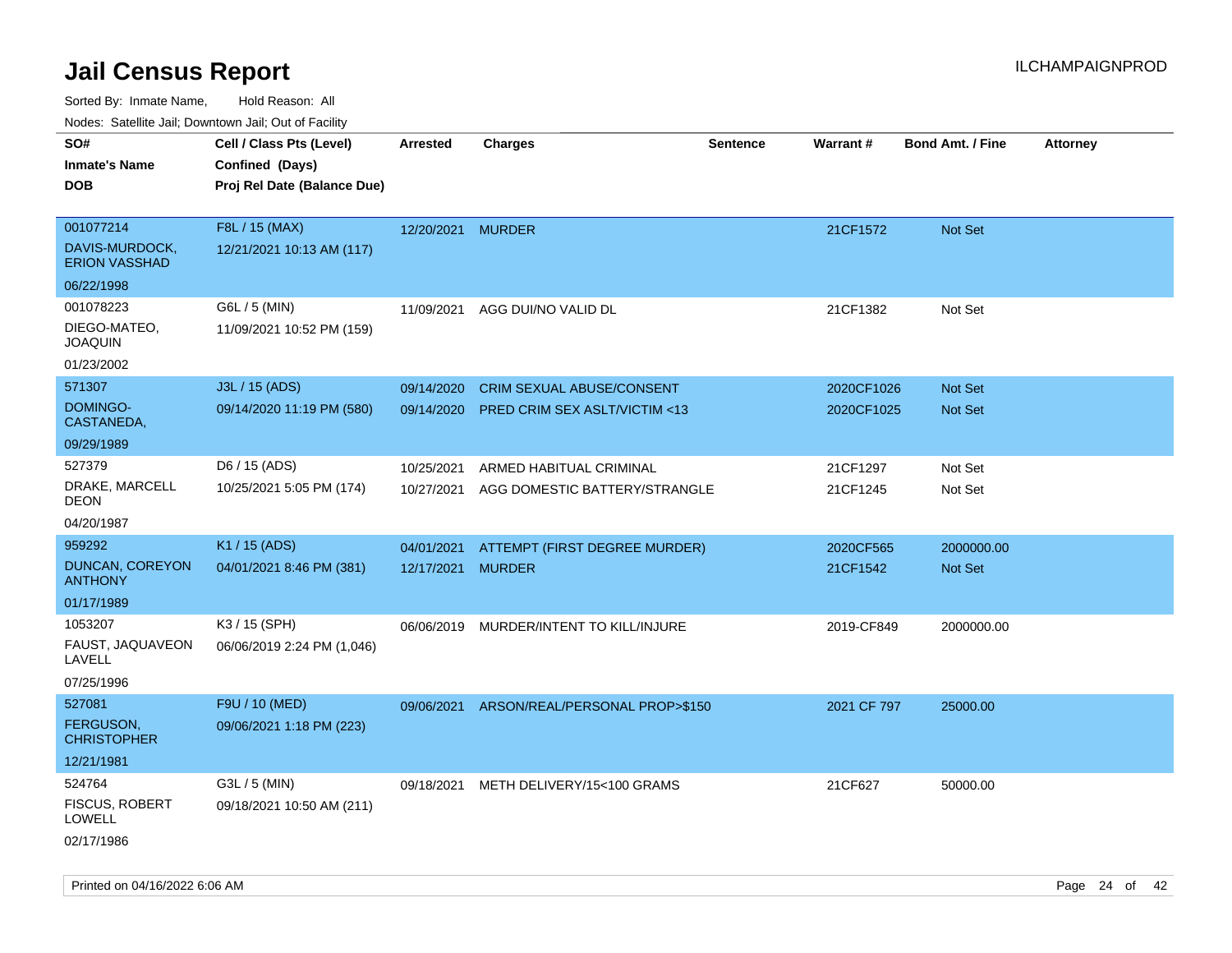Sorted By: Inmate Name, Hold Reason: All Nodes: Satellite Jail; Downtown Jail; Out of Facility

|                                               | rouco. Calcinic Jan, Downtown Jan, Out of Facility                         |                  |                                         |                 |          |                         |                 |
|-----------------------------------------------|----------------------------------------------------------------------------|------------------|-----------------------------------------|-----------------|----------|-------------------------|-----------------|
| SO#<br>Inmate's Name<br>DOB                   | Cell / Class Pts (Level)<br>Confined (Days)<br>Proj Rel Date (Balance Due) | <b>Arrested</b>  | <b>Charges</b>                          | <b>Sentence</b> | Warrant# | <b>Bond Amt. / Fine</b> | <b>Attorney</b> |
|                                               |                                                                            |                  |                                         |                 |          |                         |                 |
| 1068917                                       | $12/5$ (ADS)                                                               |                  | 08/11/2021 VIO ORDER/PRIOR VIO OF ORDER |                 | 21CF965  | Not Set                 |                 |
| <b>GARCIA, JUAN</b><br>CARLOS                 | 08/11/2021 9:24 PM (249)                                                   |                  |                                         |                 |          |                         |                 |
| 10/21/1997                                    |                                                                            |                  |                                         |                 |          |                         |                 |
| 32913                                         | $11 / 15$ (ADS)                                                            | 12/03/2021       | PRED CRIM SEX ASLT/VICTIM <13           |                 | 21CF1481 | Not Set                 |                 |
| GROB, WARREN A,<br>Junior                     | 12/03/2021 4:24 PM (135)                                                   |                  |                                         |                 |          |                         |                 |
| 12/07/1950                                    |                                                                            |                  |                                         |                 |          |                         |                 |
| 001078871                                     | G9U / 5 (ADS)                                                              | 02/22/2022       | <b>RESIDENTIAL BURGLARY</b>             |                 | 2020JD14 | No Bond                 |                 |
| <b>HARRIS, MARTELL</b>                        | 02/22/2022 3:44 PM (54)                                                    | 02/22/2022       | <b>INDIRECT CRIMINAL CONTEMPT</b>       |                 | 2020CC9  | 20000.00                |                 |
| TE'SHAWN                                      |                                                                            | 02/22/2022       | <b>ESCAPE/VIOLATE ELEC MONITORING</b>   |                 | 22CF316  | 150000.00               |                 |
| 07/02/2003                                    |                                                                            |                  |                                         |                 |          |                         |                 |
| 001078868                                     | C6L / 5 (ADS)                                                              | 02/24/2022       | STALKING/CAUSE FEAR FOR SAFETY          |                 | 22CF227  | 150000.00               |                 |
| HARRIS-MINER,<br><b>NICHOLAS</b>              | 02/24/2022 3:56 PM (52)                                                    |                  |                                         |                 |          |                         |                 |
| 07/08/1998                                    |                                                                            |                  |                                         |                 |          |                         |                 |
| 1073611                                       | G4L / 5 (MIN)                                                              | 02/09/2021       | MFG 15>100 GR ECSTASY/ANALOG            |                 | 21CF121  | 500000.00               |                 |
| <b>HAYES, CAMERON</b><br><b>TAYLOR MALEEK</b> | 02/09/2021 3:10 PM (432)                                                   | 02/09/2021       | DELIVERY OF OR POSSESSION OF W/INT      |                 | 21CF160  | <b>Not Set</b>          |                 |
| 08/10/1998                                    |                                                                            |                  |                                         |                 |          |                         |                 |
| 987949                                        | B1 / 10 (ADS)                                                              | 03/29/2022       | <b>FELON POSS/FIREARM</b>               |                 | 22CF365  | Not Set                 |                 |
| HOLT, TERRELL<br>VALENTINO                    | 03/29/2022 12:53 AM (19)                                                   |                  | 03/29/2022 FUGITIVE FROM JUSTICE        |                 | 22CF364  | Not Set                 |                 |
| 02/17/1991                                    |                                                                            |                  |                                         |                 |          |                         |                 |
| 518711                                        | G5L / 5 (MIN)                                                              | 01/30/2022 THEFT |                                         |                 | 22CF133  | <b>Not Set</b>          |                 |
| <b>INGERSON, LUCUS</b><br>JAMES               | 01/30/2022 4:57 PM (77)                                                    |                  |                                         |                 |          |                         |                 |
| 09/16/1979                                    |                                                                            |                  |                                         |                 |          |                         |                 |
| 001078766                                     | $13/5$ (ADS)                                                               | 02/08/2022       | AGGRAVATED BATTERY                      |                 | 22CF160  | Not Set                 |                 |
| JOHNSON, IYONZI                               | 02/08/2022 11:56 AM (68)                                                   |                  | 02/08/2022 BURGLARY                     |                 | 22CF63   | 3000.00                 |                 |
|                                               |                                                                            |                  |                                         |                 |          |                         |                 |

07/16/1994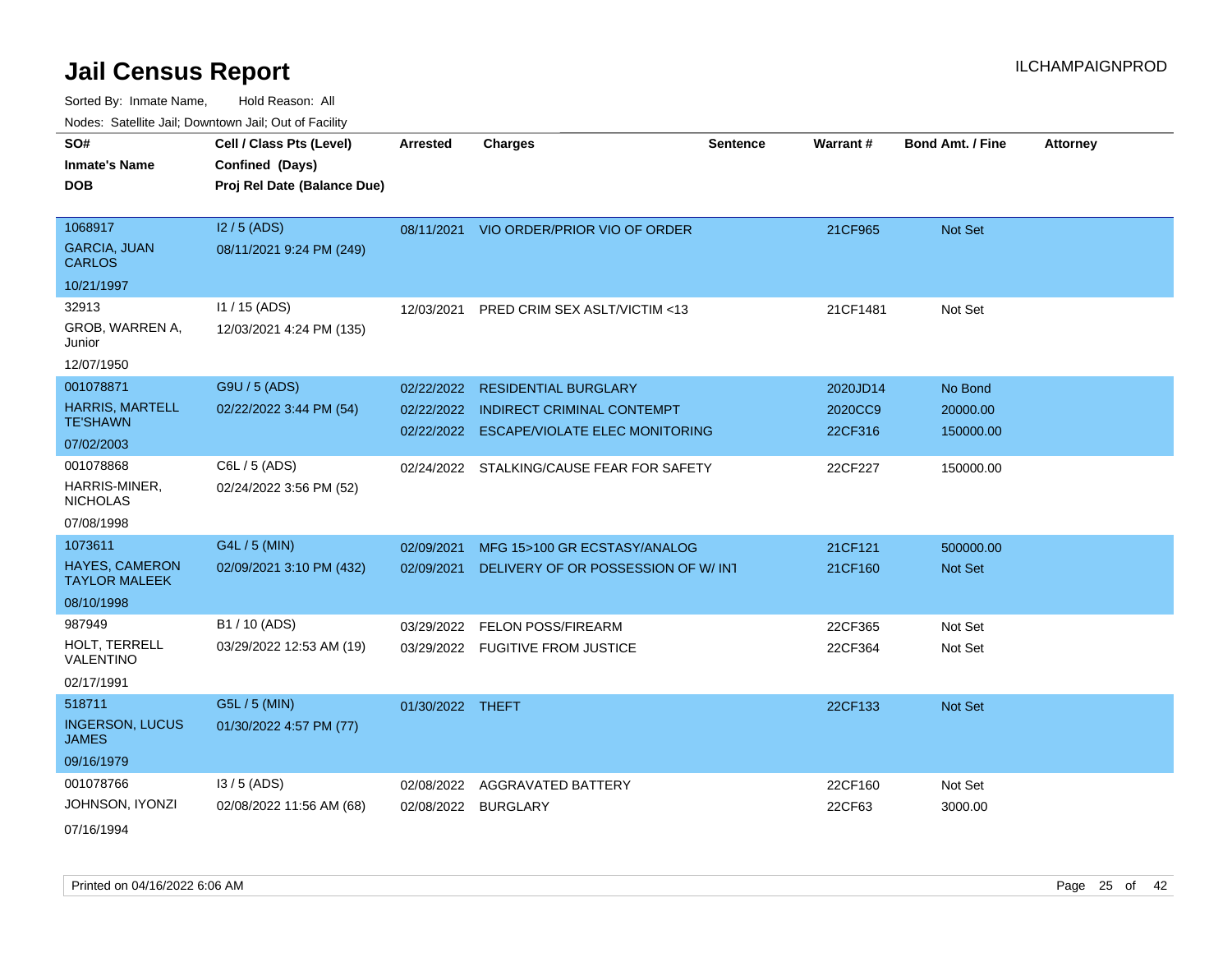| roaco. Oatomto dan, Downtown dan, Oat or Fability      |                                                                            |                      |                                          |                 |           |                         |                 |
|--------------------------------------------------------|----------------------------------------------------------------------------|----------------------|------------------------------------------|-----------------|-----------|-------------------------|-----------------|
| SO#<br><b>Inmate's Name</b><br>DOB                     | Cell / Class Pts (Level)<br>Confined (Days)<br>Proj Rel Date (Balance Due) | <b>Arrested</b>      | <b>Charges</b>                           | <b>Sentence</b> | Warrant#  | <b>Bond Amt. / Fine</b> | <b>Attorney</b> |
|                                                        |                                                                            |                      |                                          |                 |           |                         |                 |
| 1073894<br>JOKICH, ANTON VEGO  04/07/2022 5:40 PM (10) | H <sub>4</sub> L                                                           | 04/07/2022           | PROBATION VIOLATION                      |                 | 2021CF920 | Not Set                 |                 |
| 05/30/1969                                             |                                                                            |                      |                                          |                 |           |                         |                 |
| 1068501                                                | G4U / 5 (MIN)                                                              | 02/07/2022           | VIO ORDER/NOTICE/PRIOR VIO O/P           | 18m (DOC)       | 22CF156   | No Bond                 |                 |
| KING, JULIUS<br>EMANUEL                                | 02/07/2022 7:06 PM (69)                                                    | 03/29/2022           | <b>RESIST/OBSTRUCT WITH INJURY</b>       | 18m (DOC)       | 2021CF926 | No Bond                 |                 |
| 04/08/1985                                             |                                                                            |                      |                                          |                 |           |                         |                 |
| 001078818                                              | D3 / 10 (MED)                                                              | 02/04/2022           | DOMESTIC BATTERY/OTHER PRIOR             |                 | 22CF148   | Not Set                 |                 |
| KINSEL, EVERAL<br><b>MICHAEL WILLIAM</b>               | 02/04/2022 7:37 PM (72)                                                    |                      |                                          |                 |           |                         |                 |
| 10/16/1985                                             |                                                                            |                      |                                          |                 |           |                         |                 |
| 527447                                                 | J1L / 10 (ADS)                                                             | 02/22/2022           | <b>BURGLARY</b>                          |                 | 22CF224   | Not Set                 |                 |
| KIRKWOOD, TYLER                                        | 02/22/2022 10:47 AM (54)                                                   | 02/22/2022           | AGG BATTERY/GREAT BODILY HARM            |                 | 22CF223   | Not Set                 |                 |
| JAMES                                                  |                                                                            | 02/23/2022           | <b>BURGLARY</b>                          |                 | 22CF152   | Not Set                 |                 |
| 10/04/1985                                             |                                                                            | 04/05/2022           | <b>RESIDENTIAL BURGLARY</b>              |                 | 22CF383   | Not Set                 |                 |
| 001077710                                              | G2L / 5 (MIN)                                                              | 03/31/2022           | AGG DOMESTIC BATTERY/STRANGLE            |                 | 21CF212   | No Bond                 |                 |
| LANGE, DEVONTAE<br>AND'RE                              | 03/31/2022 2:21 PM (17)                                                    |                      | 03/31/2022 AGG BATTERY/PUBLIC PLACE      |                 | 21CF279   | No Bond                 |                 |
| 03/05/1994                                             |                                                                            |                      |                                          |                 |           |                         |                 |
| 29681<br>LENOIR, JOHN<br><b>CHRISTOPHER</b>            | J2L / 15 (ADS)<br>07/14/2020 12:51 PM (642)                                | 07/14/2020           | PREDATORY CRIMINAL SEX ASSLT/CHILD       |                 | 20CF-781  | 250000.00               |                 |
| 04/20/1966                                             |                                                                            |                      |                                          |                 |           |                         |                 |
| 001078797                                              | 14 / 10 (ADS)                                                              |                      | 01/26/2022 VIO STALKING NO CONTACT ORDER |                 | 22CM31    | Not Set                 |                 |
| LEVIN, DANIEL DAVID                                    | 01/26/2022 3:00 PM (81)                                                    |                      |                                          |                 |           |                         |                 |
| 08/08/1984                                             |                                                                            |                      |                                          |                 |           |                         |                 |
| 1005717                                                | G9L / 5 (MIN)                                                              | 03/31/2022           | AGG DUI/3                                |                 | 22CF372   | 100000.00               |                 |
| LEWIS, ORLANDO<br><b>DESHONE</b>                       | 03/31/2022 1:56 PM (17)                                                    | 03/31/2022 AGG DUI/3 |                                          |                 | 22CF373   | 100000.00               |                 |
| 01/31/1987                                             |                                                                            |                      |                                          |                 |           |                         |                 |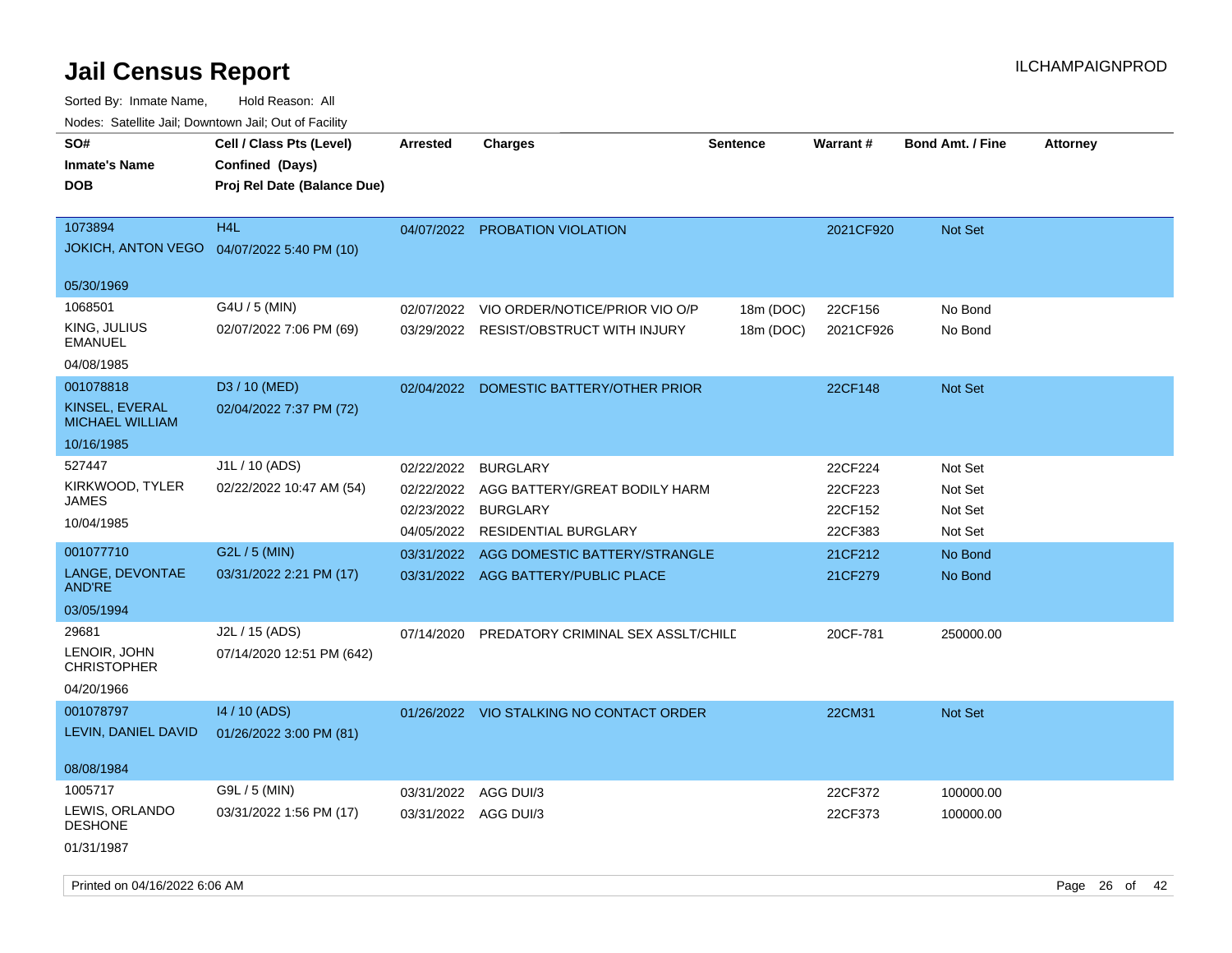Sorted By: Inmate Name, Hold Reason: All Nodes: Satellite Jail; Downtown Jail; Out of Facility

| SO#<br><b>Inmate's Name</b><br><b>DOB</b>                      | Cell / Class Pts (Level)<br>Confined (Days)<br>Proj Rel Date (Balance Due) | <b>Arrested</b>                               | <b>Charges</b>                                                     | <b>Sentence</b> | Warrant#                       | <b>Bond Amt. / Fine</b>                | <b>Attorney</b> |
|----------------------------------------------------------------|----------------------------------------------------------------------------|-----------------------------------------------|--------------------------------------------------------------------|-----------------|--------------------------------|----------------------------------------|-----------------|
| 983917<br>LOPEZ-AGUILAR,<br><b>SERGIO</b><br>09/10/1981        | G6U / 5 (MIN)<br>04/08/2022 12:35 AM (9)                                   | 04/07/2022                                    | LEAVING THE SCENE INVOLV VEHICLE<br>04/07/2022 AGG DUI/NO VALID DL |                 | 2022MT484<br>2008CF329         | 2470.00<br>50000.00                    |                 |
| 001078320<br><b>MARSH, PAUL</b><br>OLUFUNMILAYO<br>07/13/1994  | E2L / 5 (ADS)<br>04/03/2022 8:37 PM (14)                                   | 04/03/2022 BURGLARY<br>04/03/2022 BURGLARY    |                                                                    |                 | 22CF395<br>22CF396             | Not Set<br>Not Set                     |                 |
| 1063030<br>02/22/1991                                          | D4 / 15 (ADS)<br>MASON, RYAN ONEIAL 12/21/2021 9:30 AM (117)               | 12/20/2021<br>12/22/2021                      | <b>MURDER</b><br><b>PAROLE REVOCATION</b>                          |                 | 21CF1571<br>CH2107979          | <b>Not Set</b><br><b>Not Set</b>       |                 |
| 1076591<br>MATTHEWS,<br><b>CHRISTIAN ANTHONY</b><br>03/15/1989 | G8U / 5 (MIN)<br>02/22/2022 7:42 PM (54)                                   | 02/22/2022                                    | DELIVERY OF OR POSSESSION OF W/ INT<br>02/23/2022 MAIL FRAUD       |                 | 20CF961<br>2:21CR173           | 500000.00<br>No Bond                   |                 |
| 40235<br>MERRIWEATHER,<br><b>MARCUS TODD</b><br>11/28/1967     | $G1L / 5$ (MIN)<br>10/04/2021 4:41 PM (195)                                | 10/04/2021                                    | AGG DUI/4                                                          |                 | 2021CF1145                     | 35000.00                               |                 |
| 1040273<br>METCALFE, LANELL<br><b>JARON</b><br>09/22/1988      | E5U / 15 (ADS)<br>09/30/2021 11:32 PM (199)                                | 09/30/2021                                    | PRED CRIM SEX ASLT/VICTIM <13                                      |                 | 21CF329                        | 500000.00                              |                 |
| 1075635<br>MILES, DEVLON VON,<br>Junior<br>11/04/2000          | K <sub>2</sub> / 10 (ADS)<br>05/11/2021 10:39 PM (341)                     | 05/11/2021<br>05/11/2021<br>02/23/2022 MURDER | AGG DISCHARGE FIREARM/OCC VEH<br>MFG/DEL CANNABIS/30-500 GRAMS     |                 | 21CF538<br>20CF1402<br>22CF219 | Not Set<br>100000.00<br><b>Not Set</b> |                 |
| 1042168<br>MONTALVO, ANTONIO                                   | G5U / 5 (MIN)<br>02/26/2022 6:14 AM (50)                                   | 02/26/2022 AGG DUI/4                          |                                                                    |                 | 22CF238                        | Not Set                                |                 |

05/03/1976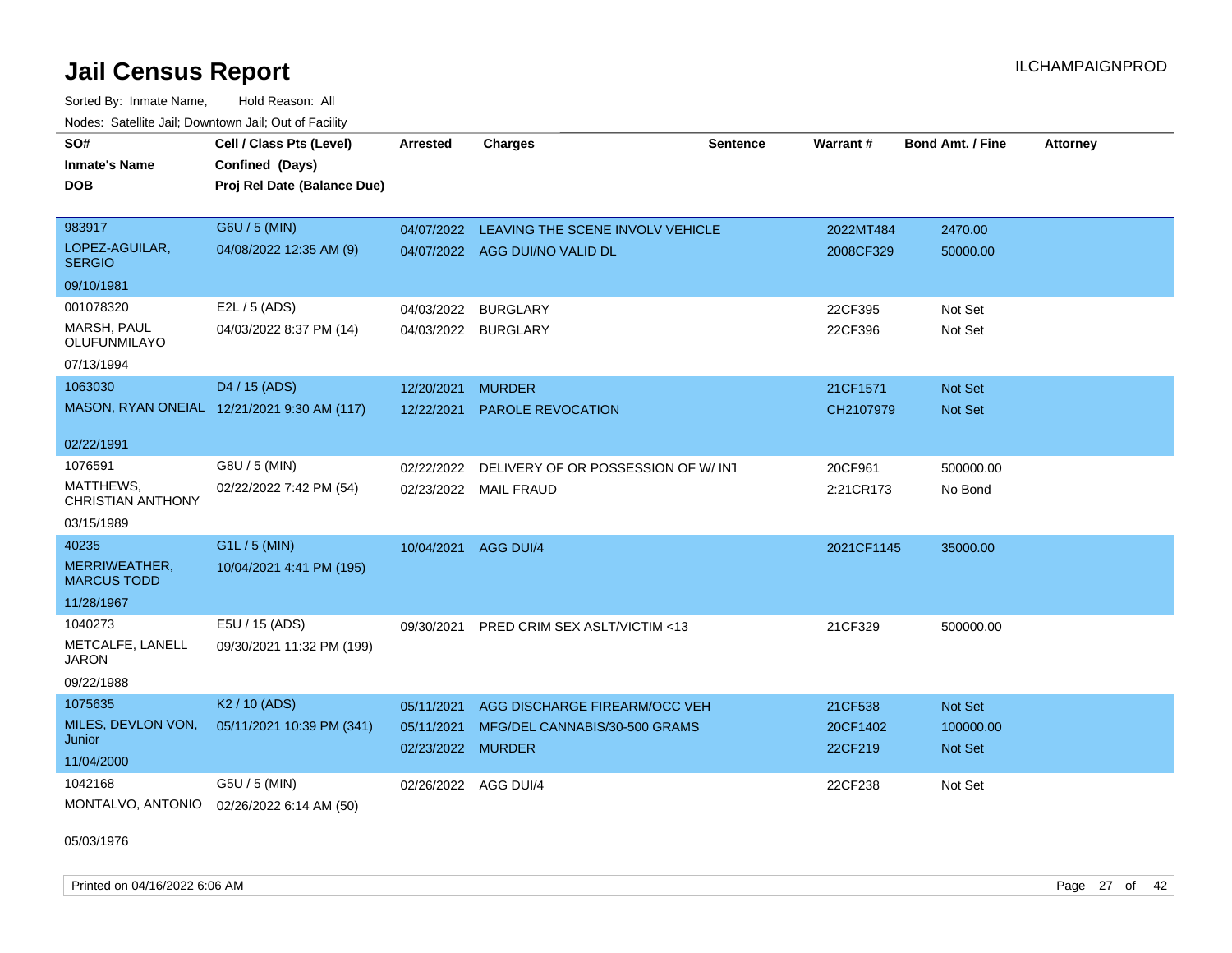| SO#                                   | Cell / Class Pts (Level)    | <b>Arrested</b> | <b>Charges</b><br><b>Sentence</b>                       | Warrant#   | <b>Bond Amt. / Fine</b> | <b>Attorney</b> |
|---------------------------------------|-----------------------------|-----------------|---------------------------------------------------------|------------|-------------------------|-----------------|
| <b>Inmate's Name</b>                  | Confined (Days)             |                 |                                                         |            |                         |                 |
| <b>DOB</b>                            | Proj Rel Date (Balance Due) |                 |                                                         |            |                         |                 |
|                                       |                             |                 |                                                         |            |                         |                 |
| 1069209                               | <b>H1L / 10 (ADS)</b>       | 04/07/2021      | AGG BATTERY/GREAT BODILY HARM                           | 21CF376    | Not Set                 |                 |
| MOORE, DEVONTE<br>JAMAL               | 04/07/2021 6:25 PM (375)    |                 |                                                         |            |                         |                 |
| 09/24/1995                            |                             |                 |                                                         |            |                         |                 |
| 001078993                             | E1L / 10 (ADS)              | 03/29/2022      | AGG ASLT PEACE OFF/FIRE/ER WRK                          | 22CM87     | Not Set                 |                 |
| MURPHY, JUSTIN RAY                    | 03/29/2022 6:40 PM (19)     |                 |                                                         |            |                         |                 |
| 03/12/1997                            |                             |                 |                                                         |            |                         |                 |
| 1067146                               | G7L / 5 (MIN)               |                 | 03/23/2022 LEAVING SCENE-ACCIDENT/DEATH/INJUF 13y (DOC) | 2020CF1197 | No Bond                 |                 |
| <b>OMALLEY, ROBERT</b><br><b>FRED</b> | 03/23/2022 5:10 PM (25)     |                 |                                                         |            |                         |                 |
| 04/30/1979                            |                             |                 |                                                         |            |                         |                 |
| 001078357                             | A2L / 15 (SPH)              | 09/17/2021      | ARMED ROBBERY/ARMED W/FIREARM                           | 22-CF-7    | 500000.00               |                 |
| PETTIGREW, CAREY                      | 09/17/2021 9:56 AM (212)    | 09/17/2021      | ARMED ROBBERY/ARMED W/FIREARM                           | 21CF1230   | Not Set                 |                 |
| <b>CORNITRIAS DEOBLO</b>              |                             | 09/17/2021      | ARMED ROBBERY/ARMED W/FIREARM                           | 21CF1129   | Not Set                 |                 |
| 08/31/1986                            |                             | 09/17/2021      | ARMED ROBBERY/ARMED W/FIREARM                           | 21CF1128   | Not Set                 |                 |
| 1008308                               | F2L / 10 (MED)              | 01/30/2022      | ASSAULT                                                 | 19CM364    | 4000.00                 |                 |
| PETTIGREW, MARIO<br><b>TRAVINIO</b>   | 01/30/2022 6:15 AM (77)     |                 | 01/30/2022 AGG BTRY/GREAT BOD HARM/60+                  | 22CF131    | No Bond                 |                 |
| 08/11/1992                            |                             |                 |                                                         |            |                         |                 |
| 1070610                               | J6L / 10 (ADS)              | 03/03/2022      | AGG BATTERY/PUBLIC PLACE                                | 21CF930    | Not Set                 |                 |
| PHILLIS, AARON<br><b>MONTRELL</b>     | 03/03/2022 2:49 PM (45)     |                 | 03/03/2022 AGG BATTERY/GREAT BODILY HARM                | 21CF482    | 5000.00                 |                 |
| 03/26/1999                            |                             |                 |                                                         |            |                         |                 |
| 001078005                             | E4L / 10 (MED)              | 03/08/2022      | HOME INVASION/CAUSE INJURY                              | 22CF280    | <b>Not Set</b>          |                 |
| PINEX, MARCHELLO D                    | 03/08/2022 2:54 AM (40)     | 03/08/2022      | AGGRAVATED BATTERY/STRANGLE                             | 19CR605101 | No Bond                 |                 |
|                                       |                             |                 |                                                         |            |                         |                 |
| 12/25/1991                            |                             |                 |                                                         |            |                         |                 |
| 001078942                             | G2U / 5 (MIN)               | 03/13/2022      | MFG/DEL CANNABIS/500<2000 GR                            | 22CF307    | Not Set                 |                 |
| QATTOUM, ADHAM M                      | 03/13/2022 11:31 PM (35)    |                 |                                                         |            |                         |                 |
| 07/22/1994                            |                             |                 |                                                         |            |                         |                 |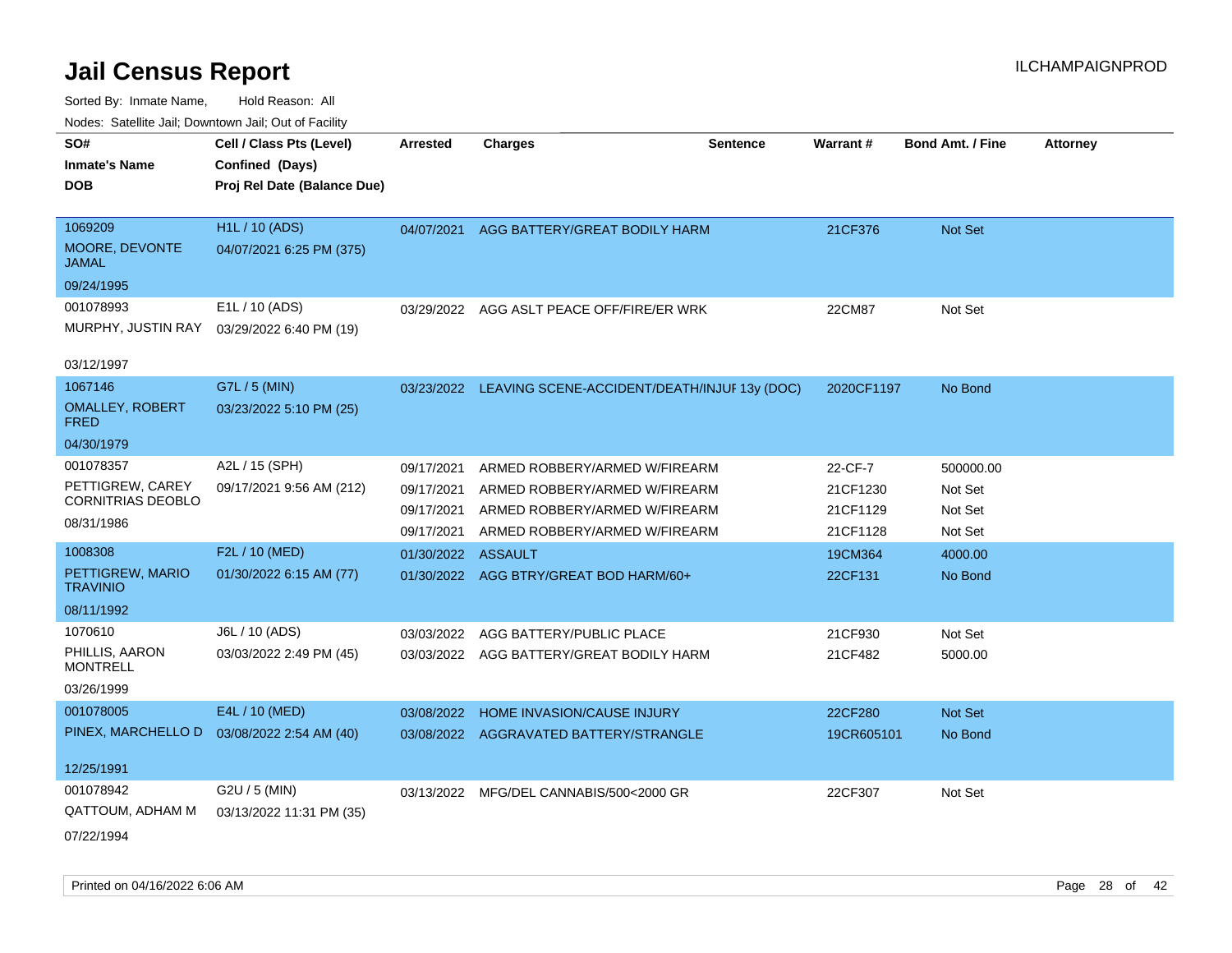Sorted By: Inmate Name, Hold Reason: All Nodes: Satellite Jail; Downtown Jail; Out of Facility

| rougs. Calcinic Jan, Downtown Jan, Out of Facility |                                             |            |                                         |                 |            |                         |                 |
|----------------------------------------------------|---------------------------------------------|------------|-----------------------------------------|-----------------|------------|-------------------------|-----------------|
| SO#                                                | Cell / Class Pts (Level)                    | Arrested   | <b>Charges</b>                          | <b>Sentence</b> | Warrant#   | <b>Bond Amt. / Fine</b> | <b>Attorney</b> |
| <b>Inmate's Name</b>                               | Confined (Days)                             |            |                                         |                 |            |                         |                 |
| <b>DOB</b>                                         | Proj Rel Date (Balance Due)                 |            |                                         |                 |            |                         |                 |
|                                                    |                                             |            |                                         |                 |            |                         |                 |
| 001077783                                          | H6L / 10 (ADS)                              |            | 01/05/2022 AGGRAVATED BATTERY           |                 | 21CF325    | Not Set                 |                 |
| RIVERA, DARYL<br><b>ANTONIO</b>                    | 01/05/2022 4:20 PM (102)                    |            |                                         |                 |            |                         |                 |
| 11/14/1981                                         |                                             |            |                                         |                 |            |                         |                 |
| 1072114                                            | A1U / 15 (SPH)                              | 01/17/2021 | ATTEMPT (FIRST DEGREE MURDER)           |                 | 2021CF65   | Not Set                 |                 |
| ROBINSON, DONNELL<br><b>LEVON</b>                  | 01/17/2021 2:40 PM (455)                    | 01/17/2021 | ARMED ROBBERY/NO FIREARM                |                 | 2020CF824  | 75000.00                |                 |
| 10/23/2000                                         |                                             | 02/17/2021 | AGGRAVATED BATTERY                      | 4y (DOC)        |            | 250000.00               |                 |
| 1000820                                            | F5L / 15 (MAX)                              | 01/24/2022 | FELON POSS/USE WEAPON/FIREARM           |                 | 22CF105    | Not Set                 |                 |
| <b>MICHAEL</b>                                     | SCHNEIDER, SONGAN 01/24/2022 8:20 AM (83)   |            | 01/24/2022 AGGRAVATED DOMESTIC BATTERY  |                 | 21CF1433   | 25000.00                |                 |
| 08/18/1992                                         |                                             |            |                                         |                 |            |                         |                 |
| 47195                                              | G8L / 5 (MIN)                               | 12/27/2021 | <b>RESIDENTIAL BURGLARY</b>             |                 | 2020CF1222 | 10000.00                |                 |
| SIMMONS, JAMES<br><b>ROBERT</b>                    | 12/27/2021 8:42 AM (111)                    | 12/28/2021 | <b>RESIDENTIAL BURGLARY</b>             |                 | 2021CF1596 | Not Set                 |                 |
| 03/13/1975                                         |                                             |            |                                         |                 |            |                         |                 |
| 1064798                                            | B3 / 15 (ADS)                               | 01/17/2022 | <b>MURDER</b>                           |                 | 2021CF695  | 1500000.00              |                 |
| <b>STENNIS, BRUCE</b><br><b>DEONTAY</b>            | 01/17/2022 1:29 PM (90)                     |            | 01/17/2022 MFG/DEL 1<15 GR COCAINE/ANLG |                 | 21CF520    | 50000.00                |                 |
| 08/12/1998                                         |                                             |            |                                         |                 |            |                         |                 |
| 1036650                                            | F4U / 10 (MED)                              |            | 02/16/2022 ARMED VIOLENCE/CATEGORY I    | 10y (DOC)       | 21CF845    | 250000.00               |                 |
| TAYLOR, KORRION<br><b>VELEZ</b>                    | 02/16/2022 4:33 PM (60)                     |            |                                         |                 |            |                         |                 |
| 03/18/1997                                         |                                             |            |                                         |                 |            |                         |                 |
| 001078997                                          | C8L / 10 (MED)                              |            | 03/30/2022 UNLAWFUL USE OF A WEAPON     |                 | 22CF374    | No Bond                 |                 |
| <b>DEON</b>                                        | THOMAS, THEOPHILUS 03/30/2022 10:52 PM (18) |            |                                         |                 |            |                         |                 |
| 09/17/2003                                         |                                             |            |                                         |                 |            |                         |                 |
| 1056971                                            | B2 / 10 (SPH)                               | 08/07/2021 | FELON POSS/USE WEAPON/FIREARM           |                 | 21CF948    | No Bond                 |                 |
| TRAVIS, DENZEL<br><b>DANTRELL</b>                  | 08/07/2021 7:36 AM (253)                    | 08/08/2021 | AGG BATTERY/PUBLIC PLACE                |                 | 2020CF647  | 25000.00                |                 |
| 03/21/1993                                         |                                             |            |                                         |                 |            |                         |                 |

Printed on 04/16/2022 6:06 AM Page 29 of 42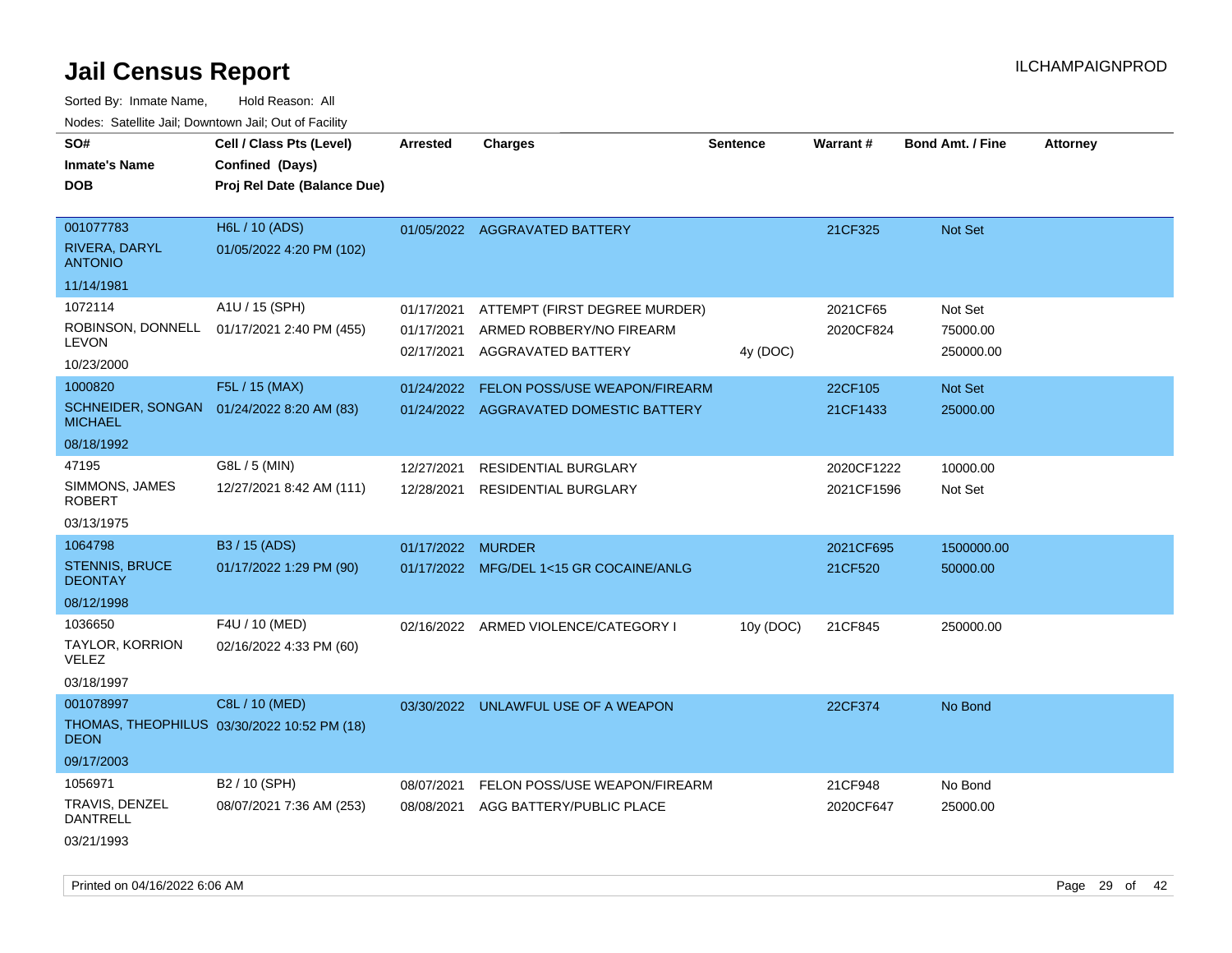| Nudes. Satellite Jali, Downtown Jali, Out of Facility |                             |                          |                                                                 |                 |                        |                         |                 |
|-------------------------------------------------------|-----------------------------|--------------------------|-----------------------------------------------------------------|-----------------|------------------------|-------------------------|-----------------|
| SO#                                                   | Cell / Class Pts (Level)    | Arrested                 | <b>Charges</b>                                                  | <b>Sentence</b> | <b>Warrant#</b>        | <b>Bond Amt. / Fine</b> | <b>Attorney</b> |
| <b>Inmate's Name</b>                                  | Confined (Days)             |                          |                                                                 |                 |                        |                         |                 |
| <b>DOB</b>                                            | Proj Rel Date (Balance Due) |                          |                                                                 |                 |                        |                         |                 |
|                                                       |                             |                          |                                                                 |                 |                        |                         |                 |
| 001078250                                             | C9L / 10 (ADS)              | 08/07/2021               | FELON POSS WEAPON/BODY ARMOR                                    |                 | 21CF950                | Not Set                 |                 |
| TRAVIS, JORDAN<br><b>TESHAUN</b>                      | 08/07/2021 10:27 AM (253)   |                          |                                                                 |                 |                        |                         |                 |
| 03/03/1996                                            |                             |                          |                                                                 |                 |                        |                         |                 |
| 512160                                                | F1L / 15 (MAX)              | 03/10/2022               | ARMED HABITUAL CRIMINAL                                         |                 | 22CF296                | Not Set                 |                 |
| TURNER, CHARLES<br>EDWARD                             | 03/10/2022 12:00 PM (38)    |                          | 03/11/2022 PAROLE REVOCATION                                    |                 | CH2201422              | No Bond                 |                 |
| 09/05/1986                                            |                             |                          |                                                                 |                 |                        |                         |                 |
| 30108                                                 | J4L / 15 (ADS)              | 07/30/2021 MURDER        |                                                                 |                 | 21CF902                | 2000000.00              |                 |
| VANDYKE, DARYL<br>ANTHONY                             | 07/30/2021 8:29 PM (261)    |                          |                                                                 |                 |                        |                         |                 |
| 10/04/1965                                            |                             |                          |                                                                 |                 |                        |                         |                 |
| 968681                                                | D5 / 15 (ADS)               | 08/27/2021               | AGG CRIM SX AB/VIC 13<18/TRUST                                  |                 | 2020CF499              | 250000.00               |                 |
| WADE, DEMETRIUS<br>DARYL                              | 08/27/2021 2:25 AM (233)    | 08/27/2021               | INDIRECT CRIMINAL CONTEMPT                                      | 3y (DOC)        | 2021CC16               | No Bond                 |                 |
| 01/07/1987                                            |                             |                          |                                                                 |                 |                        |                         |                 |
| 1035462                                               | F3U / 15 (MAX)              |                          | 03/25/2022 ARMED HABITUAL CRIMINAL                              |                 | 22CF186                | 750000.00               |                 |
| <b>WASHINGTON, MARK</b><br><b>ANTHONY</b>             | 03/25/2022 8:47 AM (23)     |                          |                                                                 |                 |                        |                         |                 |
| 01/06/1994                                            |                             |                          |                                                                 |                 |                        |                         |                 |
| 1070971                                               | H3L / 5 (ADS)               | 12/07/2021               | IDENTITY THEFT/<\$300                                           |                 | 20CF922                | Not Set                 |                 |
| WEIR, CLINTON<br>HOWARD                               | 12/08/2021 3:45 AM (130)    | 12/07/2021               | <b>RECKLESS DRIVING</b>                                         |                 | 19TR2348               | Not Set                 |                 |
| 03/15/1983                                            |                             |                          |                                                                 |                 |                        |                         |                 |
| 54212                                                 | E3U / 10 (ADS)              | 12/21/2021               | ARMED VIOLENCE/CATEGORY I                                       |                 | 21CF1576               | <b>Not Set</b>          |                 |
| WHITLOCK, GEORGE<br>ABRAM                             | 12/21/2021 1:20 PM (117)    | 12/21/2021<br>12/21/2021 | RECEIVE/POSS/SELL STOLEN VEH<br><b>VIOLATE ORDER PROTECTION</b> |                 | 2021CF669<br>2021CM391 | 10000.00<br>1000.00     |                 |
| 11/10/1978                                            |                             |                          |                                                                 |                 |                        |                         |                 |
| 1058072                                               | A2U / 15 (SPH)              | 02/25/2021               | ARMED HABITUAL CRIMINAL                                         |                 |                        | Not Set                 |                 |
| WILLIAMS, KENNETH<br><b>BERNARD</b>                   | 02/25/2021 3:24 PM (416)    |                          |                                                                 |                 |                        |                         |                 |
| 10/04/1985                                            |                             |                          |                                                                 |                 |                        |                         |                 |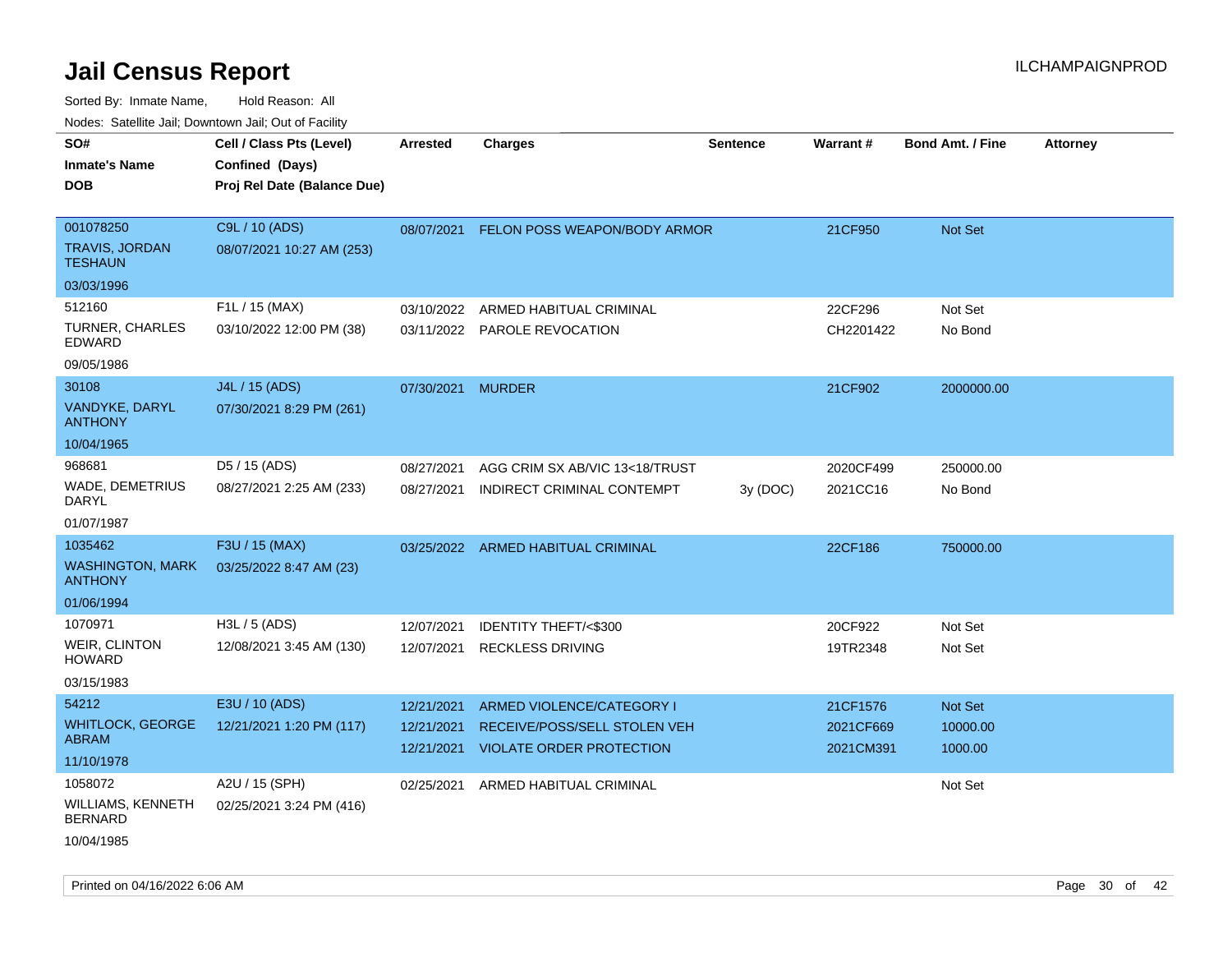| SO#<br><b>Inmate's Name</b><br><b>DOB</b>                       | Cell / Class Pts (Level)<br>Confined (Days)<br>Proj Rel Date (Balance Due) | Arrested   | <b>Charges</b>                                            | <b>Sentence</b> | Warrant#           | <b>Bond Amt. / Fine</b> | <b>Attorney</b> |
|-----------------------------------------------------------------|----------------------------------------------------------------------------|------------|-----------------------------------------------------------|-----------------|--------------------|-------------------------|-----------------|
| 1020914<br><b>WILSON, BRANDON</b><br><b>LARON</b><br>07/05/1994 | F3L / 10 (MED)<br>03/06/2022 11:46 AM (42)                                 | 03/06/2022 | <b>FELON POSS/USE WEAPON/FIREARM</b>                      |                 | 21CF1337           | 250000.00               |                 |
| 001078995<br>ZINK, PRESTIN L<br>08/19/1997                      | $G1U / 5$ (MIN)<br>03/29/2022 11:33 PM (19)                                | 03/29/2022 | METH DELIVERY<5 GRAMS<br>03/29/2022 FUGITIVE FROM JUSTICE |                 | 22CF371<br>22CF370 | Not Set<br>Not Set      |                 |
| <b>Total Downtown Jail: 73</b>                                  |                                                                            | Males: 73  | Females: 0<br>Unknown: 0                                  |                 |                    |                         |                 |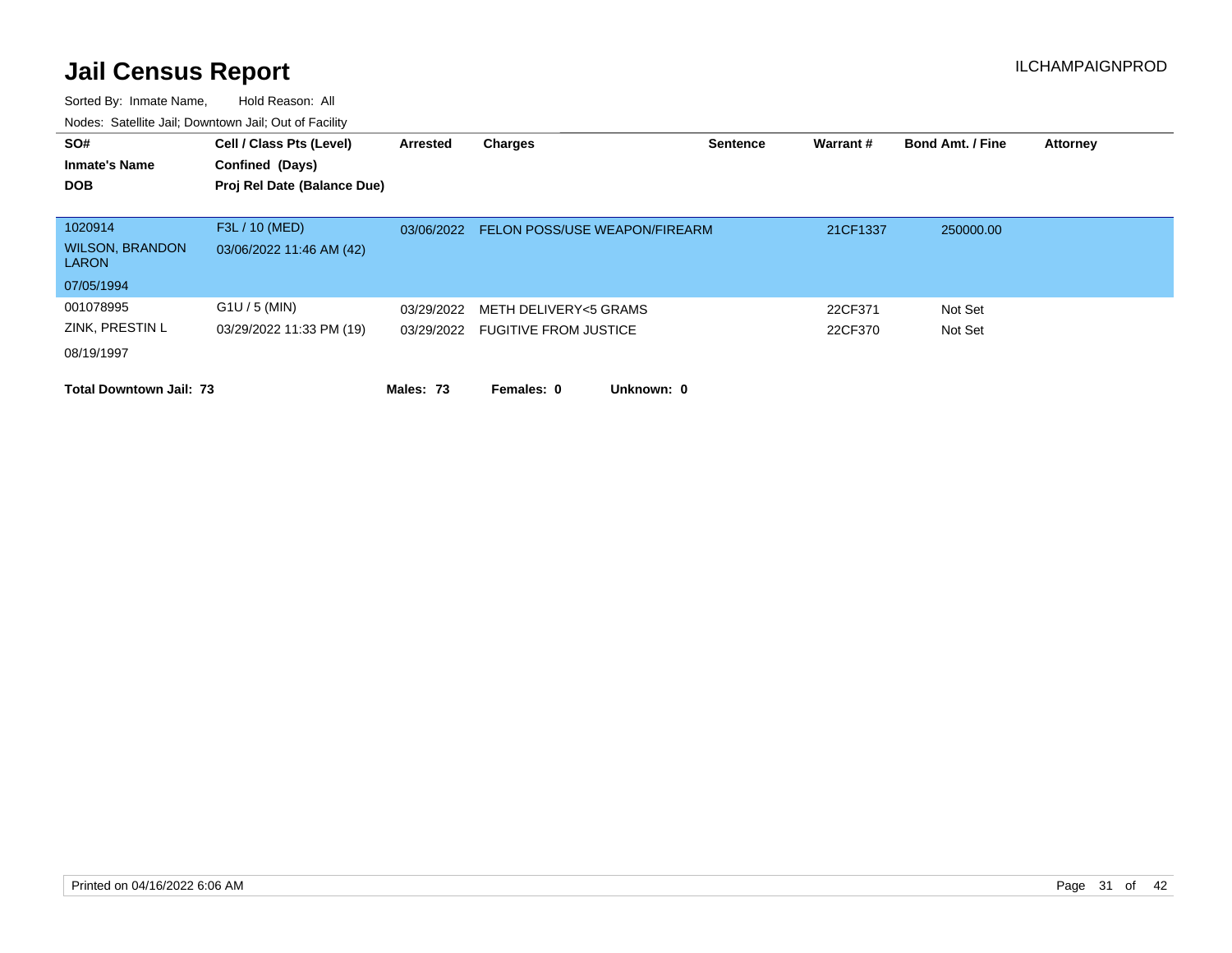**Out of Facility**

| SO#<br><b>Inmate's Name</b><br><b>DOB</b> | Cell / Class Pts (Level)<br>Confined (Days)<br>Proj Rel Date (Balance Due) | Arrested   |
|-------------------------------------------|----------------------------------------------------------------------------|------------|
| 001078621                                 | <b>KAN</b> / 10 (MED)                                                      | 12/23/2021 |
|                                           | BAILEY, DANIEL SCOTT 12/23/2021 9:44 AM (115)                              | 01/14/2022 |

| SO#                                               | Cell / Class Pts (Level)                      | <b>Arrested</b>          | <b>Charges</b>                                   | <b>Sentence</b> | Warrant#             | <b>Bond Amt. / Fine</b> | <b>Attorney</b> |
|---------------------------------------------------|-----------------------------------------------|--------------------------|--------------------------------------------------|-----------------|----------------------|-------------------------|-----------------|
| <b>Inmate's Name</b>                              | Confined (Days)                               |                          |                                                  |                 |                      |                         |                 |
| <b>DOB</b>                                        | Proj Rel Date (Balance Due)                   |                          |                                                  |                 |                      |                         |                 |
|                                                   |                                               |                          |                                                  |                 |                      |                         |                 |
| 001078621                                         | <b>KAN / 10 (MED)</b>                         | 12/23/2021               | <b>RESIDENTIAL BURGLARY</b>                      |                 | 21CF1582             | Not Set                 |                 |
|                                                   | BAILEY, DANIEL SCOTT 12/23/2021 9:44 AM (115) | 01/14/2022               | PROBATION VIOLATION                              |                 | 21CF1445             | Not Set                 |                 |
| 05/09/1999                                        |                                               |                          |                                                  |                 |                      |                         |                 |
| 548350                                            | EHD                                           | 03/29/2022               | AGG DUI/NO VALID DL                              |                 | 2020CF268            | Not Set                 |                 |
| <b>BAILEY, NORBERT</b><br><b>WILLIAM</b>          | 03/29/2022 9:11 AM (19)                       |                          |                                                  |                 |                      |                         |                 |
| 02/14/1992                                        | 5/23/2022 (0.00)                              |                          |                                                  |                 |                      |                         |                 |
| 19971                                             | <b>EHD</b>                                    | 11/09/2021               | DRIVING RVK/SUSP DUI/SSS 4-9                     |                 | 2021CF968            | Not Set                 |                 |
| <b>LYNN</b>                                       | BARNESKE, RAYMOND 11/09/2021 9:32 AM (159)    |                          |                                                  |                 |                      |                         |                 |
| 08/17/1961                                        | 5/6/2022 (0.00)                               |                          |                                                  |                 |                      |                         |                 |
| 001078220                                         | <b>EHD</b>                                    | 04/05/2022               | AGG DUI/NO VALID DL                              |                 | 2021CF1097           | Not Set                 |                 |
|                                                   | BASILIO, MARIA ELENA 04/05/2022 12:16 PM (12) |                          |                                                  |                 |                      |                         |                 |
| 07/30/2001                                        | 4/17/2022 (0.00)                              |                          |                                                  |                 |                      |                         |                 |
| 516062                                            | <b>KAN / 15 (MAX)</b>                         | 02/22/2021               | <b>PHONE HARASSMENT/2+</b>                       |                 | 20CF194              | 5000.00                 |                 |
| <b>BENNETT, JOHN</b><br><b>MICHAEL</b>            | 02/22/2021 10:47 AM (419)                     | 02/22/2021               | AGG DISCH FIR/VEH/PC OFF/FRMAN                   |                 | 21CF210              | No Bond                 |                 |
| 04/30/1986                                        |                                               |                          |                                                  |                 |                      |                         |                 |
| 33993                                             | KAN / 10 (MED)                                | 06/14/2021               | POSSESSING A CONTROLLED SUBSTAND                 |                 | 21CF657              | Not Set                 |                 |
| <b>BOOKER, STEPHON</b><br><b>MONTELL</b>          | 06/14/2021 7:42 PM (307)                      | 06/14/2021<br>06/14/2021 | AGGRAVATED DOMESTIC BATTERY<br>PAROLE REVOCATION |                 | 21CF688<br>CH2103612 | Not Set<br>No Bond      |                 |
| 06/11/1971                                        |                                               |                          |                                                  |                 |                      |                         |                 |
| 35366                                             | <b>EHD</b>                                    | 04/05/2022               | DRIVING RVK/SUSP DUI/SSS 4-9                     |                 | 2020CF1405           | Not Set                 |                 |
| <b>BRADLEY, EARNEST</b><br><b>ANGELO VALENTIN</b> | 04/05/2022 8:58 AM (12)                       |                          | 04/05/2022 DRIVING RVK/SUSP DUI/SSS 4-9          |                 | 2021CF361            | <b>Not Set</b>          |                 |
| 07/30/1968                                        | 6/2/2022(0.00)                                |                          |                                                  |                 |                      |                         |                 |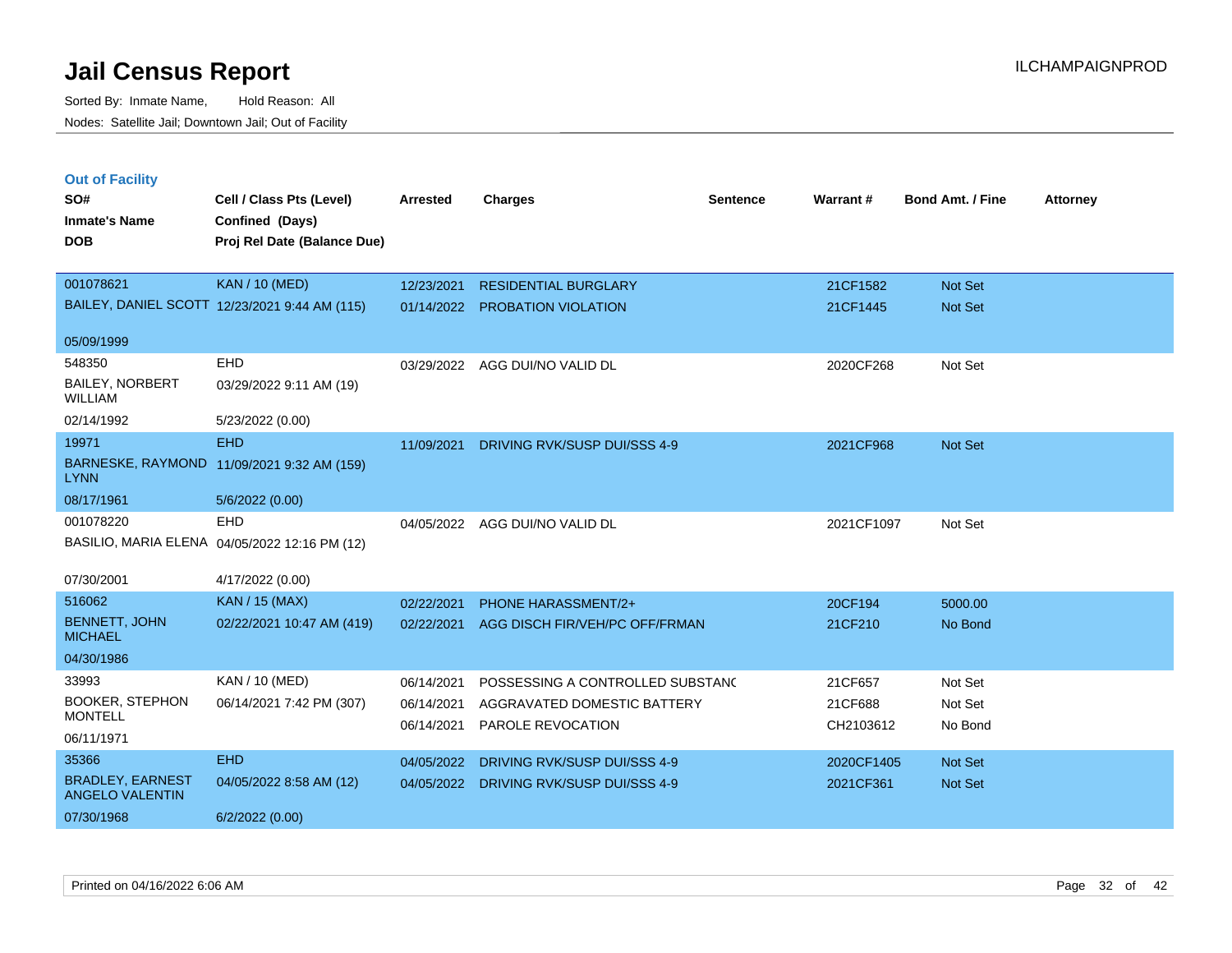| SO#<br><b>Inmate's Name</b><br><b>DOB</b>          | Cell / Class Pts (Level)<br>Confined (Days)<br>Proj Rel Date (Balance Due) | Arrested   | Charges                                  | <b>Sentence</b> | <b>Warrant#</b> | <b>Bond Amt. / Fine</b> | <b>Attorney</b> |
|----------------------------------------------------|----------------------------------------------------------------------------|------------|------------------------------------------|-----------------|-----------------|-------------------------|-----------------|
| 1074315<br><b>BRIGGS, PATRICK</b><br><b>MONTAY</b> | <b>KAN / 15 (MAX)</b><br>08/03/2021 4:56 PM (257)                          | 07/27/2021 | AGG DISCHARGE FIREARM/VEH/SCH            |                 | 21CF927         | Not Set                 |                 |
| 08/05/2001                                         |                                                                            |            |                                          |                 |                 |                         |                 |
| 001078880                                          | KAN / 15 (MAX)                                                             | 02/25/2022 | PAROLE REVOCATION                        |                 | HN-2200660      | No Bond                 |                 |
| <b>BROACH, CAREU</b>                               | 02/25/2022 3:58 PM (51)                                                    | 02/25/2022 | ARMED VIOLENCE/CATEGORY I                |                 | 22CF237         | Not Set                 |                 |
| 02/27/2003                                         |                                                                            | 02/25/2022 | AGG DISCHARGE FIREARM/BLDG/SCH           |                 | 22600096201     | No Bond                 |                 |
| 001078065                                          | <b>KAN / 10 (ADS)</b>                                                      |            | 06/17/2021 AGG BATTERY/DISCHARGE FIREARM |                 | 21CF704         | 1000000.00              |                 |
| <b>BROWN, CHARMAN</b><br><b>LAKEEF</b>             | 06/17/2021 12:32 PM (304)                                                  |            |                                          |                 |                 |                         |                 |
| 11/30/2002                                         |                                                                            |            |                                          |                 |                 |                         |                 |
| 001078008                                          | KAN / 15 (MAX)                                                             | 02/15/2022 | AGG BATTERY/DISCHARGE FIREARM            |                 | 21CF1090        | 500000.00               |                 |
| BROWN, CODY<br><b>RUSSELL</b>                      | 02/15/2022 9:17 AM (61)                                                    |            |                                          |                 |                 |                         |                 |
| 02/15/2004                                         |                                                                            |            |                                          |                 |                 |                         |                 |
| 1038554                                            | <b>KAN / 15 (MAX)</b>                                                      | 08/18/2021 | DELIVERY OF OR POSSESSION OF W/INT       |                 | 21CF1009        | No Bond                 |                 |
| <b>BROWN, CORRION</b><br><b>DEVONTAE</b>           | 08/18/2021 5:40 PM (242)                                                   | 08/18/2021 | ARMED HABITUAL CRIMINAL                  |                 | 21CF1162        | Not Set                 |                 |
| 04/19/1995                                         |                                                                            |            |                                          |                 |                 |                         |                 |
| 1038579                                            | KAN / 15 (MAX)                                                             | 08/18/2021 | FELON POSS/USE WEAPON/FIREARM            |                 | 21CF1010        | Not Set                 |                 |
| <b>BROWN, MARKEL</b><br><b>RIKKI</b>               | 08/18/2021 2:05 PM (242)                                                   |            |                                          |                 |                 |                         |                 |
| 01/06/1995                                         |                                                                            |            |                                          |                 |                 |                         |                 |
| 1003006                                            | <b>KAN / 15 (MAX)</b>                                                      |            | 08/19/2021 FELON POSS/USE MACHINE GUN    |                 | 21CF1011        | No Bond                 |                 |
| <b>BROWN, ROCKEITH</b><br><b>JAVONTE</b>           | 08/19/2021 12:55 AM (241)                                                  |            |                                          |                 |                 |                         |                 |
| 07/23/1991                                         |                                                                            |            |                                          |                 |                 |                         |                 |
| 1068812                                            | KAN / 15 (MAX)                                                             | 12/21/2021 | FELON POSS/USE FIREARM PRIOR             |                 | 21CF1568        | Not Set                 |                 |
| BRYANT, DANNY<br><b>EUGENE</b>                     | 12/21/2021 1:50 PM (117)                                                   | 12/21/2021 | AGG DISCHARGE FIREARM/OCC VEH            |                 | 21CF741         | Not Set                 |                 |
| 11/22/1989                                         |                                                                            |            |                                          |                 |                 |                         |                 |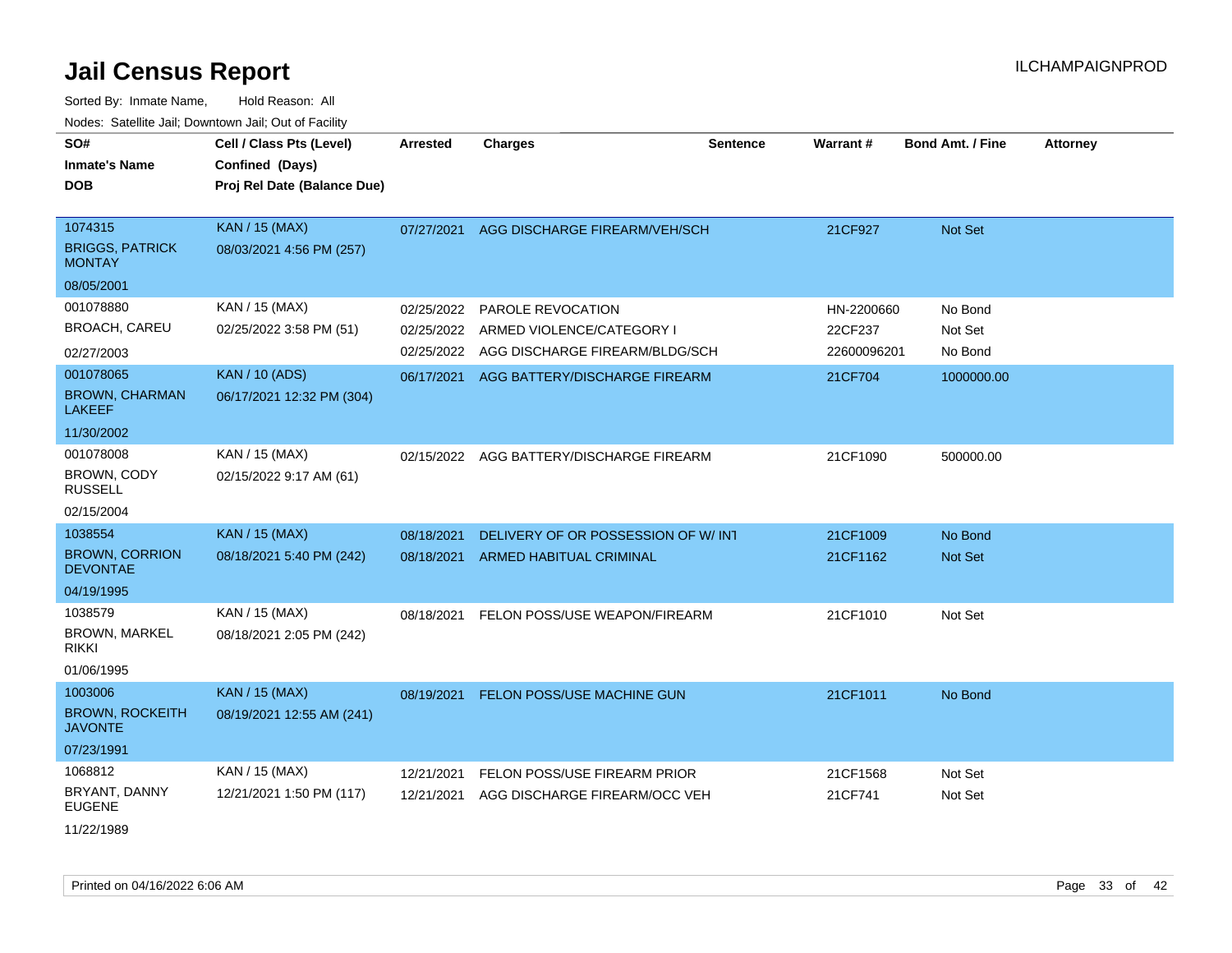| voues. Saleline Jail, Downtown Jail, Out of Facility |                             |                 |                               |                 |            |                         |                 |
|------------------------------------------------------|-----------------------------|-----------------|-------------------------------|-----------------|------------|-------------------------|-----------------|
| SO#                                                  | Cell / Class Pts (Level)    | <b>Arrested</b> | <b>Charges</b>                | <b>Sentence</b> | Warrant#   | <b>Bond Amt. / Fine</b> | <b>Attorney</b> |
| <b>Inmate's Name</b>                                 | Confined (Days)             |                 |                               |                 |            |                         |                 |
| <b>DOB</b>                                           | Proj Rel Date (Balance Due) |                 |                               |                 |            |                         |                 |
|                                                      |                             |                 |                               |                 |            |                         |                 |
| 987334                                               | <b>KAN / 15 (MAX)</b>       | 03/10/2021      | ATTEMPT (FIRST DEGREE MURDER) |                 | 19CF689    | Not Set                 |                 |
| <b>CAIN, ISAIAH</b><br><b>DEPRIEST</b>               | 03/10/2021 2:22 PM (403)    |                 |                               |                 |            |                         |                 |
| 12/23/1990                                           |                             |                 |                               |                 |            |                         |                 |
| 992962                                               | KAN / 15 (ADS)              | 05/25/2021      | MURDER/INTENT TO KILL/INJURE  |                 | 2018CF1045 | 1000000.00              |                 |
| CAMPBELL, KEITH<br><b>KNAQEEB</b>                    | 05/25/2021 1:19 PM (327)    |                 |                               |                 |            |                         |                 |
| 07/22/1991                                           |                             |                 |                               |                 |            |                         |                 |
| 001078576                                            | <b>KAN / 15 (MAX)</b>       | 11/09/2021      | UNLAWFUL USE OF A WEAPON      |                 | 21CF1383   | Not Set                 |                 |
| CARTER, DEMONDRE<br><b>DAVON</b>                     | 11/09/2021 6:01 PM (159)    |                 |                               |                 |            |                         |                 |
| 05/27/2001                                           |                             |                 |                               |                 |            |                         |                 |
| 1064992                                              | KAN / 15 (MAX)              | 09/20/2021      | ARMED VIOLENCE/CATEGORY I     |                 | 21CF1137   | Not Set                 |                 |
| CARTER, KEJUAN<br><b>JAVONTE</b>                     | 09/20/2021 11:42 PM (209)   |                 |                               |                 |            |                         |                 |
| 06/27/1998                                           |                             |                 |                               |                 |            |                         |                 |
| 001078729                                            | <b>KAN / 15 (ADS)</b>       | 01/02/2022      | MURDER/INTENT TO KILL/INJURE  |                 | 20CF396    | 1000000.00              |                 |
| <b>CARTER, TROY</b><br><b>DEMON</b>                  | 01/02/2022 10:29 AM (105)   |                 |                               |                 |            |                         |                 |
| 01/02/2004                                           |                             |                 |                               |                 |            |                         |                 |
| 001078461                                            | KAN / 10 (MED)              | 10/07/2021      | AGG DOMESTIC BATTERY/STRANGLE | 42m (DOC)       | 2021CF1208 | Not Set                 |                 |
| COLE, ERIC JOSE                                      | 10/08/2021 12:25 AM (191)   |                 |                               |                 |            |                         |                 |
| 01/24/2002                                           |                             |                 |                               |                 |            |                         |                 |
| 1048488                                              | <b>KAN / 10 (ADS)</b>       | 12/30/2021      | ARMED VIOLENCE/CATEGORY I     |                 | 2022CF4    | <b>Not Set</b>          |                 |
| <b>COLSON, WAYNE</b><br><b>ARTHUR, Third</b>         | 12/30/2021 8:27 AM (108)    |                 |                               |                 |            |                         |                 |
| 10/14/1995                                           |                             |                 |                               |                 |            |                         |                 |
| 57733                                                | KAN / 15 (SPH)              | 02/25/2020      | <b>HOMICIDE</b>               |                 | 2020-CF250 | 2000000.00              |                 |
| CRAIG, ANTOINE<br>DARRELL                            | 02/25/2020 4:08 PM (782)    | 02/25/2020      | FELON POSS/USE WEAPON/FIREARM |                 | 19CF-1827  | 80000.00                |                 |
| 10/09/1982                                           |                             |                 |                               |                 |            |                         |                 |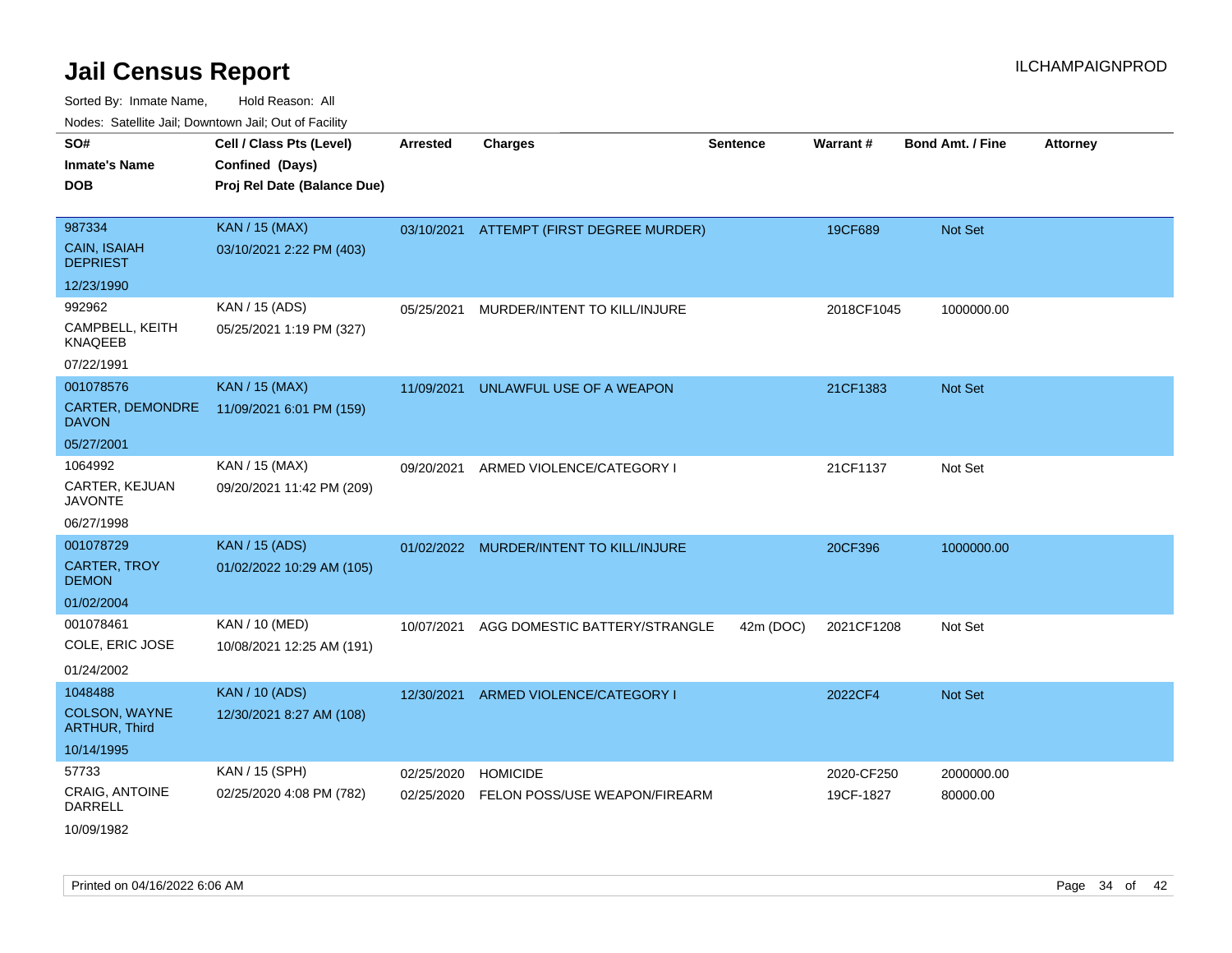Sorted By: Inmate Name, Hold Reason: All Nodes: Satellite Jail; Downtown Jail; Out of Facility

| SO#<br><b>Inmate's Name</b><br><b>DOB</b>                           | Cell / Class Pts (Level)<br>Confined (Days)<br>Proj Rel Date (Balance Due) | <b>Arrested</b>                        | <b>Charges</b>                                                                                | <b>Sentence</b> | Warrant#                          | <b>Bond Amt. / Fine</b>           | <b>Attorney</b> |
|---------------------------------------------------------------------|----------------------------------------------------------------------------|----------------------------------------|-----------------------------------------------------------------------------------------------|-----------------|-----------------------------------|-----------------------------------|-----------------|
| 001077939<br><b>CROSS, PATRICK</b><br><b>DONTRELLE</b>              | <b>KAN / 10 (MED)</b><br>05/10/2021 7:31 PM (342)                          | 05/10/2021<br>06/02/2021               | FIREARM/FOID INVALID/NOT ELIG<br>POSS STOLEN VEHICLE > \$25,000                               |                 | 21CF526<br>21CF612                | No Bond<br><b>Not Set</b>         |                 |
| 11/07/2001                                                          |                                                                            |                                        |                                                                                               |                 |                                   |                                   |                 |
| 25022<br>CRUMP, ROBERT<br><b>ANTHONY</b>                            | EHD / 10 (MED)<br>02/17/2022 11:48 AM (59)                                 |                                        | 02/17/2022 AGG DUI/2/PASS<16                                                                  |                 | 2021CF560                         | No Bond                           |                 |
| 02/06/1966                                                          | 5/14/2022 (0.00)                                                           |                                        |                                                                                               |                 |                                   |                                   |                 |
| 001078538<br>DAWKINS, LEN                                           | <b>KAN / 10 (ADS)</b><br>10/26/2021 8:18 PM (173)                          | 10/26/2021                             | <b>CRIM SEX ASSAULT/FORCE</b>                                                                 |                 | 21CF1301                          | <b>Not Set</b>                    |                 |
| 03/23/1987                                                          |                                                                            |                                        |                                                                                               |                 |                                   |                                   |                 |
| 1061304<br>DORRIS, KEMION<br><b>DAETOCE</b><br>11/19/1997           | KAN / 15 (MAX)<br>10/11/2021 7:30 PM (188)                                 | 10/11/2021<br>10/11/2021<br>10/11/2021 | ARMED HABITUAL CRIMINAL<br>ARMED HABITUAL CRIMINAL<br>HOME INVASION/FIREARM                   |                 | 21CF1226<br>21CF1227<br>21CF1228  | No Bond<br>No Bond<br>No Bond     |                 |
| 001079018<br>FINLEY, KEITH DAVID<br>08/23/1963                      | <b>EHD</b><br>04/05/2022 10:38 AM (12)<br>10/1/2022 (0.00)                 | 04/05/2022                             | DRIVING RVK/SUSP DUI/SSS 4-9                                                                  |                 | 2022CF22                          | <b>Not Set</b>                    |                 |
| 1013012<br>GARY, XAVIER LAMAR<br>12/14/1991                         | KAN / 15 (MAX)<br>07/08/2021 9:24 AM (283)                                 | 07/08/2021<br>07/08/2021<br>07/08/2021 | ATTEMPT (FIRST DEGREE MURDER)<br>FELON POSS/USE FIREARM PRIOR<br>FELON POSS/USE FIREARM PRIOR |                 | 2021CF790<br>2020CF650<br>21CF798 | 1000000.00<br>25000.00<br>Not Set |                 |
| 1065946<br><b>GODBOLT, DESMOND</b><br><b>DEVONTAE</b><br>11/15/1997 | <b>KAN / 10 (MED)</b><br>09/04/2021 1:17 AM (225)                          | 09/04/2021<br>09/04/2021               | AGG BATTERY/DISCHARGE FIREARM<br>RESIST/OBSTRUCTING A PEACE OFFICEI                           |                 | 21CF1057<br>21CM407               | 750000.00<br><b>Not Set</b>       |                 |
| 1070118<br>GRAHAM, CORTEZ<br><b>LAMON</b>                           | KAN / 15 (MAX)<br>08/31/2021 9:32 PM (229)                                 | 08/31/2021<br>09/02/2021               | AGGRAVATED DOMESTIC BATTERY<br>PROBATION VIOLATION                                            |                 | 21CF1049<br>21CF55                | No Bond<br>Not Set                |                 |

03/31/1976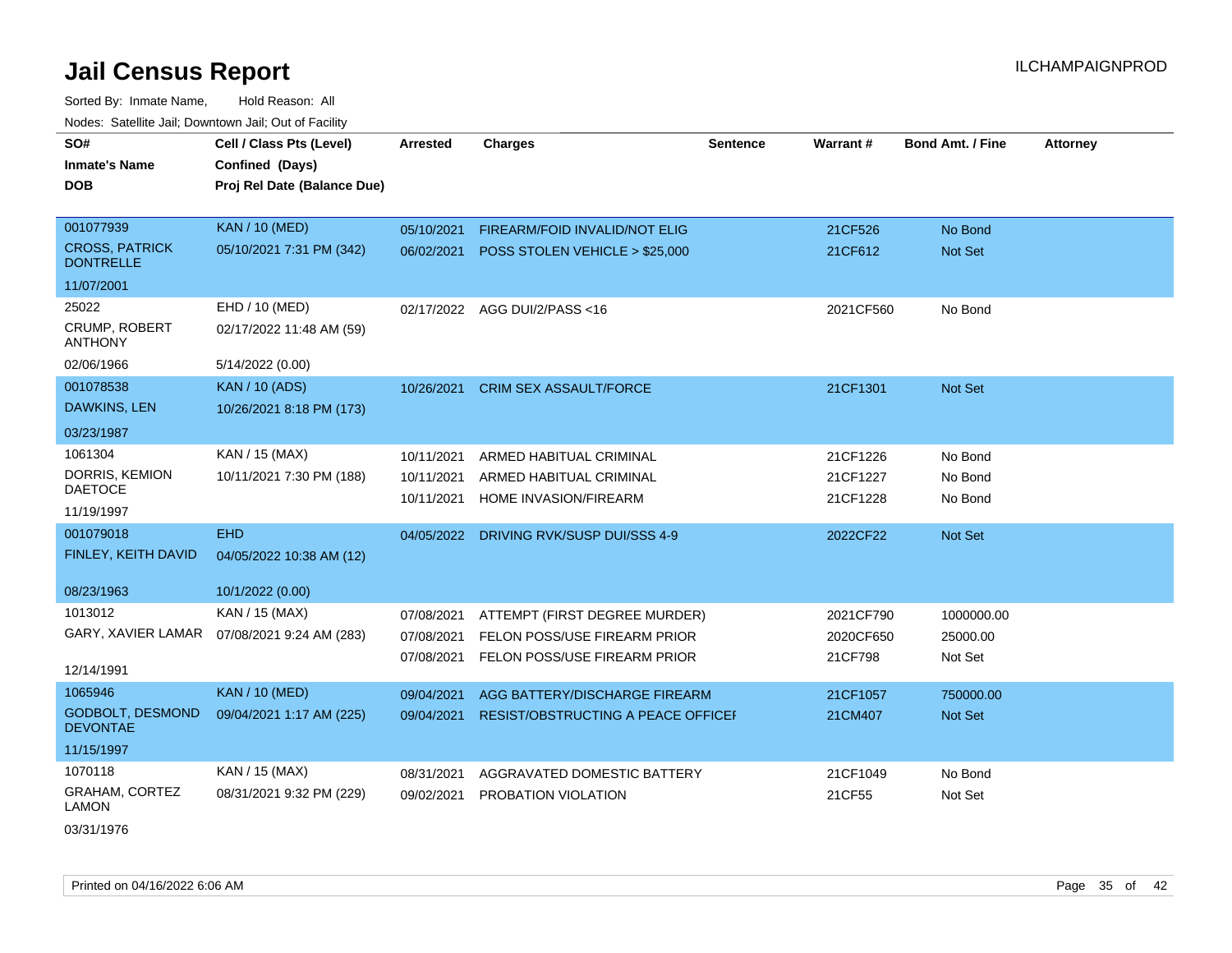| SO#<br><b>Inmate's Name</b>             | Cell / Class Pts (Level)<br>Confined (Days)  | <b>Arrested</b>      | <b>Charges</b>                 | <b>Sentence</b> | Warrant#   | <b>Bond Amt. / Fine</b> | <b>Attorney</b> |
|-----------------------------------------|----------------------------------------------|----------------------|--------------------------------|-----------------|------------|-------------------------|-----------------|
| <b>DOB</b>                              | Proj Rel Date (Balance Due)                  |                      |                                |                 |            |                         |                 |
| 1076506                                 | KAN / 15 (MAX)                               | 09/17/2021           | AGG UUW/PERSON/CM THREAT VIOL  |                 | 21CF1131   | <b>Not Set</b>          |                 |
|                                         | GRAY, JAMARH EMERE 09/17/2021 10:41 AM (212) | 09/20/2021           | <b>DOMESTIC BATTERY</b>        |                 | 21CM430    | Not Set                 |                 |
| 06/21/2003                              |                                              |                      |                                |                 |            |                         |                 |
| 1055117                                 | <b>EHD</b>                                   | 02/15/2022           | AGG BATTERY/PUBLIC PLACE       |                 | 2021CM47   | Not Set                 |                 |
| <b>GREAM, JOHN</b><br><b>ROBERT LEE</b> | 02/15/2022 10:44 AM (61)                     |                      |                                |                 |            |                         |                 |
| 08/23/1996                              | 6/13/2022 (0.00)                             |                      |                                |                 |            |                         |                 |
| 1037683                                 | EHD                                          | 02/23/2022           | AGG DUI/LIC SUSP OR REVOKED    |                 | 2020CF350  | <b>Not Set</b>          |                 |
| <b>HARRISON, HAROLD</b><br>RAY          | 02/23/2022 10:01 AM (53)                     | 02/23/2022 AGG DUI/3 |                                |                 | 2020CF1351 | <b>Not Set</b>          |                 |
| 11/30/1963                              | 5/22/2022 (0.00)                             |                      |                                |                 |            |                         |                 |
| 1045186                                 | KAN / 15 (MAX)                               | 08/16/2021           | ARMED VIOLENCE/CATEGORY I      |                 | 21CF934    | 1000000.00              |                 |
| HOLBROOK, JOHNNIE                       | 08/16/2021 11:07 AM (244)                    | 08/16/2021           | FELON POSS/USE WEAPON/FIREARM  |                 | 19CF968    | Not Set                 |                 |
| <b>MATHIS</b>                           |                                              | 08/16/2021           | AGG FLEEING POLICE/21 MPH OVER |                 | 21CF988    | Not Set                 |                 |
| 07/19/1996                              |                                              | 08/16/2021           | FELON POSS/USE WEAPON/FIREARM  |                 | 21CF989    | Not Set                 |                 |
|                                         |                                              | 03/30/2022           | <b>MURDER</b>                  |                 |            | 2000000.00              |                 |
| 972300                                  | <b>KAN / 10 (MED)</b>                        | 12/22/2021           | <b>RESIDENTIAL BURGLARY</b>    |                 | 18CF1691   | 25000.00                |                 |
| HOLT, MICHAEL<br><b>TERRELL</b>         | 12/22/2021 8:36 AM (116)                     | 12/22/2021           | AGG CRIM SEX ABUSE/VICTIM <9   |                 | 19CF1277   | 250000.00               |                 |
| 12/25/1989                              |                                              |                      |                                |                 |            |                         |                 |
| 001078146                               | KAN / 15 (MAX)                               | 07/09/2021           | AGG BATTERY/DISCHARGE FIREARM  |                 | 21CF795    | 1000000.00              |                 |
| HUNT, TEIGAN<br><b>JAZAIREO</b>         | 07/09/2021 12:41 PM (282)                    | 07/09/2021           | ARMED ROBBERY/ARMED W/FIREARM  |                 | 21CF806    | Not Set                 |                 |
| 05/14/2003                              |                                              |                      |                                |                 |            |                         |                 |
| 989743                                  | <b>KAN / 15 (ADS)</b>                        | 04/13/2021           | AGGRAVATED DOMESTIC BATTERY    |                 | 21CF399    | <b>Not Set</b>          |                 |
| <b>JACKSON, STEVE</b><br><b>ALLEN</b>   | 04/13/2021 2:45 AM (369)                     |                      |                                |                 |            |                         |                 |
| 06/04/1991                              |                                              |                      |                                |                 |            |                         |                 |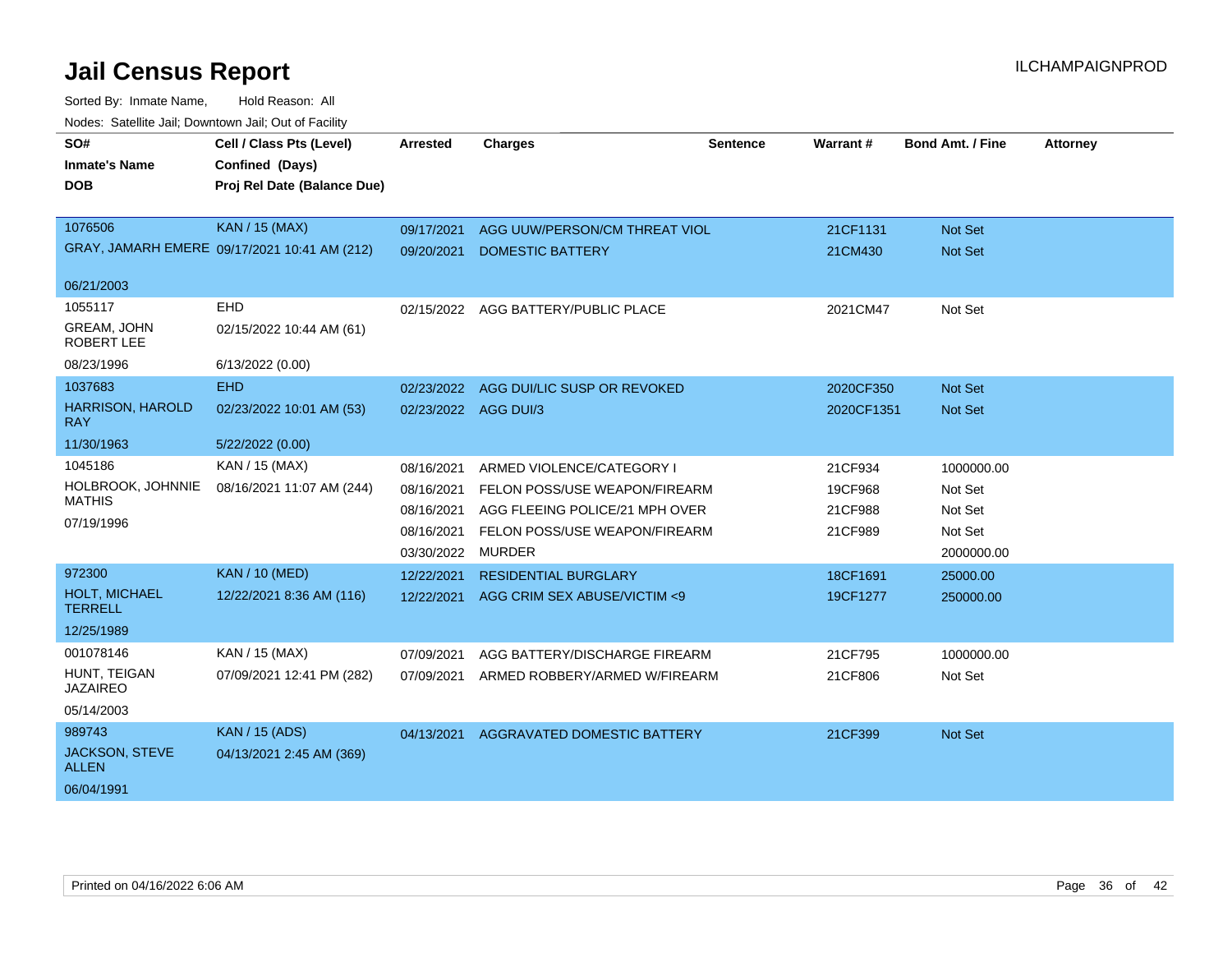| SO#                                  | Cell / Class Pts (Level)                       | <b>Arrested</b>      | <b>Charges</b>                       | <b>Sentence</b> | Warrant#   | <b>Bond Amt. / Fine</b> | <b>Attorney</b> |
|--------------------------------------|------------------------------------------------|----------------------|--------------------------------------|-----------------|------------|-------------------------|-----------------|
| <b>Inmate's Name</b><br><b>DOB</b>   | Confined (Days)<br>Proj Rel Date (Balance Due) |                      |                                      |                 |            |                         |                 |
|                                      |                                                |                      |                                      |                 |            |                         |                 |
| 001078788                            | <b>KAN / 5 (ADS)</b>                           |                      | 01/21/2022 AGGRAVATED BATTERY        |                 | 22CF93     | Not Set                 |                 |
| <b>JOHNSON, BRENTON</b><br>ZAE       | 01/21/2022 8:33 PM (86)                        |                      |                                      |                 |            |                         |                 |
| 08/07/1987                           |                                                |                      |                                      |                 |            |                         |                 |
| 57271                                | EHD                                            | 03/08/2022           | DRIVING RVK/SUSP DUI/SSS 4-9         |                 | 2021CF34   | Not Set                 |                 |
| <b>KEYS, CAPREE</b><br><b>REMONE</b> | 03/08/2022 9:17 AM (40)                        | 03/08/2022           | DRIVING RVK/SUSP DUI/SSS 4-9         |                 | 2020CF1116 | Not Set                 |                 |
| 11/23/1982                           | 9/3/2022 (0.00)                                |                      |                                      |                 |            |                         |                 |
| 1064445                              | <b>KAN / 15 (MAX)</b>                          | 04/23/2021           | <b>FELON POSS/USE FIREARM/PAROLE</b> |                 | 21CF899    | Not Set                 |                 |
| <b>LARUE, TERENCE</b>                | 04/23/2021 11:18 AM (359)                      | 04/23/2021           | AGG DISCHARGE FIREARM/OCC VEH        |                 | 2021CF295  | 500000.00               |                 |
| <b>TRAMEL</b>                        |                                                | 04/23/2021           | POSSESS 15<100 GRAMS COCAINE         |                 | 19CF1052   | 10000.00                |                 |
| 12/23/1998                           |                                                |                      |                                      |                 |            |                         |                 |
| 001078237                            | KAN / 15 (ADS)                                 | 08/03/2021           | AGG DISCHARGE FIREARM/OCC VEH        |                 | 21CF928    | No Bond                 |                 |
| LAWS, TERON<br><b>RAMONTE</b>        | 08/03/2021 6:29 PM (257)                       |                      |                                      |                 |            |                         |                 |
| 04/03/2001                           |                                                |                      |                                      |                 |            |                         |                 |
| 001078470                            | KAN / 15 (MAX)                                 | 10/10/2021           | MURDER/INTENT TO KILL/INJURE         |                 | 21CF1221   | <b>Not Set</b>          |                 |
| LEE, AMAHRION<br><b>JA'MERE</b>      | 10/10/2021 1:23 PM (189)                       |                      |                                      |                 |            |                         |                 |
| 11/05/2002                           |                                                |                      |                                      |                 |            |                         |                 |
| 56792                                | KAN / 10 (MED)                                 | 02/02/2021           | ARMED HABITUAL CRIMINAL              |                 | 2021CF141  | 500000.00               |                 |
| LILLARD, LAWRENCE<br><b>TYRONE</b>   | 02/02/2021 2:11 PM (439)                       | 02/22/2021           | DRIVING ON REVOKED LICENSE           |                 | 21TR426    | 5000.00                 |                 |
| 10/20/1982                           |                                                |                      |                                      |                 |            |                         |                 |
| 40877                                | <b>EHD</b>                                     | 02/01/2022 AGG DUI/3 |                                      |                 | 2020CF986  | Not Set                 |                 |
| MABRY-HALL,<br><b>REBECCA SUE</b>    | 02/01/2022 9:32 AM (75)                        |                      |                                      |                 |            |                         |                 |
| 03/21/1971                           | 5/1/2022(0.00)                                 |                      |                                      |                 |            |                         |                 |
| 001078896                            | KAN / 15 (MAX)                                 |                      | 03/01/2022 ARMED HABITUAL CRIMINAL   |                 | 22CF239    | Not Set                 |                 |
| MANN, DAVID<br>WILBERT, Junior       | 03/01/2022 4:35 AM (47)                        |                      |                                      |                 |            |                         |                 |
| 04/02/1976                           |                                                |                      |                                      |                 |            |                         |                 |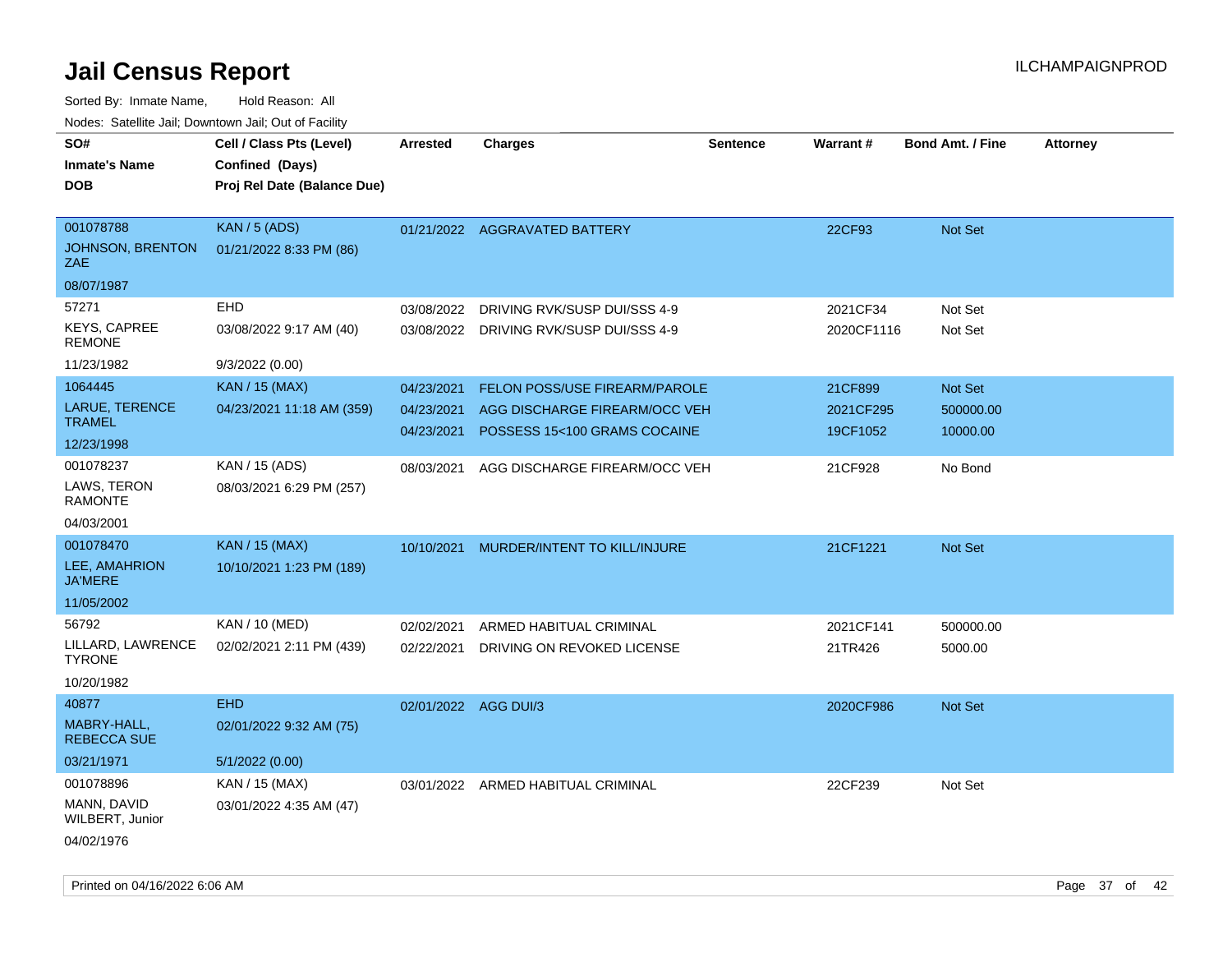Sorted By: Inmate Name, Hold Reason: All Nodes: Satellite Jail; Downtown Jail; Out of Facility

| Todos. Catolino can, Downtown can, Out of Fability |                                              |                   |                                          |                 |             |                         |                 |
|----------------------------------------------------|----------------------------------------------|-------------------|------------------------------------------|-----------------|-------------|-------------------------|-----------------|
| SO#                                                | Cell / Class Pts (Level)                     | <b>Arrested</b>   | <b>Charges</b>                           | <b>Sentence</b> | Warrant#    | <b>Bond Amt. / Fine</b> | <b>Attorney</b> |
| <b>Inmate's Name</b>                               | Confined (Days)                              |                   |                                          |                 |             |                         |                 |
| DOB                                                | Proj Rel Date (Balance Due)                  |                   |                                          |                 |             |                         |                 |
|                                                    |                                              |                   |                                          |                 |             |                         |                 |
| 001078625                                          | <b>EHD</b>                                   |                   | 04/13/2022 AGG DUI/NO VALID DL           |                 | 2022CF21    | Not Set                 |                 |
| <b>MAYORGA-</b><br><b>CRISOSTOMO, OMAR</b>         | 04/13/2022 9:41 AM (4)                       |                   |                                          |                 |             |                         |                 |
| 01/25/1992                                         | 4/22/2022 (0.00)                             |                   |                                          |                 |             |                         |                 |
| 1004137                                            | KAN / 15 (MAX)                               |                   | 02/14/2022 AGG CRIM SEX ABUSE/VIC 13-17  |                 | 22CF165     | 250000.00               |                 |
| MCDONALD, DAVON D                                  | 02/14/2022 4:21 PM (62)                      |                   |                                          |                 |             |                         |                 |
|                                                    |                                              |                   |                                          |                 |             |                         |                 |
| 11/08/1992                                         |                                              |                   |                                          |                 |             |                         |                 |
| 001078575                                          | <b>KAN / 10 (MED)</b>                        | 11/09/2021        | <b>GUNRUNNING</b>                        |                 | 21CF1330    | 750000.00               |                 |
| MCLAURIN, KEYON A                                  | 11/09/2021 12:41 PM (159)                    |                   |                                          |                 |             |                         |                 |
|                                                    |                                              |                   |                                          |                 |             |                         |                 |
| 11/19/2002                                         |                                              |                   |                                          |                 |             |                         |                 |
| 1011046                                            | KAN / 15 (ADS)                               | 04/10/2021        | ATTEMPT (FIRST DEGREE MURDER)            |                 | 21CF392     | Not Set                 |                 |
| MILES, DARRION<br><b>ANTONIO KEVONTA</b>           | 04/11/2021 12:46 AM (371)                    | 03/24/2022 MURDER |                                          |                 | 22CF346     | Not Set                 |                 |
| 03/18/1990                                         |                                              |                   |                                          |                 |             |                         |                 |
| 001077278                                          | <b>KAN / 15 (MAX)</b>                        | 10/06/2020        | MURDER/INTENT TO KILL/INJURE             |                 | 2020CF146   | 2000000.00              |                 |
| MILLER, D'ANDRE                                    | 10/06/2020 12:49 PM (558)                    | 10/06/2020        | AGG FLEEING POLICE/21 MPH OVER           |                 | 2019CF1171  | 50000.00                |                 |
| 09/08/1986                                         |                                              |                   |                                          |                 |             |                         |                 |
| 001078712                                          | KAN / 10 (MED)                               | 12/23/2021        | AGG DISCH FIREARM/1ST AID PERS           |                 | 21CF1581    | Not Set                 |                 |
| MONTGOMERY,<br><b>RASHARD MYKI</b>                 | 12/23/2021 4:27 PM (115)                     |                   |                                          |                 |             |                         |                 |
| 11/05/2001                                         |                                              |                   |                                          |                 |             |                         |                 |
| 1026477                                            | <b>KAN / 15 (ADS)</b>                        | 09/21/2021        | AGG DISCHARGE FIREARM/OCC VEH            |                 | 21CF1138    | <b>Not Set</b>          |                 |
| NEWBILL, DEVONTRE<br><b>LAMONT</b>                 | 09/21/2021 2:27 AM (208)                     | 09/22/2021        | <b>PROBATION VIOLATION</b>               |                 | 20CF577     | Not Set                 |                 |
| 11/22/1993                                         |                                              |                   |                                          |                 |             |                         |                 |
| 1072907                                            | KAN                                          | 07/14/2021        | CRIMINAL DAMAGE <\$500/SCHOOL            |                 | 2021CF840   | 5000.00                 |                 |
|                                                    | NIKOLAEV, YEVGENIY 07/14/2021 10:10 PM (277) |                   | 07/14/2021 ATTEMPT (FIRST DEGREE MURDER) |                 | 2021-CF-832 | 2000000.00              |                 |

10/06/1983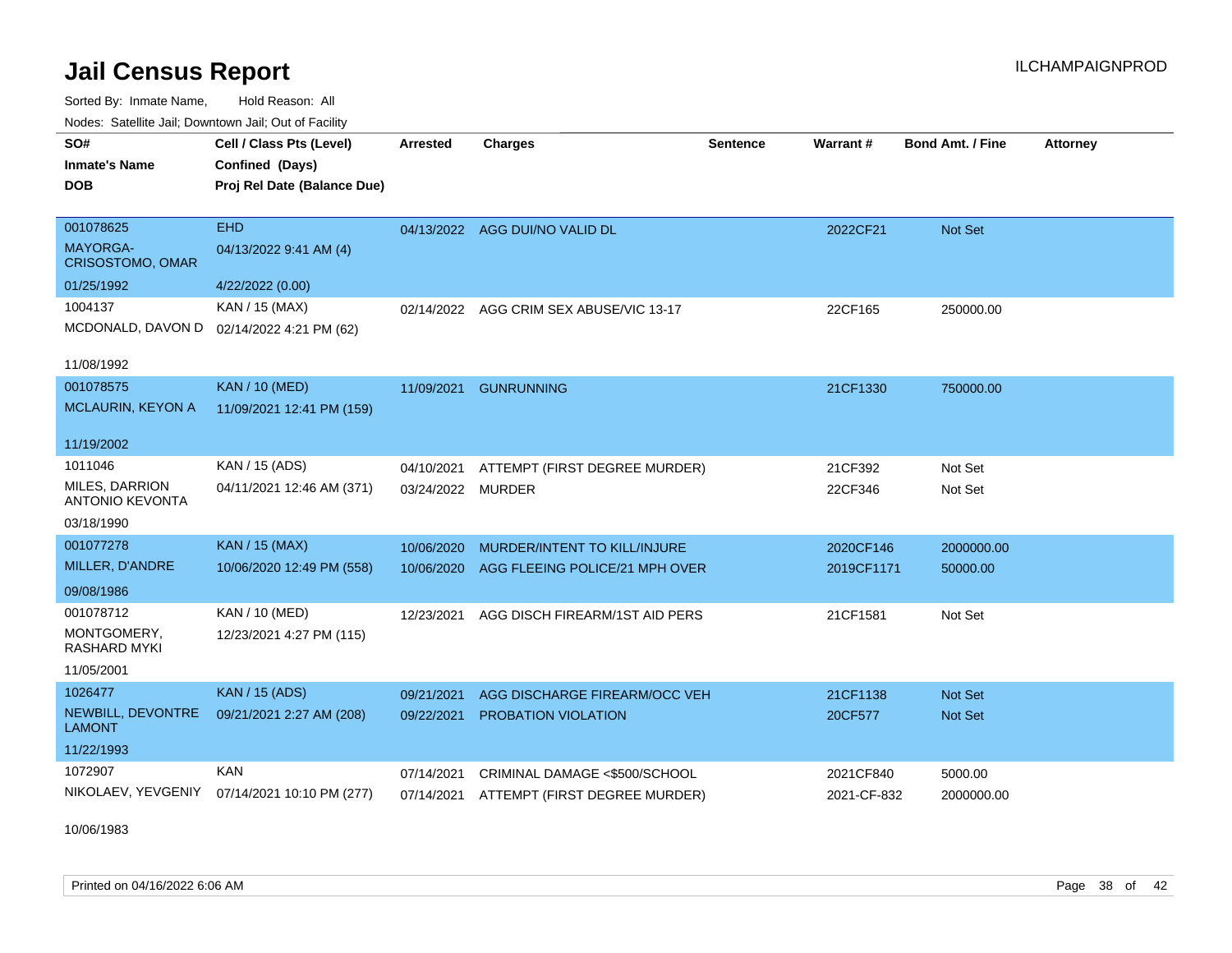| roucs. Oatchite sail, Downtown sail, Out of Facility |                                               |                 |                                          |                 |             |                         |                 |  |
|------------------------------------------------------|-----------------------------------------------|-----------------|------------------------------------------|-----------------|-------------|-------------------------|-----------------|--|
| SO#                                                  | Cell / Class Pts (Level)                      | <b>Arrested</b> | <b>Charges</b>                           | <b>Sentence</b> | Warrant#    | <b>Bond Amt. / Fine</b> | <b>Attorney</b> |  |
| <b>Inmate's Name</b>                                 | Confined (Days)                               |                 |                                          |                 |             |                         |                 |  |
| <b>DOB</b>                                           | Proj Rel Date (Balance Due)                   |                 |                                          |                 |             |                         |                 |  |
|                                                      |                                               |                 |                                          |                 |             |                         |                 |  |
| 001078558                                            | <b>KAN / 10 (MED)</b>                         | 11/03/2021      | UNLAWFUL USE OF A WEAPON                 | 3y (DOC)        | 21CF1352    | Not Set                 |                 |  |
| PARRISH, DOMINIC<br><b>WALTER</b>                    | 11/03/2021 1:25 PM (165)                      |                 |                                          |                 |             |                         |                 |  |
| 08/23/2001                                           |                                               |                 |                                          |                 |             |                         |                 |  |
| 001078063                                            | KAN / 15 (MAX)                                | 06/15/2021      | AGG CRIM SEX ASSAULT/WEAPON              |                 | 2021CF678   | 1000000.00              |                 |  |
|                                                      | PERRY, ROBERT Junior 06/15/2021 4:37 PM (306) | 06/15/2021      | <b>ROBBERY</b>                           |                 | 2021CF159   | 25000.00                |                 |  |
|                                                      |                                               |                 |                                          |                 |             |                         |                 |  |
| 12/21/1990                                           |                                               |                 |                                          |                 |             |                         |                 |  |
| 001078799                                            | <b>KAN / 10 (MED)</b>                         |                 | 01/27/2022 FIREARM/FOID INVALID/NOT ELIG |                 | 22CF116     | Not Set                 |                 |  |
| PURNELL, MARKISE<br><b>MONROE</b>                    | 01/27/2022 9:50 AM (80)                       |                 |                                          |                 |             |                         |                 |  |
| 07/13/2002                                           |                                               |                 |                                          |                 |             |                         |                 |  |
| 001077614                                            | KAN / 15 (MAX)                                | 01/17/2021      | ATTEMPT (FIRST DEGREE MURDER)            |                 | 21CF66      | Not Set                 |                 |  |
| <b>DEVON</b>                                         | ROBINSON, DONTRELL 01/17/2021 3:08 PM (455)   |                 |                                          |                 |             |                         |                 |  |
| 09/22/2002                                           |                                               |                 |                                          |                 |             |                         |                 |  |
| 1061216                                              | <b>KAN / 10 (MED)</b>                         | 06/22/2021      | <b>HOME INVASION/FIREARM</b>             |                 | 21CF727     | Not Set                 |                 |  |
| <b>RUNGE, ANDRE</b><br><b>MARSEAN</b>                | 06/22/2021 4:42 PM (299)                      |                 |                                          |                 |             |                         |                 |  |
| 12/05/1997                                           |                                               |                 |                                          |                 |             |                         |                 |  |
| 650295                                               | <b>PIA / 50 (MAX)</b>                         | 04/22/2020      | <b>CRIMINAL SEXUAL ASSAULT</b>           |                 | 2020-CF407  | 750000.00               |                 |  |
| SANDAGE, JERALD                                      | 04/22/2020 6:30 AM (725)                      | 04/22/2020      | <b>CRIMINAL SEXUAL ASSAULT</b>           |                 | 2020-CF408  | 750000.00               |                 |  |
| <b>EUGENE</b>                                        |                                               | 04/22/2020      | <b>CRIMINAL SEXUAL ABUSE</b>             |                 | 2020-CF409  | 750000.00               |                 |  |
| 06/07/1971                                           |                                               | 04/22/2020      | <b>CRIMINAL SEXUAL ASSAULT</b>           |                 | 2020-CF410  | 750000.00               |                 |  |
|                                                      |                                               | 04/22/2020      | OFFICIAL MISCONDUCT                      |                 | 2019-CF1811 | 25000.00                |                 |  |
| 59178                                                | <b>KAN / 15 (MAX)</b>                         | 12/13/2021      | AGG DISCHARGE FIREARM/OCC VEH            |                 | 21CF1274    | 1500000.00              |                 |  |
| <b>SANDERS, MICHAEL</b><br><b>JEAN</b>               | 12/13/2021 4:17 PM (125)                      |                 |                                          |                 |             |                         |                 |  |
| 12/22/1967                                           |                                               |                 |                                          |                 |             |                         |                 |  |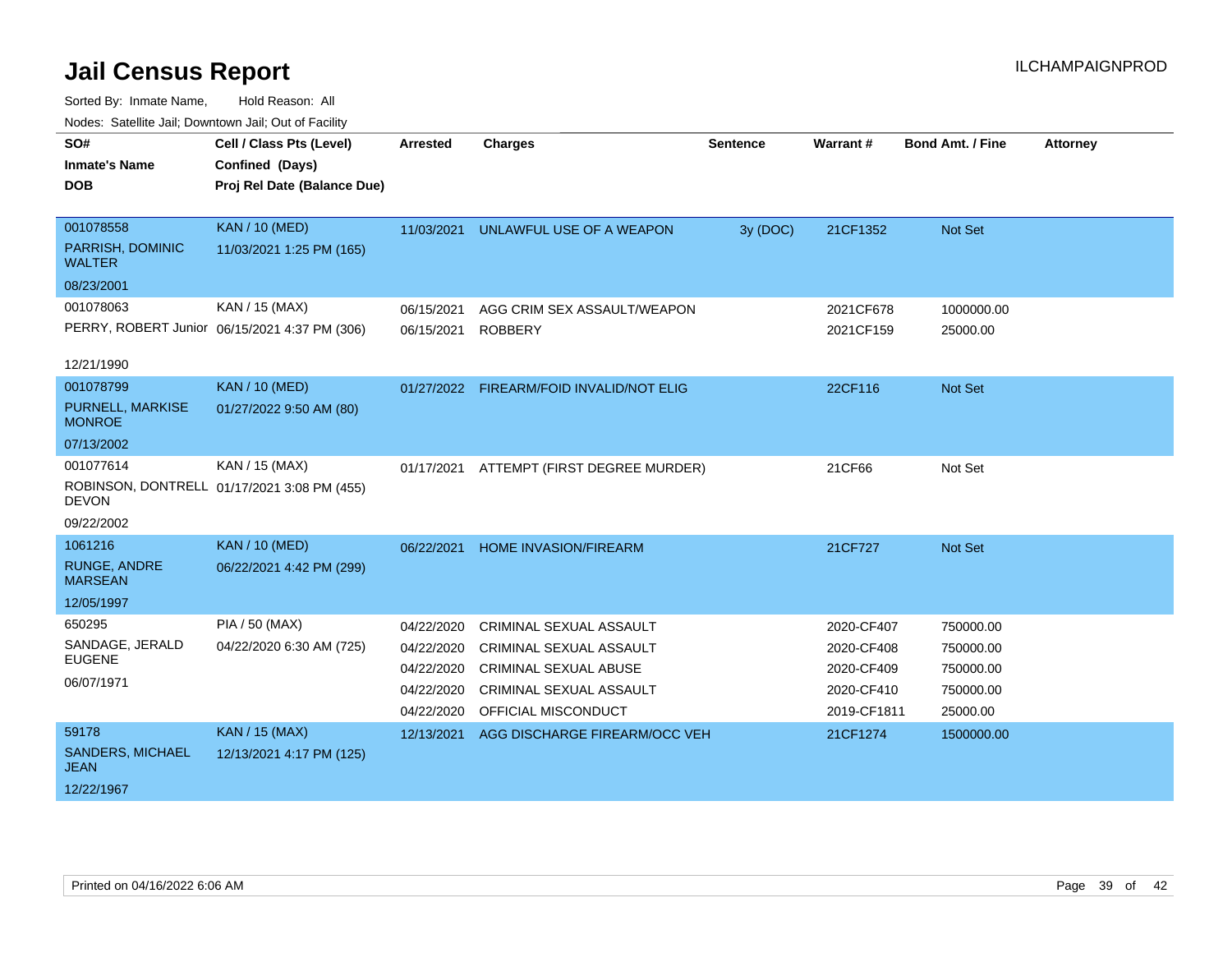| rougs. Calcing Jan, Downtown Jan, Out of Facility |                                               |                 |                                         |                 |            |                         |                 |
|---------------------------------------------------|-----------------------------------------------|-----------------|-----------------------------------------|-----------------|------------|-------------------------|-----------------|
| SO#                                               | Cell / Class Pts (Level)                      | <b>Arrested</b> | <b>Charges</b>                          | <b>Sentence</b> | Warrant#   | <b>Bond Amt. / Fine</b> | <b>Attorney</b> |
| <b>Inmate's Name</b>                              | Confined (Days)                               |                 |                                         |                 |            |                         |                 |
| <b>DOB</b>                                        | Proj Rel Date (Balance Due)                   |                 |                                         |                 |            |                         |                 |
|                                                   |                                               |                 |                                         |                 |            |                         |                 |
| 001078704                                         | <b>KAN / 15 (MAX)</b>                         |                 | 12/21/2021 MURDER/INTENT TO KILL/INJURE |                 | 21CF1575   | <b>Not Set</b>          |                 |
| SHORTER, JAQUAN<br><b>MAURICE</b>                 | 12/23/2021 1:23 AM (115)                      |                 |                                         |                 |            |                         |                 |
| 10/08/1998                                        |                                               |                 |                                         |                 |            |                         |                 |
| 1062194                                           | KAN / 15 (MAX)                                | 02/27/2020      | MURDER/OTHER FORCIBLE FELONY            |                 | 20CF-247   | 1000000.00              |                 |
| SIMMONS, MICHAEL<br>JAMAL                         | 02/27/2020 1:11 PM (780)                      | 09/23/2020      | AGG BATTERY/DISCHARGE FIREARM           |                 | 20CF1061   | Not Set                 |                 |
| 11/03/1997                                        |                                               |                 |                                         |                 |            |                         |                 |
| 1038158                                           | <b>KAN / 10 (MED)</b>                         |                 | 02/04/2022 CRIMINAL SEX ASSAULT/CONSENT |                 | 22CF146    | Not Set                 |                 |
| SMITH, RASHAD<br><b>JARECE</b>                    | 02/04/2022 11:42 PM (72)                      |                 |                                         |                 |            |                         |                 |
| 09/16/1995                                        |                                               |                 |                                         |                 |            |                         |                 |
| 001077868                                         | KAN / 15 (MAX)                                | 04/21/2021      | ARMED ROBBERY/ARMED W/FIREARM           |                 | 21CF445    | Not Set                 |                 |
| SPEARMENT,<br><b>KENTRELL</b>                     | 04/21/2021 9:48 PM (361)                      | 08/19/2021      | FLEEING/ATTEMPT ELUDE OFFICER           |                 | 2021TR1053 | 1000.00                 |                 |
| 01/21/2002                                        |                                               |                 |                                         |                 |            |                         |                 |
| 001078182                                         | EHD / 5 (MIN)                                 | 12/20/2021      | DRIVING ON REVOKED LICENSE              |                 | 2021CF800  | No Bond                 |                 |
| <b>STRONG, KEVIN</b><br><b>GARDNER</b>            | 12/20/2021 4:34 PM (118)                      |                 |                                         |                 |            |                         |                 |
| 02/12/1963                                        | 6/18/2022 (0.00)                              |                 |                                         |                 |            |                         |                 |
| 65920                                             | KAN / 15 (MAX)                                | 12/21/2021      | ARMED ROBBERY/ARMED W/FIREARM           |                 | 21CF1543   | 100000.00               |                 |
| TAPSCOTT,<br><b>CORNELIUS</b>                     | 12/21/2021 10:57 PM (117)                     |                 |                                         |                 |            |                         |                 |
| 07/14/1985                                        |                                               |                 |                                         |                 |            |                         |                 |
| 1046632                                           | <b>KAN / 15 (MAX)</b>                         | 09/14/2021      | ARMED VIOLENCE/CATEGORY II              |                 | 21CF912    | 750000.00               |                 |
|                                                   | TATE, JAVON MARQUIS 09/14/2021 12:10 PM (215) |                 |                                         |                 |            |                         |                 |
| 08/10/1996                                        |                                               |                 |                                         |                 |            |                         |                 |
| 1033031                                           | KAN / 15 (MAX)                                | 08/19/2020      | *AGG BATTERY W/FIREARM/PERSON           |                 | 2020-CF923 | 500000.00               |                 |
| TOMS, ANDREW<br><b>CHUCKY</b>                     | 08/19/2020 5:59 PM (606)                      |                 |                                         |                 |            |                         |                 |
| 09/28/1978                                        |                                               |                 |                                         |                 |            |                         |                 |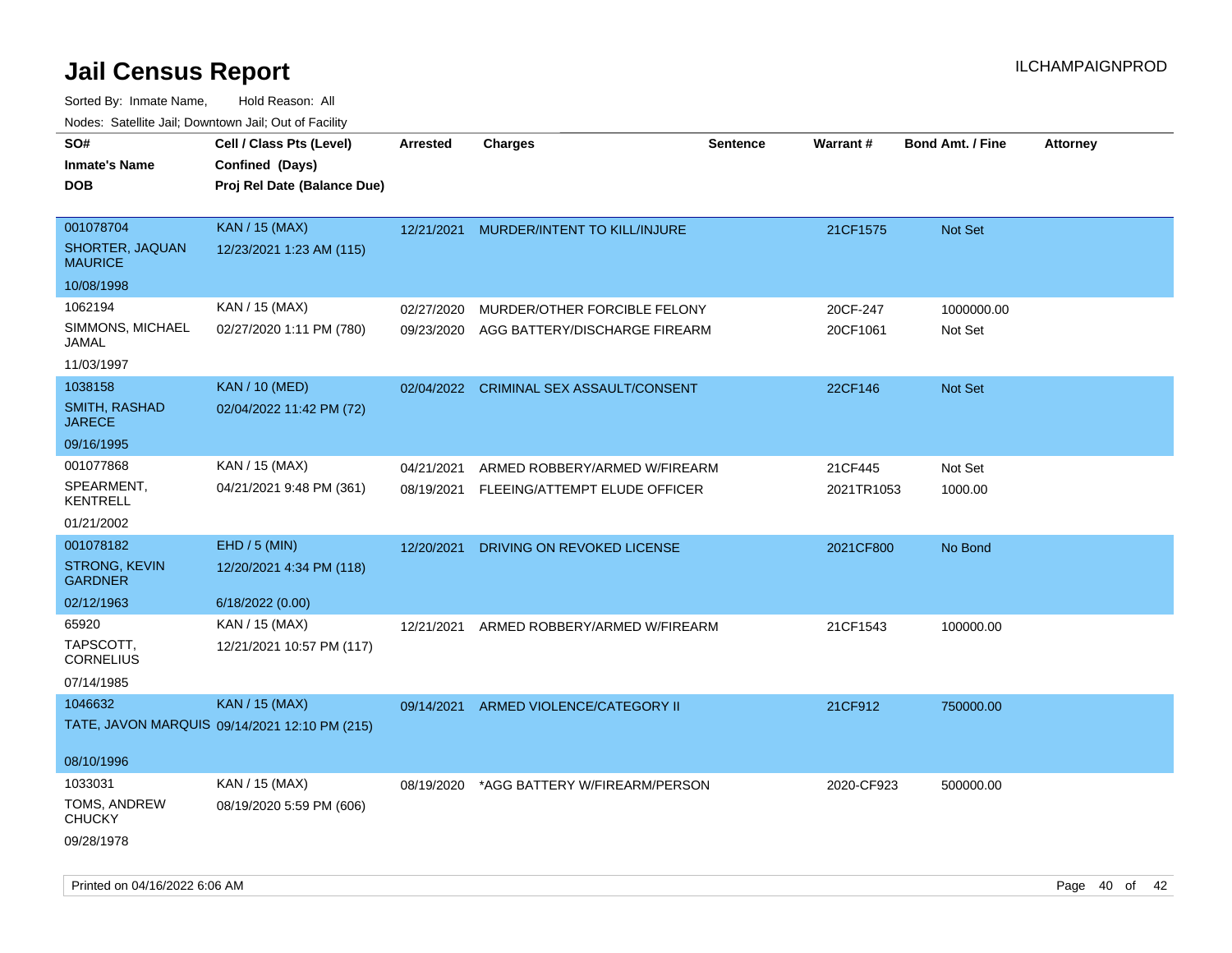| roaco. Calcinio can, Downlown can, Out or Fability |                             |            |                                           |                 |               |                  |                 |
|----------------------------------------------------|-----------------------------|------------|-------------------------------------------|-----------------|---------------|------------------|-----------------|
| SO#                                                | Cell / Class Pts (Level)    | Arrested   | <b>Charges</b>                            | <b>Sentence</b> | Warrant#      | Bond Amt. / Fine | <b>Attorney</b> |
| <b>Inmate's Name</b>                               | Confined (Days)             |            |                                           |                 |               |                  |                 |
| <b>DOB</b>                                         | Proj Rel Date (Balance Due) |            |                                           |                 |               |                  |                 |
|                                                    |                             |            |                                           |                 |               |                  |                 |
| 1004142                                            | <b>KAN / 15 (MAX)</b>       |            | 10/27/2021 POSSESSION OF METH/15<100GRAMS |                 | 2021CF1298    | 1500000.00       |                 |
| TOY, KAYON LARENZ                                  | 10/22/2021 1:01 PM (177)    |            |                                           |                 |               |                  |                 |
| 09/12/1991                                         |                             |            |                                           |                 |               |                  |                 |
| 001078386                                          | KAN / 10 (MED)              | 09/14/2021 | POSSESSION OF STOLEN FIREARM              | 3y (DOC)        | 2021CF1099    | No Bond          |                 |
| TURNER, AMARIO                                     | 09/14/2021 11:42 PM (215)   |            |                                           |                 |               |                  |                 |
| 09/23/2002                                         |                             |            |                                           |                 |               |                  |                 |
| 961786                                             | <b>KAN / 15 (ADS)</b>       |            | 01/24/2022 ARMED HABITUAL CRIMINAL        |                 | 22CF104       | Not Set          |                 |
| <b>WARREN, DESIE</b><br><b>ARNEZ</b>               | 01/24/2022 7:23 AM (83)     |            |                                           |                 |               |                  |                 |
| 04/28/1988                                         |                             |            |                                           |                 |               |                  |                 |
| 1062558                                            | KAN / 10 (MED)              |            | 10/02/2021 FELON POSS/USE WEAPON/FIREARM  |                 | 21CF1185      | Not Set          |                 |
| WELLS, JIAMANTE<br>AMORE                           | 10/02/2021 8:29 PM (197)    |            |                                           |                 |               |                  |                 |
| 09/02/1995                                         |                             |            |                                           |                 |               |                  |                 |
| 1002033                                            | <b>KAN / 15 (MAX)</b>       | 09/08/2021 | DRIVING ON SUSPENDED LICENSE              |                 | 2019-TR-11944 | 5000.00          |                 |
| <b>WEST, ANTONIO</b>                               | 09/08/2021 11:01 PM (221)   | 09/08/2021 | ARMED ROBBERY/ARMED W/FIREARM             |                 | 2020-CF-1406  | 500000.00        |                 |
| <b>DEONTA</b>                                      |                             | 09/08/2021 | AGG UNLAWFUL USE OF WEAPON/VEH            |                 | 2021-CF-AWOW  | <b>Not Set</b>   |                 |
| 04/15/1992                                         |                             | 09/08/2021 | <b>OBSTRCT JUSTICE/LEAVE STATE</b>        |                 | 2021-CF-AWOW  | <b>Not Set</b>   |                 |
|                                                    |                             | 09/08/2021 | ARMED VIOLENCE/CATEGORY I                 |                 | 2021-CF-AWOW  | <b>Not Set</b>   |                 |
| 1022068                                            | KAN / 15 (ADS)              | 10/10/2021 | FELON POSS/USE WEAPON/FIREARM             |                 | 21CF1212      | Not Set          |                 |
| <b>WILKINS, MICHAEL</b><br>CARL                    | 10/10/2021 5:07 AM (189)    |            |                                           |                 |               |                  |                 |
| 07/10/1992                                         |                             |            |                                           |                 |               |                  |                 |
| 001078709                                          | KAN / 15 (MAX)              |            | 12/22/2021 ARMED VIOLENCE/CATEGORY I      |                 | 21CF1586      | Not Set          |                 |
| WILLIAMS, DAVID LEE                                | 12/22/2021 11:00 AM (116)   |            |                                           |                 |               |                  |                 |
| 12/18/1989                                         |                             |            |                                           |                 |               |                  |                 |